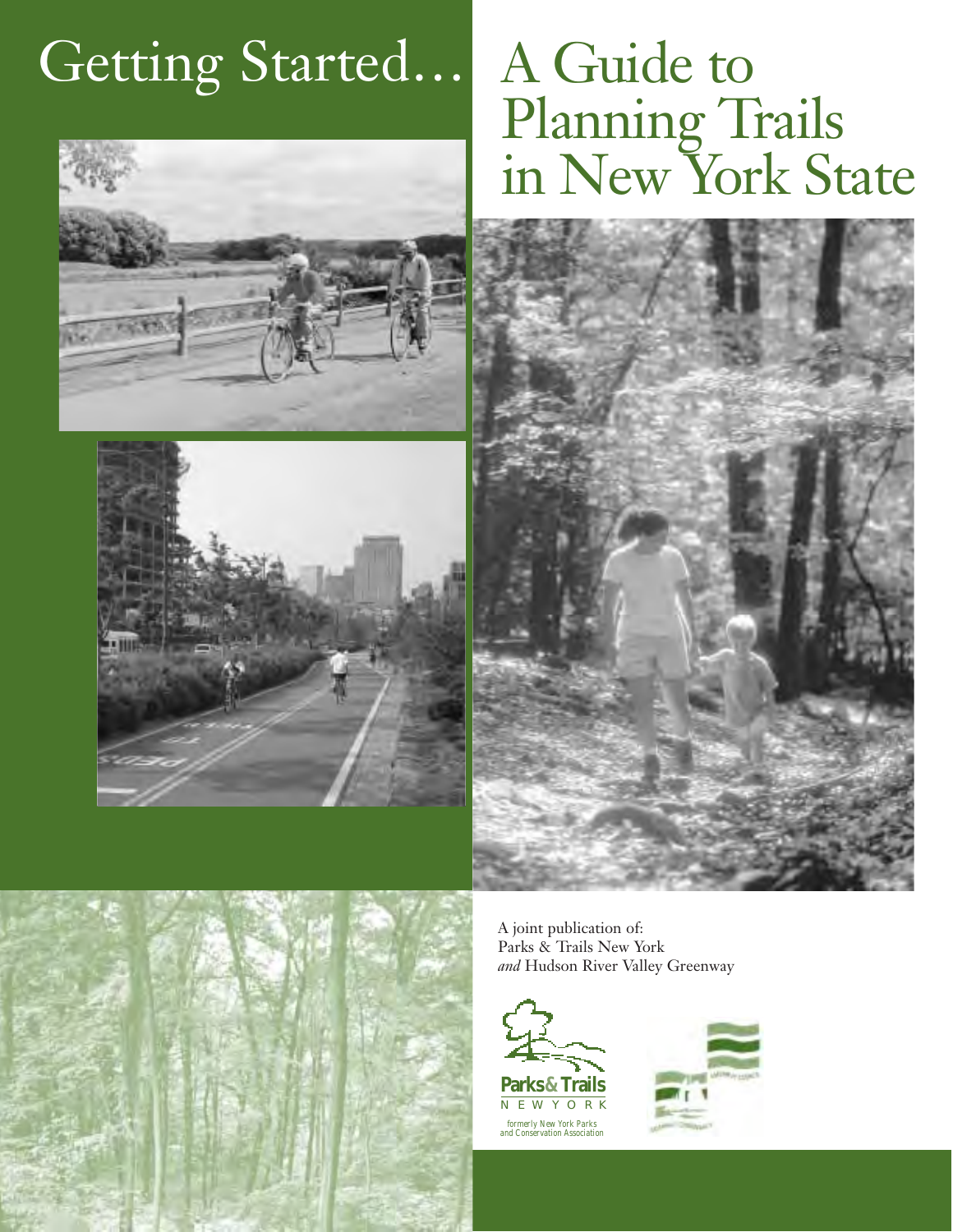# **ACKNOWLEDGEMENTS**

The development of this Guide was a collaborative effort between Parks & Trails New York (formerly known as New York Parks and Conservation Association) and the Hudson River Valley Greenway.

Many individuals and organizations contributed to the production of this publication. Robin Dropkin, while Conservation Director at Parks & Trails New York, researched and wrote the Guide. Kevin McLoughlin, during his tenure as Greenway Conservancy Trail Director, added considerably to the document through his extensive knowledge about trails and trail projects in the Hudson Valley. Many other individuals and organizations contributed to the Guide by sharing their work and resources. Thank you all.

We wish to acknowledge the generous support of the following agencies, organizations and corporations which made this publication possible:

New York State Department of Health Mary Lasker Heart and Hypertension Institute

Consolidated Edison Company of New York, Inc.

 $\mathbf{C}$ 

W

New York State Council on the Arts, a State Agency

National Park Service Rivers, Trails and Conservation Assistance Program

Kodak American Greenways Award Program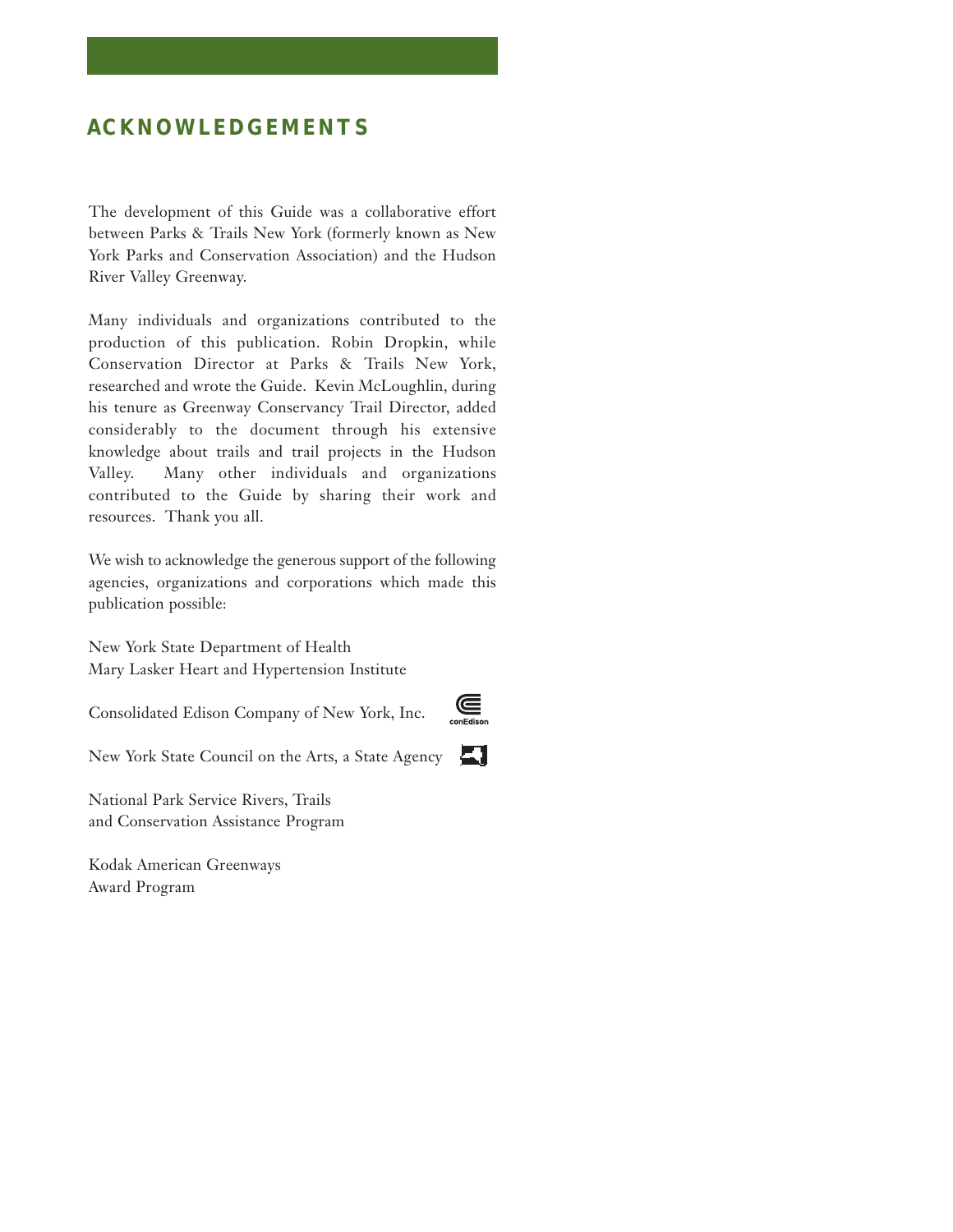# Dear Prospective Trail Builder:

*Congratulations on taking the first steps towards establishing a trail in your community. The journey can be lengthy and complex but also highly rewarding.*

*We encourage you to read through this publication to prepare for the journey.* Getting Started: A Guide to Planning Trails in New York State *is based on the experience of many successful trail organizers. Their experience has shown that, although no two trails are developed in exactly the same way or under the same circumstances, there are a number of common steps along the way.* Getting Started *lays out those steps to help guide you on your way.*

*As you plan, design, and build your trail, remember that you are creating a resource for your community that will be enjoyed by your family, friends, and neighbors, as well as visitors, far into the future.*

*Best of luck and thank you for making New York a better place to live, work, and play.*

*Sincerely,*

Robin Dropkin, Executive Director Parks & Trails New York

Carmella R. Mantello, Executive Director Hudson River Valley Greenway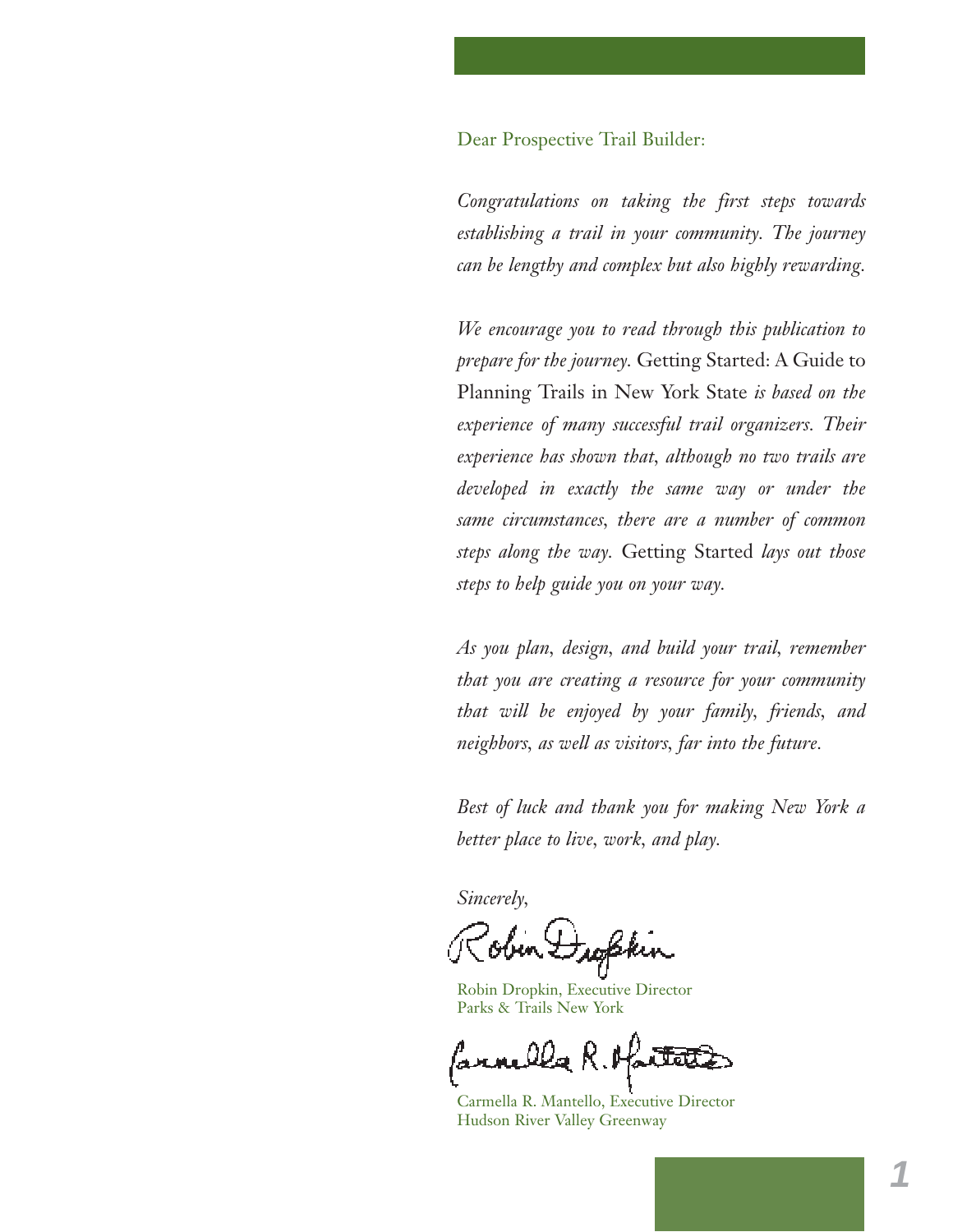# **TABLE OF CONTENTS**

| Introduction: Creating a network of trails across New York State |
|------------------------------------------------------------------|
|                                                                  |
| Getting organized                                                |
|                                                                  |
| Going public                                                     |
|                                                                  |
| Trail planning                                                   |
|                                                                  |
| Integrating natural values and recreational use                  |
|                                                                  |
| Landowner issues and concerns                                    |
|                                                                  |

# **Appendices**

| Organizational resources           |  |
|------------------------------------|--|
|                                    |  |
|                                    |  |
| Publications and on-line resources |  |

| <b>Funding resources</b> |  |  |  |  |  |  |  |  |  |  |  |  |  |  |  |  |
|--------------------------|--|--|--|--|--|--|--|--|--|--|--|--|--|--|--|--|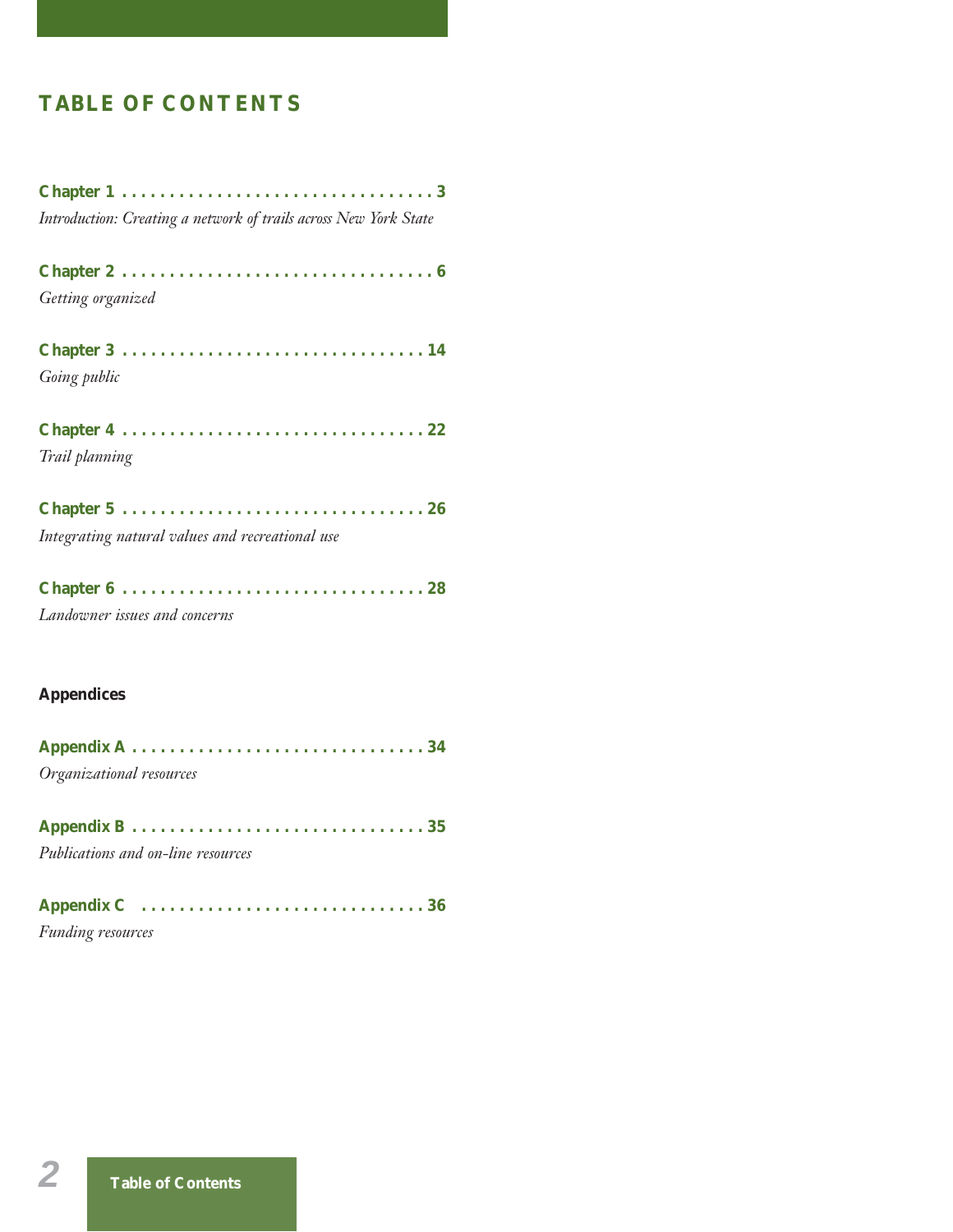# **1** CHAPTER<br>INTRODUCTIO<br>CREATING A NI **INTRODUCTION: CREATING A NETWORK OF TRAILS ACROSS NEW YORK**

*Imagine going out your front door and within a few minutes being on a trail that leads through your community. You pass shops and restaurants on your way to work, school, or a local park. By taking a turn and going farther, you might follow the trail into the countryside, or link with another trail that extends along a river to the next town, or into the mountains - or all the way across the state.*

*This compelling vision is driving a groundswell of trail building throughout New York, as local citizens begin to understand that access to the great outdoors and to our natural, historic, and cultural treasures is part of the answer for re-invigorating and enhancing the livability of New York's cities, towns, and villages and improving the fitness and health of its citizens.*

The purpose of this guide is to foster the vision of a network of trails across New York State — with the Hudson River Greenway Trail, the Canalway Trail, and several long-distance hiking trails — as backbones of the system. The best way to foster this vision is by helping *you* get started with trail planning in *your* community. The most successful trail projects are usually initiated at the local level. By developing a trail in your community, the goal of establishing a statewide network of trails across the Empire State is one step closer.

New York State is fortunate to already have a substantial number of trails, from community-based multi-use recreation trails to such renowned long-distance hiking trails as the Appalachian Trail and Finger Lakes Trail. With thousands of miles of scenic rivers and streams, lakeshores, canals, historic roadways, and abandoned railroad corridors, plus hundreds of appealing cities, towns and villages, opportunities for additional trails abound in every region of the state.

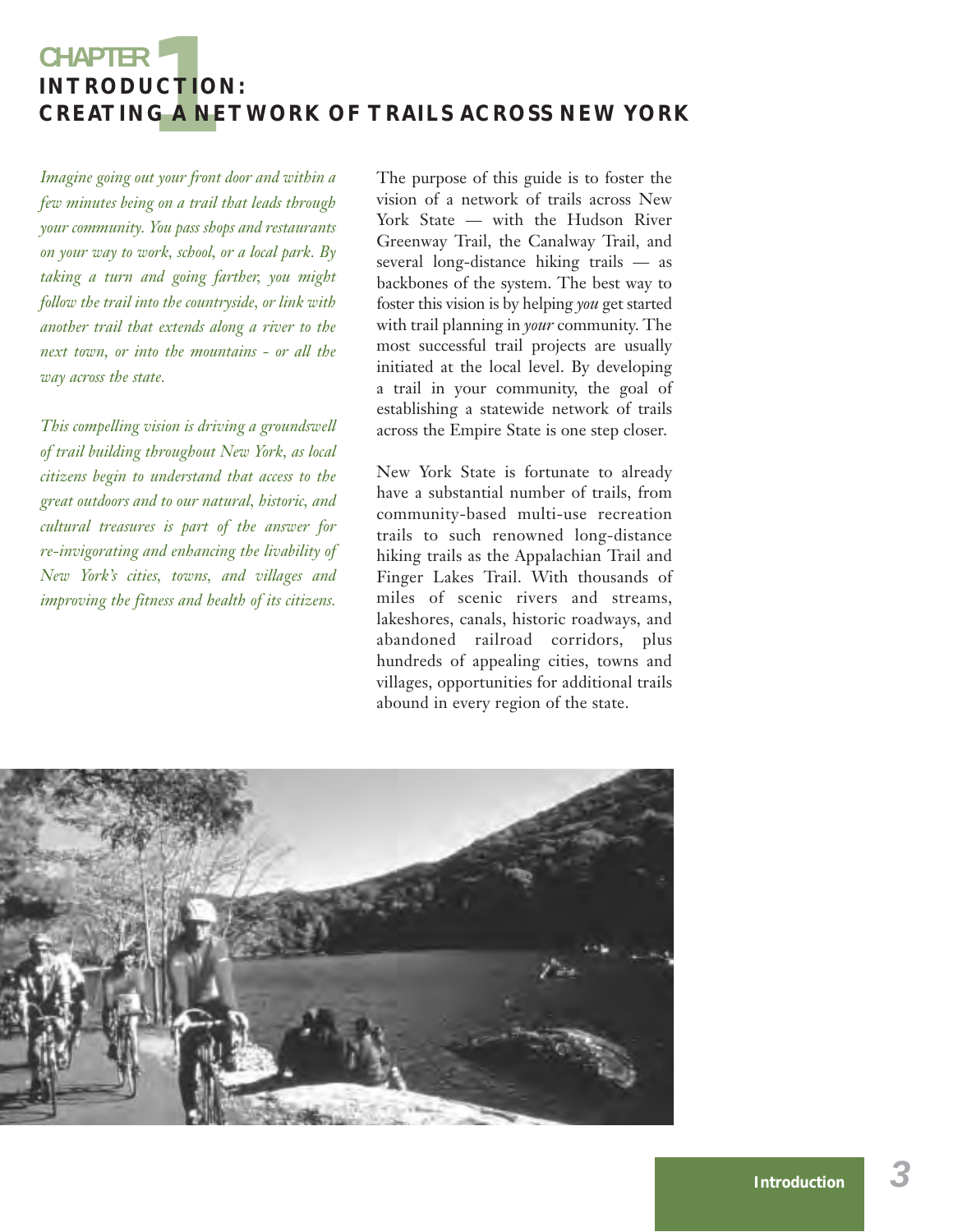# **CHAPTER 1**

At first, it may seem like a daunting task to develop a trail. And there's no denying that the process is complicated. Any project that involves assorted governmental entities and community organizations and, sometimes, hundreds of property owners would have to be. But, when the process is broken down into smaller steps, it is quite manageable. Hundreds of ordinary citizens — just like you — have worked to successfully develop trails in their communities. Throughout this publication, you'll meet some of these people and learn more about their trail projects.

The chapters that follow set out the general steps involved in developing a trail. Since each community and each trail project differs, you will want to adapt the information in this guide to fit your community's interests, needs, politics, and opportunities.

# **More help is available**

*Getting Started* is intended to provide information and resources applicable to all of New York State. Technical assistance and more in-depth information is available, statewide, through Parks & Trails New York (PTNY) and the National Park Service Rivers, Trails and Conservation Assistance Program and, in the Hudson Valley, through the Hudson River Valley Greenway. Other organizational resources are listed in Appendix A.



#### **WHO USES TRAILS?**

Walkers, bicyclists, hikers, joggers, in-line skaters, cross-country skiers, equestrians, dog walkers, bird watchers, parents with baby strollers, people in wheelchairs, seniors getting exercise, tourists, locals, kids learning to ride bicycles, retirees. In some places, snowmobilers enjoy the trails. In communities along rivers or lakes, anglers and boaters use the trails. Decisions about trail use are usually local and tailored to individual communities.



*4*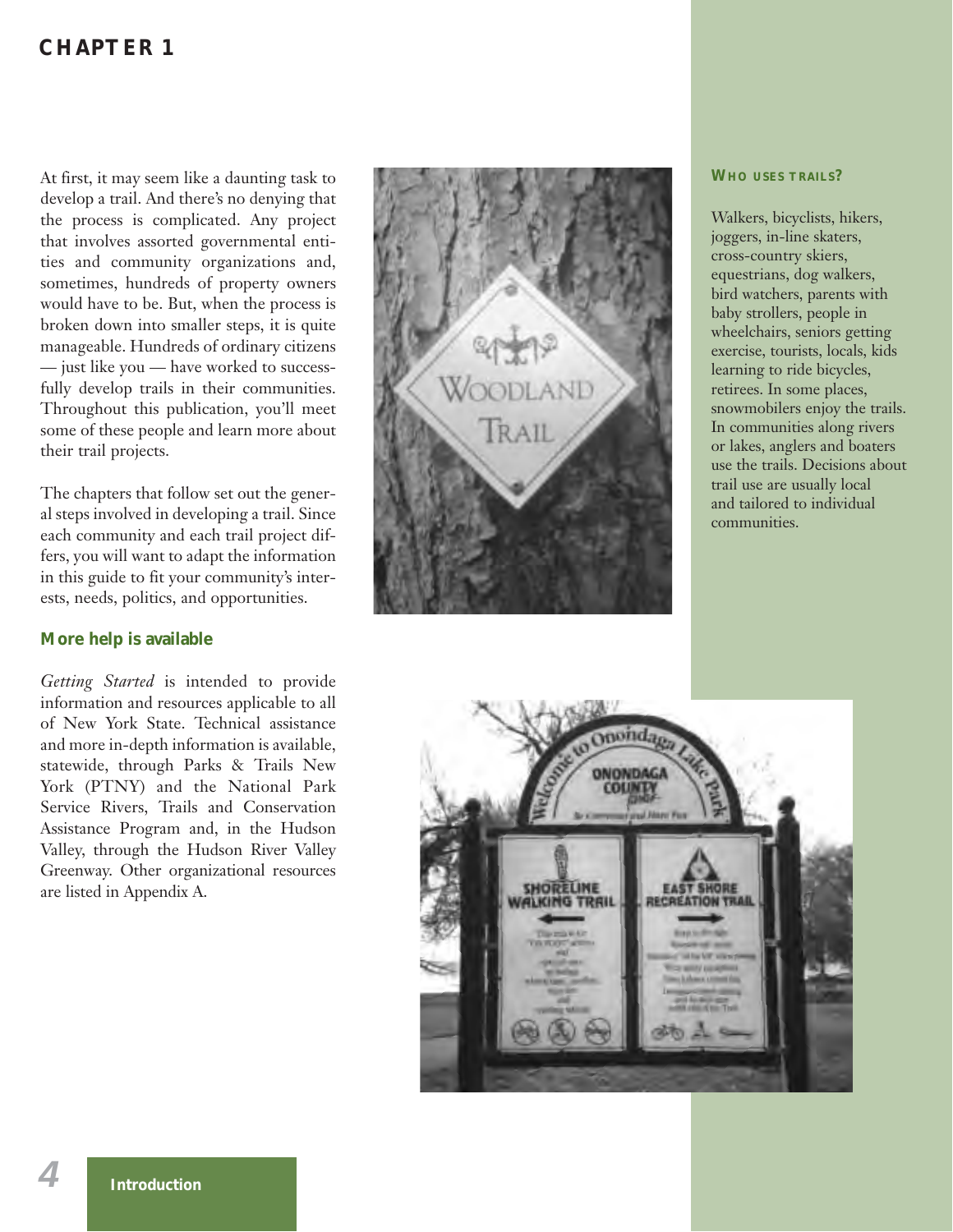# **Trails: A proven asset for good health**

Studies from the national Centers for Disease Control show that providing better access to places for physical activity, such as local trails, increases the level of physical activity in a community. Becoming more active can help:

- control weight and high blood pressure
- reduce the risk for type 2 diabetes and heart attack
- lesson symptoms of depression and anxiety
- decrease arthritis pain and disability

• prevent osteoporosis and falls Despite these proven benefits, in 2000, only 45% of men and 32% of women in New York engaged in the recommended 30 minutes of daily moderate physical activity. As a result, more than half of New York adults are overweight or obese. More than \$6 billion of New York's Medicare and Medicaid costs are directly attributable to obesity. Trails offer an enjoyable, versatile, and practical means to engage in a wide variety of physical activities, including walking, jogging, bicycling, in-line skating, crosscountry skiing, and snowshoeing.

## **Seniors can benefit most**

Seniors are the least active age group in the United States. Research has shown that seniors who have healthy lifestyles that include regular physical activity reduce their risk for chronic diseases and have half the rate of disability of those who do not.

#### **Trails bring economic vitality to New York's communities**

Parks & Trails New York and The Business Council of New York State teamed up to publish a brochure, *Greenways and Trails-Bringing Economic Benefits to New York.* The brochure demonstrates the very tangible way greenways and trails are helping bring new economic vitality to New York's cities, towns, and villages. The brochure is available on the PTNY website — www.ptny.org — or by contacting PTNY.

# **How trails benefit communities**

Communities benefit greatly from trails. Following are some of the many benefits that trails provide:

- Nearby places to pursue healthy physical activities
- Close-to-home recreation
- Safe places to walk or bike to work, school, and local shops
- Economic development resulting from increased tourism and enhanced quality of life
- Open space protection
- Enjoyable places for people of all ages to experience the great outdoors and learn about the natural world
- An opportunity for people with disabilities to participate in leisure recreation and fitness activities as well as access otherwise inaccessible natural areas
- River and stream corridor protection
- Historic resource preservation
- Enhanced civic engagement through people coming together to plan, build, and use the trail
- Connections between the many special places in a community, including the downtown area, parks, waterfront areas, historic and cultural sites, and other public amenities
- Critical routes for wildlife
- Preservation of community character
- New way to discover the special places in a community
- Positive community image



*5*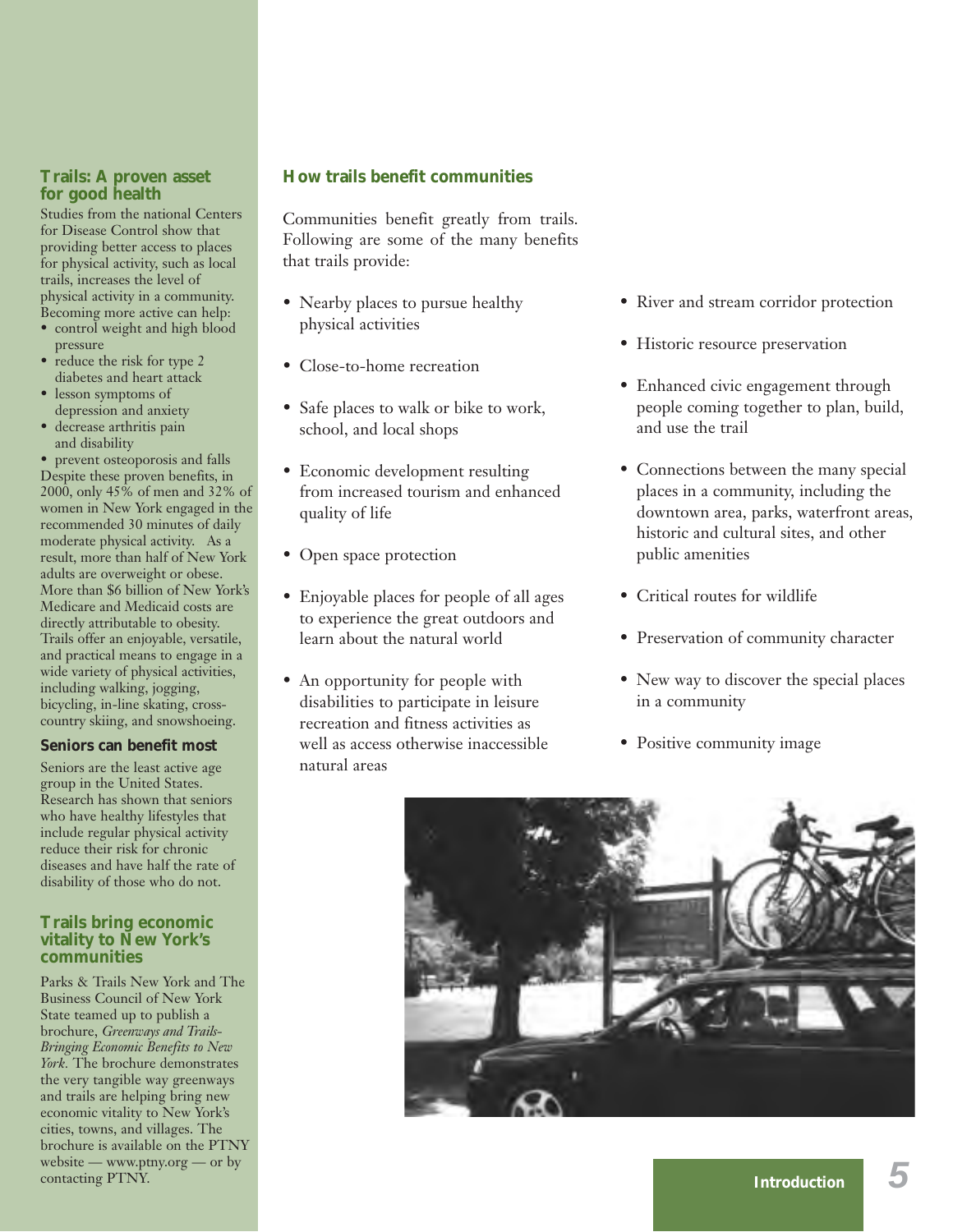

Trail projects usually begin with a resource and a vision. Sometimes the source of this vision is a governmental agency, such as a local or county planning board. Just as often, the source is a local citizen. For instance, one day, while driving by an abandoned rail corridor that runs through town, someone thinks, "Wouldn't this make a great trail? I wonder what it would take to clean it up and open it to the public?"

The person with the original idea usually "tests the water" by informally sharing the vision with friends, family, and colleagues. For the idea to gain real momentum, however, the broader resources of the community must be mobilized. Therefore, one of the first steps in planning a trail is to get more people involved by forming a committee whose purpose is to organize, coordinate, and lead the effort to establish the trail.



# **Among the tasks the trail committee may take on:**

- Communicate the vision
- Educate officials, the public, and landowners about the benefits of trails in general and this trail project in particular
- Foster public input
- Encourage more people to participate
- Build broad community support
- Determine trail route options
- Identify opportunities for access/use agreements
- Raise funds
- Organize events
- Involve the media
- Oversee or provide input into trail design
- Participate in construction
- Maintain the trail
- CELEBRATE AND HAVE FUN



# **TRAILS TAKE TIME**

Developing a trail takes patience and perseverance but, as many communities in New York and around the country can attest, it's well worth it.

Following is a time line that shows how the Wallkill Valley Rail Trail in Ulster County came to be.

# **1977**

Last freight run along Wallkill Valley Railroad.

# **1983**

Local community leaders from six towns form a committee to visualize a plan for a linear park and to consider buying the abandoned rail bed.

Community volunteers organize themselves into the Wallkill Valley Rail Trail Association.

# **1985**

Town of Montgomery buys two miles of rail bed; Town of Shawangunk buys 2.3 miles of trail bed; New York State Department of Corrections buys 1.4 miles of rail bed.

# **1986**

Private citizen John Rahl buys 11 miles of rail bed.

# **1988-90**

Wallkill Valley Land Trust, the Town of New Paltz, and the Village of New Paltz negotiate jointly to purchase 12.5 miles of rail bed in New Paltz and Gardiner and sell to the municipalities involved.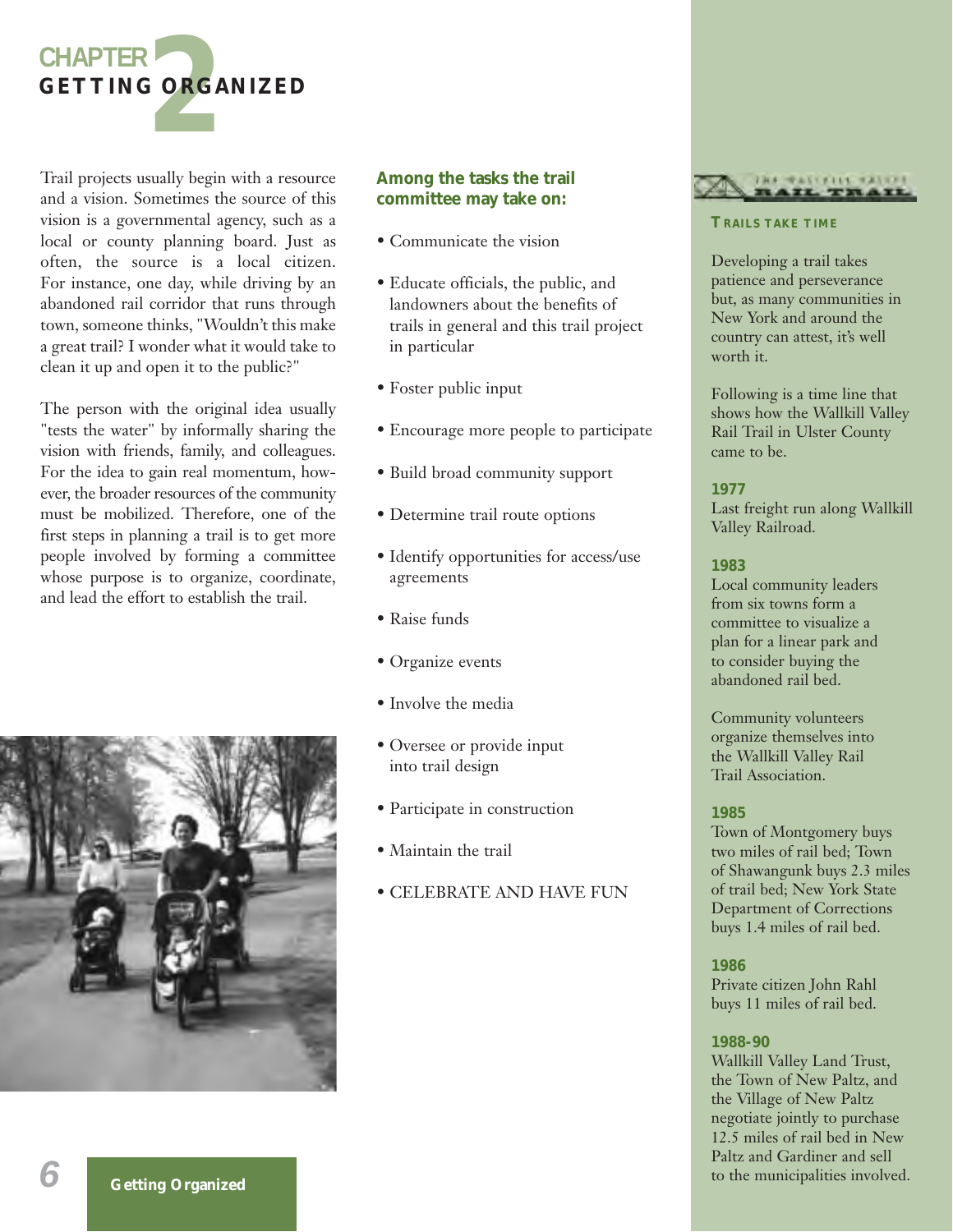

# **1991**

Land Trust completes purchase of the rail bed and sells appropriate sections at once to the Town and Village of New Paltz.

Gardiner declines to purchase its section, so the Land Trust continues to own the Gardiner section.

Informal opening of the Wallkill Valley Rail-Trail in New Paltz and Gardiner.

The Wallkill Valley Rail Trail Association assumes management and maintenance of the trail.

#### **1993**

Town of Shawangunk opens its Jesse McHugh Rail Trail, from the Village of Wallkill south to the Town border.

#### **2003**

Trail is a popular amenity, drawing local and international users. It hosts many community and cultural gatherings throughout the year. The Wallkill Valley Rail Trail Association continues to maintain, promote and improve the Trail. The Association also looks for ways to expand the trail and connect it to local resources.

# **The makeup of the committee**

A trail committee may be created by a municipality, community organization, non-profit organization, or interested citizens. It's very helpful if your local municipality or county government is an active partner. While the support and participation of all citizens is welcome, think strategically as to the makeup of the trail committee. Strive to have the committee represent the diversity of interests in your community to ensure broad "investment." Include the people who will be most effective at building an extensive network of support and, of course, getting the work done.

# **When considering possible sources for members of the committee, look to:**

- Community leaders: municipal officials, scout leaders, school teachers, coaches, and administrators, religious leaders, corporate leaders, board members of civic organizations such as Rotary, Lions, Kiwanis, and garden clubs
- Outdoor recreation/user groups: trail and hiking organizations, bicyclists, runners, equestrians, cross-country skiers, bird watchers, snowmobilers, school athletic departments, scout groups, senior citizens, and individuals with disabilities
- Local businesses: downtown business associations, chambers of commerce, individual shop owners, utilities, corporations, restaurants, and lodging establishments
- Public agencies at the state, national, regional, county, and municipal level: planning, parks and recreation, public works, environmental conservation council, soil and water conservation, waterfront revitalization, health, transportation, tourism, cooperative extension, and management agencies for any open space properties such as nature preserves and state forests
- Landowners: neighborhood or homeowner associations, farmers, utilities, and other significant landowners
- Local organizations or representatives of regional, state, or national organizations with potential interest: environmental, conservation, fish and game, land trusts, farm bureau, historic preservation, alternative transportation, smart growth, and health
- University and college faculty and students
- Interested individual citizens and trail advocates
- Media: newspaper, radio, television, internet
- Technical experts: landscape architects, planners, contractors, engineers, foresters, attorneys, and public relations and computer specialists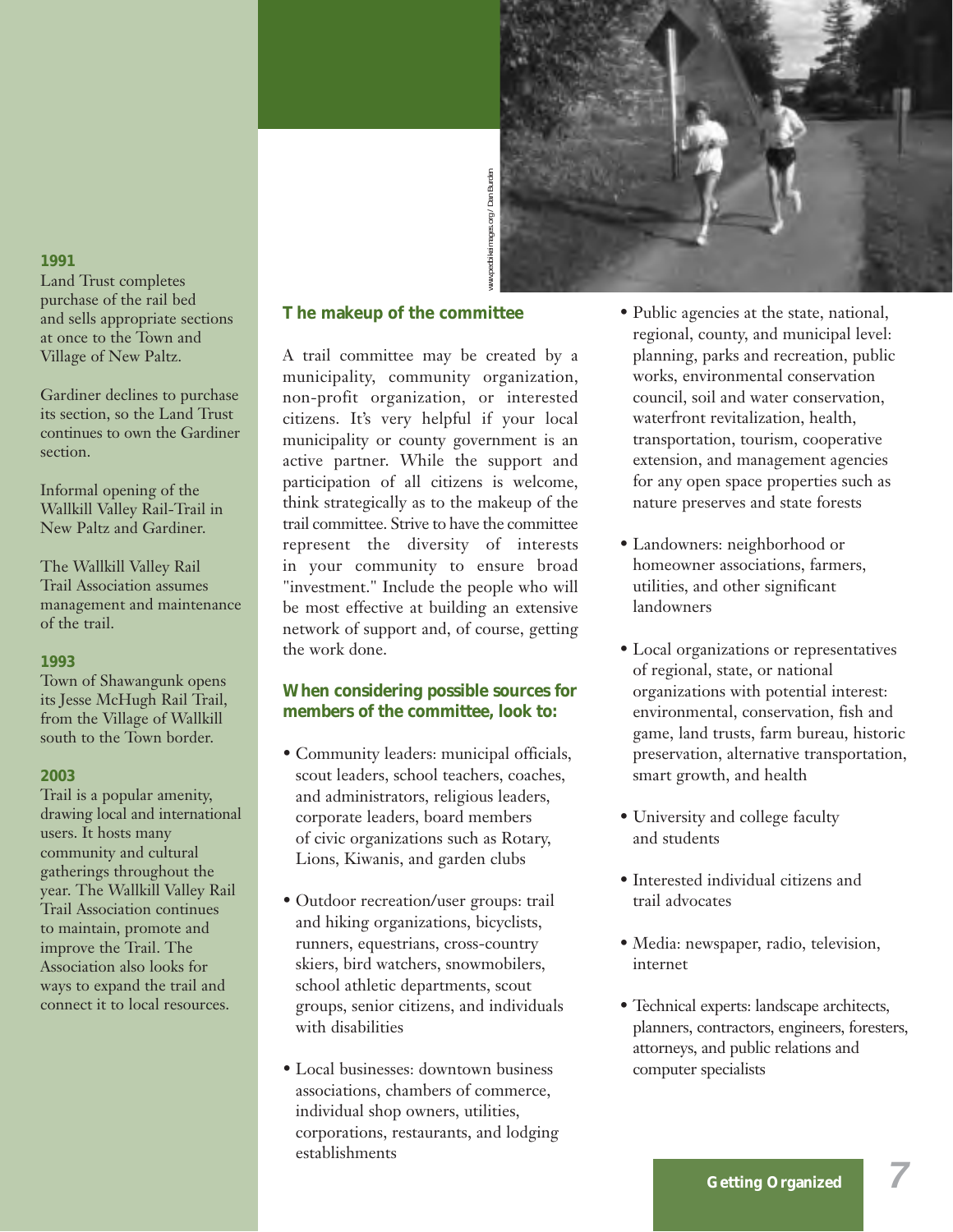# **CHAPTER 2**

# **Leadership of the committee**

Leadership is a key ingredient in transforming any vision into reality. The trail committee needs a well-respected member of the community to guide it. The ideal candidate will be a consensus builder who is sensitive to the needs and desires of the many constituencies that will have an interest in the project. He or she will have good communication skills, foster a sense of enthusiasm and teamwork, and perhaps most importantly, have perseverance. Trail development is a multi-year endeavor and, while one person cannot be expected to devote 10 years to one project (although many do!), a certain level of leadership stability is desirable. At the same time, regular rotation of leadership roles and duties keeps an organization fresh and vital.

Some trail committees find it preferable to have co-chairs rather than a single chairperson, as this spreads out the responsibilities and provides double the amount of dedicated leadership.



# **Keep your eyes open for "spark plugs"**

Individuals make trail projects happen. It's amazing what the leadership and inspiration of a single person can mean to the success of a trail project. Private citizens, nongovernmental organizations, governmental institutions, planning and consulting firms, and the private sector all have roles to play in the complex process of trail development. Out of this cast of players, most likely one or two champions or "spark plugs" will emerge who will provide critical leadership to move the project forward at various stages of development. Although no single person can carry an entire trail project singlehandedly, "spark plugs" are crucial to the success of a trail project, so be on the lookout for potential ones.

# FROM THE FIELD

## **Spark Plug Extraordinaire**

Elinor Mettler has been lobbying and laboring for a rail-trail in Columbia and Dutchess Counties ever since she visited the Cape Cod Rail Trail 20 years ago. Once the idea formed in Elinor's mind to convert the 43-mile abandoned Harlem Valley rail bed to a trail, there was no stopping her. She button-holed local officials to tell them about her idea and used the local newspaper, of which she was then editor and publisher, to educate people about the value of rail-trails.

For the most part, she was met with a stone wall. Supervisors said the trail would cause trespassing problems for neighboring landowners. Town board members shook their heads over the potential insurance and maintenance problems. Local planners were skeptical. But Elinor persevered, eventually winning the support of Dutchess County and the NYS Office of Parks, Recreation and Historic Preservation.

Slowly but surely, with the support of a local citizens group, the Harlem Valley Rail-Trail Association, local officials began to come around. As acquisition and development of the rail bed moves northward. Mettler is beginning to see her vision come to life.

At the ground breaking of the latest section of trail, some of the very same supervisors and council members who scoffed at the notion of a rail-trail 20 years ago were there smiling at the cameras. That's persistence. That's a spark plug.

*At the time of publication, 12.1 miles of the Harlem Valley Rail-Trail are open to the public. By the end of 2004, 2.6 more miles will be open, with another 7 miles expected to open in 2006.*



*Elinor Mettler, spark plug extraordinaire, resting on the bench along the Harlem Valley Rail-Trail dedicated to her and her late husband, John.*

*8*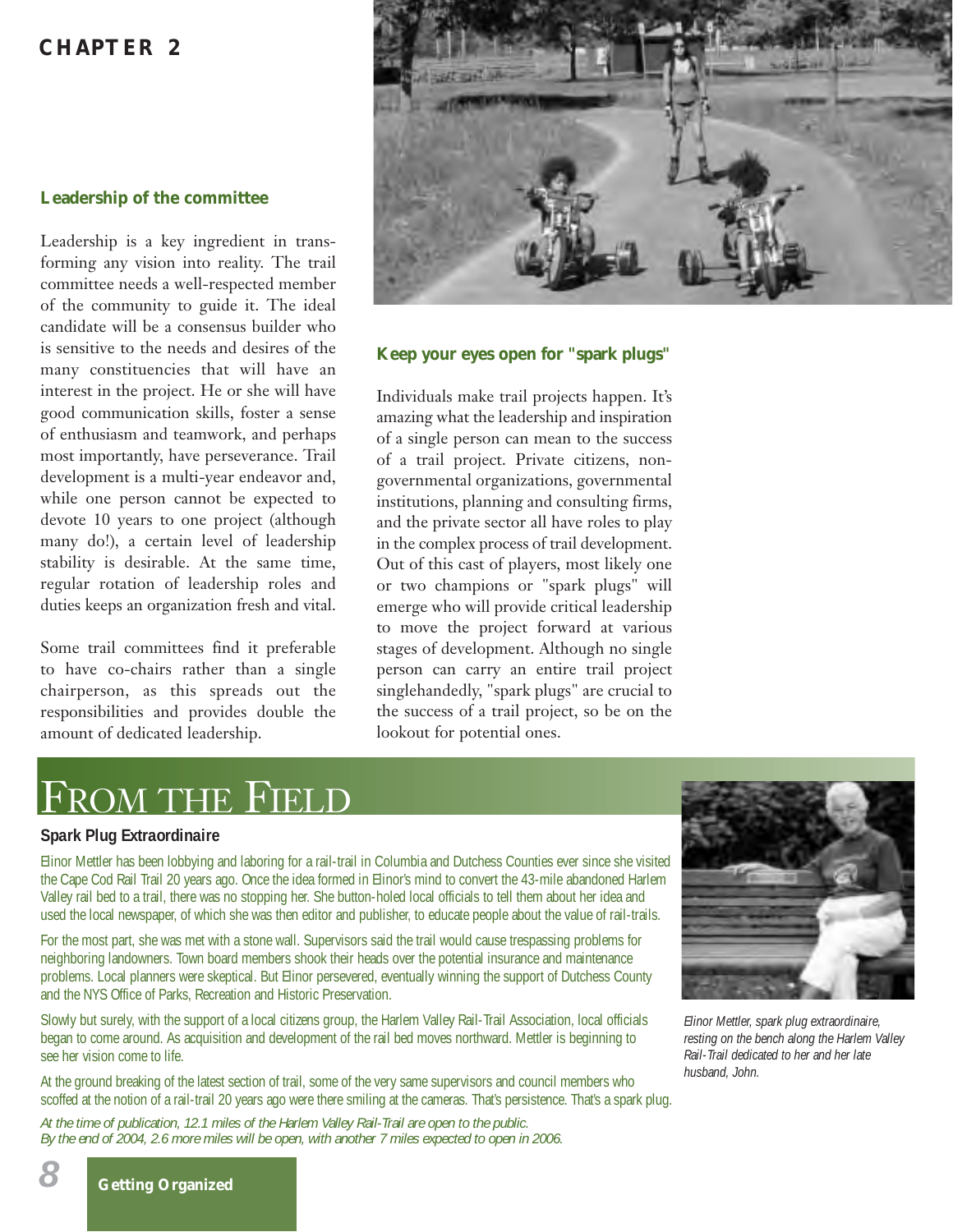

# **Establishing a purpose and goals**

Initial trail committee meetings will probably be taken up with defining the group's purpose and establishing goals. Adopting clear and realistic goals early on will help the group prioritize its activities and make the most of limited resources and people power. Is the committee's goal to acquire and manage the trail corridor itself? To do enough legwork and activate enough advocates for the trail project so that a governmental entity will take over? To establish a long-term partnership with local government? Formulating very specific

objectives is best left until after the issues, concerns, and desires of the public become known. Although early trail committee meetings tend to be informal, it's helpful to have someone take notes or minutes so there is a record of decisions for future reference. During this early organizational stage, get as much information about other trails as you can. Send away for plans, maps, and brochures. Call trail managers and trail friends groups. Best yet, take some field trips to nearby trails and talk to those who made it hapen.

# FROM THE FIELD

# **Sample Trail Committee Goal and Objectives**

The D&H Canal Heritage Corridor in Ulster County is filled with historical significance and natural beauty. The corridor includes historic hamlets, farmland, the Rondout Creek, the railbed of the former New York Ontario & Western Railroad, and beautiful views of the Catskills and Shawangunk Mountains. The D&H Canal Heritage Corridor Steering Committee was formed in the early 1990's by Parks & Trails New York (PTNY), with the assistance of the National Park Service (NPS) Rivers, Trails and Conservation Assistance Program, to build community support and foster planning for the creation of trails and linear parks and stewardship of the corridor's historic resources. The Committee included representatives of local municipalities, historical societies, businesses, and private landowners. Working with PTNY and NPS, the Steering Committee identified its central goals in small meetings. Then it sponsored a series of public workshops to build support for those goals and develop specific objectives. An example of one of these goals and concomitant objectives follows:

## **Goal**

• To promote greater appreciation, protection, and beneficial use of the D&H Canal Heritage Corridor's natural, historic, and recreational resources in ways that recognize and respect the rights and interests of private property owners.

# **Objectives**

- Provide close-to-home, non-motorized recreational opportunities throughout the corridor for jogging, cross-country skiing, horseback riding, bicycling, walking, boating, fishing, relaxing, family outings, and simply enjoying the outdoors.
- Promote community recognition, appreciation, and protection of the Heritage Corridor's historic and natural features.
- Actively involve and unify communities, businesses, groups, and individuals in the decision-making, regional coordination, and local implementation of heritage corridor projects, linking the region's historic, natural, and economic resources.



*A series of public meetings helped develop specific objectives for the D&H Canal Heritage Corridor project.*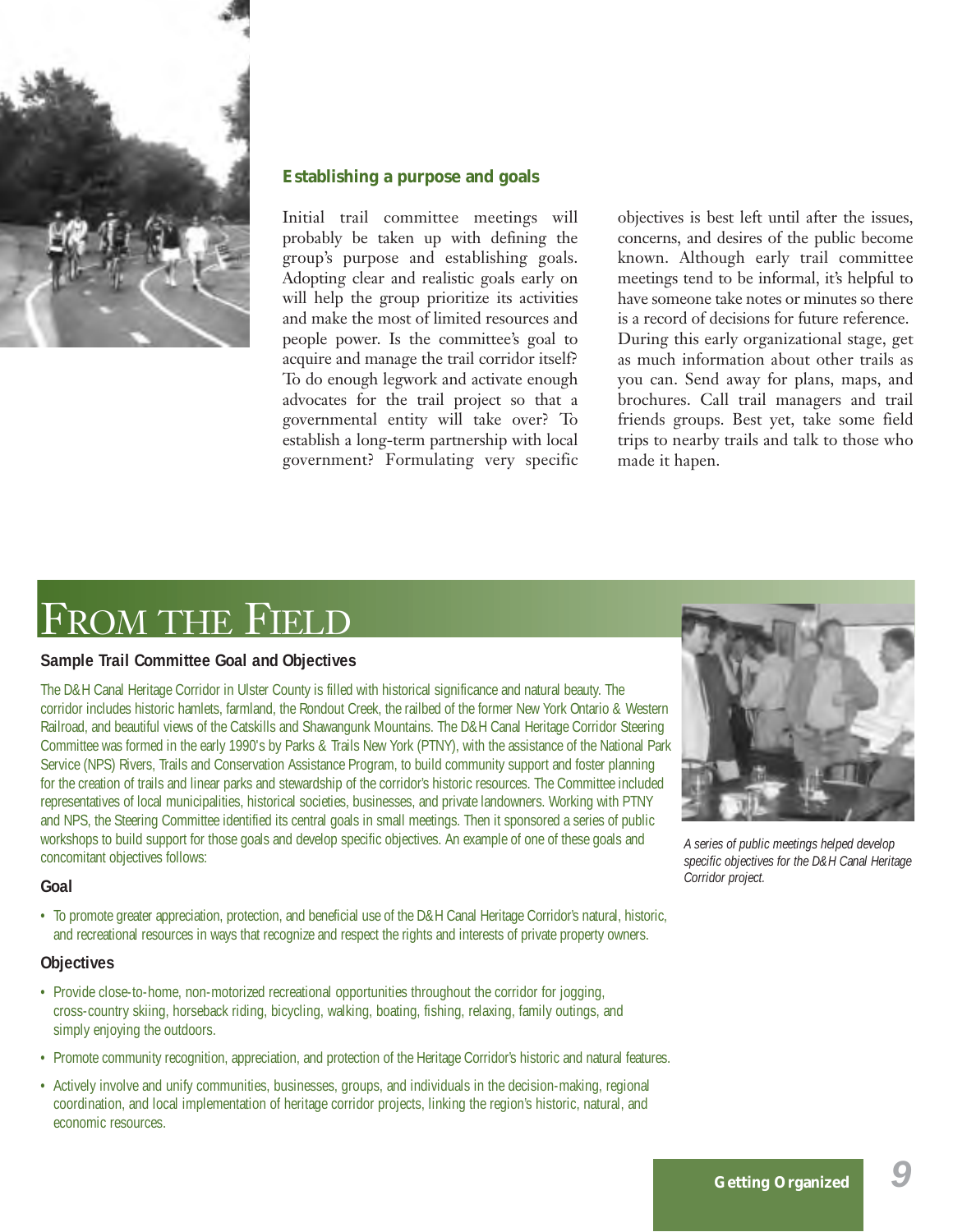# **CHAPTER 2**

# **Organizational Models**

At this point, committee members may want to "institutionalize" the group through incorporation and not-for-profit status. The decision about whether or not to incorporate as a not-for-profit organization must be weighed carefully. Benefits of incorporation include the ability to accept grants and tax-deductible donations, enter into contracts, hire employees, participate in group insurance plans, and hold titles and easements. Incorporating as a nonprofit may also limit the liability exposure of committee members. While the benefits of incorporating can be significant, they must be balanced against the time and expense involved with filing for not-forprofit status and keeping necessary records.

Several alternatives exist to establishing a new not-for-profit organization. If the committee is working closely with a municipal government, the municipality can accept and administer funds for the committee. Another option is to affiliate with an established not-for-profit organization, such as a land trust, parks organization, or chamber of commerce, either temporarily or on a more permanent basis.

Section 501 c (3) of the U.S. Internal Revenue Code defines and limits the activities of not-for-profit organizations. To incorporate as a not-for-profit, the committee will need to file articles of

incorporation, adopt formal by-laws, and formally apply to the Internal Revenue Service for tax-exempt status, the most arduous part of the process. Obtaining legal advice to guide you in the incorporation process is highly recommended. For additional information on incorporation, contact the NYS Department of State Division of Corporations at 518/473-2492 or go to: www.dos.state.ny.us/corp/nfpfile.html

# **What's in a name?**

Choosing a name for your trail project is sure to stimulate committee members' creative juices. Don't take this task lightly because, as any good marketing person knows, a name can be critical to "product" success. It can be an important factor in the trail's ability to draw users in the future. Strive to make the name distinctive and catchy. Names that are associated with local history or the local landscape are usually good choices. Several examples of interesting trail names in New York State include the Horsemen's Trail in Westchester County, the Port Jefferson Shoreline to Shoreline Greenway Trail in Nassau County, and the Lehigh Memory Trail in Erie County. You might also consider getting the greater community involved and making the selection of a trail name an integral part of your publicity campaign.



# FROM THE FIELD

# **A legendary trail name**

The Horsemen's Trail is a 2-1/2 mile network of trails in the Hudson Valley Village of Sleepy Hollow named after the most memorable character from the Washington Irving classic, *The Legend of Sleepy Hollow*. The Horsemen's Trail starts at the Hudson River and follows the Pocantico Creek for much of its length, running through wooded fields and farmlands, crossing the Old Croton Aqueduct, and stepping down into the old Sleepy Hollow cemetery.



**ALTERNATIVES TO ESTABLISHING A NEW NON-PROFIT**

Often, fledgling organizations are not ready to undergo the somewhat lengthy process of incorporating as a not-forprofit. Their members are focused on programmatic issues, not administrative tasks. Also, young organizations do not always have the necessary funds to seek not-for-profit status.

Organizations in this situation can sometimes find an existing not-for-profit to work under. Parks & Trails New York (PTNY) can help young trail organizations through its Fiscal Agent Program. Under this program, PTNY accepts funds for a new trail group and holds them in a special account.

PTNY has a few requirements for joining the Fiscal Agent program. First, the group must have a mission that is compatible with PTNY's mission. The group must formally apply to the program by submitting an application form and a proposed budget. If approved, PTNY and the group sign a Memorandum of Understanding that outlines the rights and responsibilities of both parties.

Under this program, a newly formed trail group can quickly begin collecting funds. It can concentrate on its mission rather than spending time and money in applying for not-for-profit status. For more information call PTNY at 518-434-1583

**Getting Organized** *10*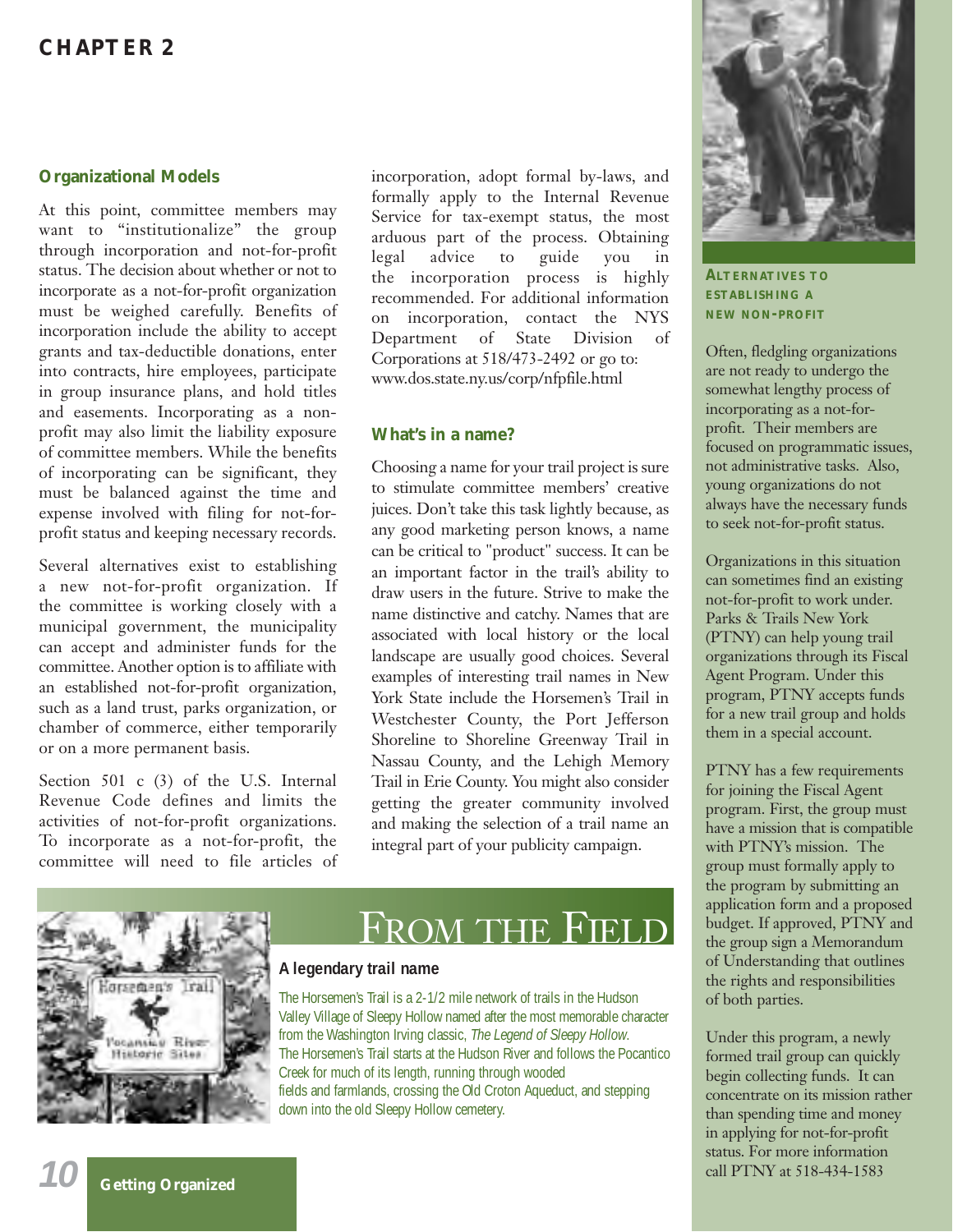# **GET LOCAL OFFICIALS ON BOARD EARLY**

Be sure to reach out and establish good communication with your local elected officials early on. You want them to hear the facts about your project from a supporter, not rumors from an irate opponent. Invite a municipal representative to participate in the committee. Once on board, a municipality can become the entity that ensures the project's longevity by providing official and political support, professional and technical expertise, financial resources, and on-going trail maintenance.

Good places to look for friends within municipal government are members of planning and zoning boards, parks and recreation departments, open space committees, conservation boards, and environmental councils. Work to get your trail project "institutionalized" by having it included in your municipality's comprehensive, recreation, or open space plan. This can be a big boom in fundraising.

Think outside the borders of your community, too. The trail you are considering may have the potential to continue beyond your town or link with other nearby trails. Try to arrange for neighboring municipalities to come together to discuss potential shared trail resources. You might want to include the county or a regional planning organization in these multi-town discussions.

# **Partners: the more the merrier**

Partners are vital to success. Think about whose support you will need, both in the short and long term. The broader the partnerships created around a trail project, the better. Identify and reach out to all groups that could possibly be of help, and involve them from the start. Think through what each constituency has to gain from the project and use these benefits to convince each to participate. Outdoor enthusiasts, recreation, and tourism-related business owners, health advocates, environmentalists, and conservation-minded individuals and officials are all natural supporters.

Be sure to seek support from the business community. Business people can be powerful allies and help make the case for the economic benefits of trails.

With the recent emphasis on regular exercise to improve health, the health community can also be a strong ally. Refer to the list of sources for committee members (*page 7, Makeup of the Committee*) to get ideas on where to seek potential trail partners.

# FROM THE FIELD

#### **Partnerships at heart of Genesee Valley Greenway**

Partnerships have been at the heart of the Genesee Valley Greenway project in western New York since it began in 1990.

In the first few years of the project, the landowner, Rochester Gas & Electric, worked with local governments, citizen committees, and a steering committee — organized by Parks & Trails New York (PTNY), with the assistance of the National Park Service Rivers and Trails Program — to open sections of trail to public use. In 1993, the newly formed Friends of the Genesee Valley Greenway (Friends) partnered with the NYS Department of Environmental Conservation (DEC) and the NYS Office of Parks, Recreation and Historic Preservation (OPRHP) to apply for federal transportation enhancement funds under the Intermodal



*District Boy Scouts have contributed more than 3,200 hours of volunteer service to the Genesee Valley Greenway.*

Surface Transportation Efficiency Act (ISTEA). The successful funding of that \$2.5 million application cemented the partnership that has today resulted in a long list of accomplishments. The most notable accomplishment is the acquisition by the state of the 90-mile corridor, which runs from Genesee Valley Park in Rochester to close to the Pennsylvania border. Other noteworthy accomplishments include the completion of 52 miles of trail and the formation of dozens of partnerships with individuals, organizations, and local governments.

As Frances Gotcsik, Executive Director of the Friends of the Genesee Valley Greenway from 1996 to 2003, says, "The Greenway partnership functions well because DEC, OPRHP, and the Friends each contribute different strengths that combine to allow more to be accomplished than one entity could do alone."

Examples of Genesee Valley Greenway projects undertaken by area partners:

- Genesee Valley Board of Cooperative Educational Services Career Exploration, Metal Trades, and Auto Body classes–6,000 hours for trail clearing and maintenance and fabrication, painting, and installation of trail gates.
- Letchworth District Boy Scouts–3,200 hours as trail adopters and three years worth of fall camp-o-ree work.
- Six local committees, comprised of interested citizens–thousands of hours for trail clearing, maintenance, and promotion.
- Allegany County Public Works Department–labor and materials valued at \$5,000 to assist with trail development.
- SUNY Geneseo design students–560 hours for design and execution of 20 posters promoting the Greenway.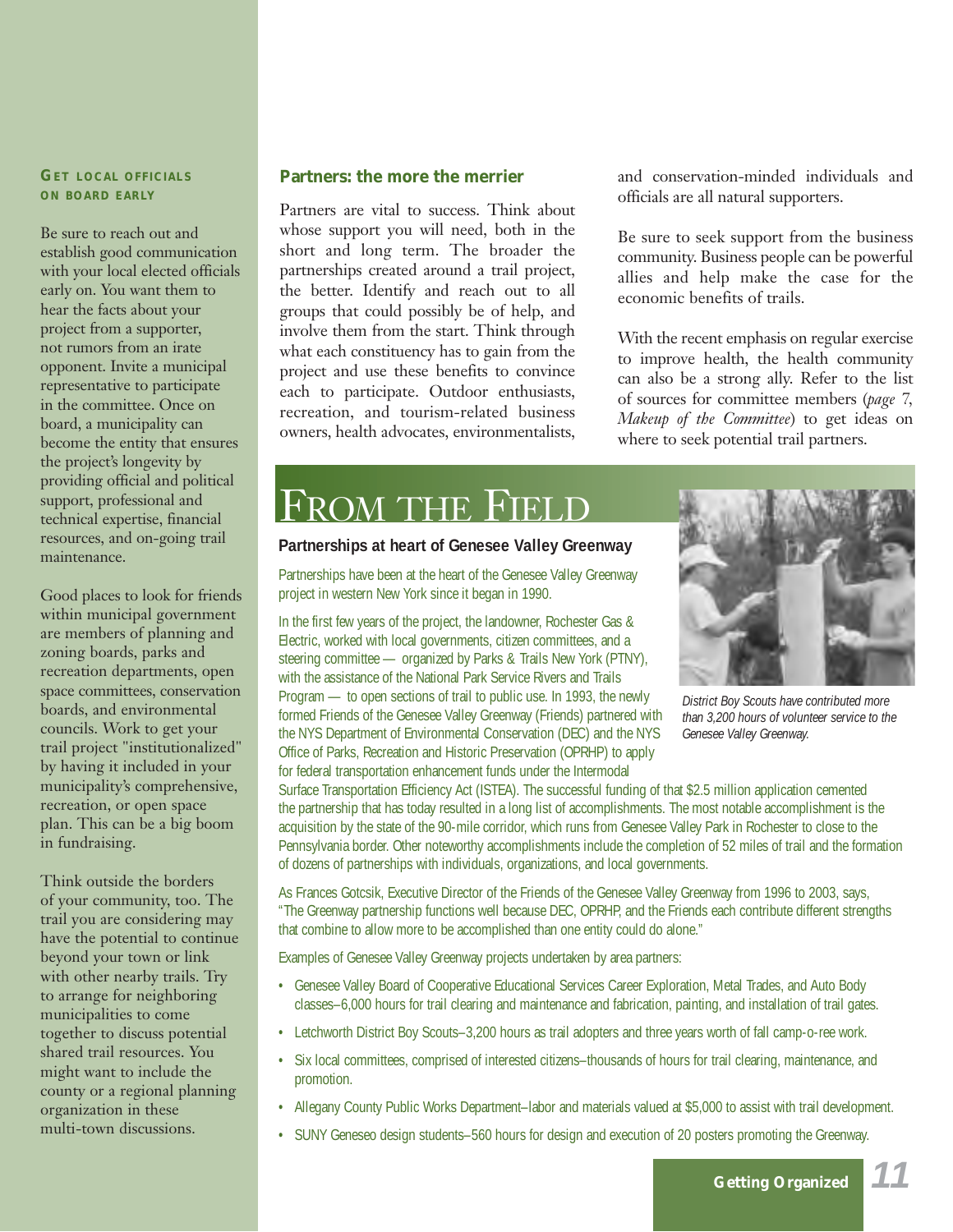# **CHAPTER 2**

# **Role of Partners**

Determine as early as possible the role of partners in the design, development, management, and maintenance of the trail. Arrangements will vary from community to community - any combination that works is fine. Local municipalities are usually key partners, but often public sector partners will not agree to assume responsibilities until public support is solidified.

# **Volunteers**

**Volunteers**<br>
Volunteers<br>
community s<br>
fertile sourc<br>
community s<br>
fertile sourc<br>
commit then<br>
believe in it,<br>
enjoy themse<br>
maintain the<br>
their good w<br>
projects for v<br>
how they car<br>
do-able, e<br>
do-able, e<br>
their success<br> Volunteers are the lifeblood of a trail committee. Area colleges, schools, and community service organizations are usually fertile sources for volunteers. Volunteers commit themselves to a project because they believe in it, but also because they want to enjoy themselves. Having fun helps everyone maintain their commitment and get through the inevitable difficult times. Find ways to recognize volunteers and celebrate their good work. Keep a "shopping list" of projects for volunteers. When volunteers ask how they can help, give them a project that's do-able, enjoyable, and important. Then, give them an opportunity to report their success to the committee and receive their due praise. Recognize and award volunteer efforts at an annual volunteer event.

Remember to keep track of volunteer hours to demonstrate to decision makers and potential partners and funders the level of support for a project. Also, volunteer hours can sometimes be used as part of a match for a grant.



**SOURCES OF ON -THE - GROUND VOLUNTEER ASSISTANCE**

**Later on in your trail project, when you're ready for on-the-ground work, consider these sources of volunteers:**

- Youth Groups scouts (particularly Eagle Scouts), 4-H groups
- Service Organizations Lions, Kiwanis, Rotary, garden clubs, religious institutions, school clubs, fraternities and sororities
- Businesses and professionals
- Correctional Institutions
- National Guard contact the NYS GuardHELP Program, at 518-786-4643
- Americorps Contact NYS Commission on National and Community Service, www.nyscncs.org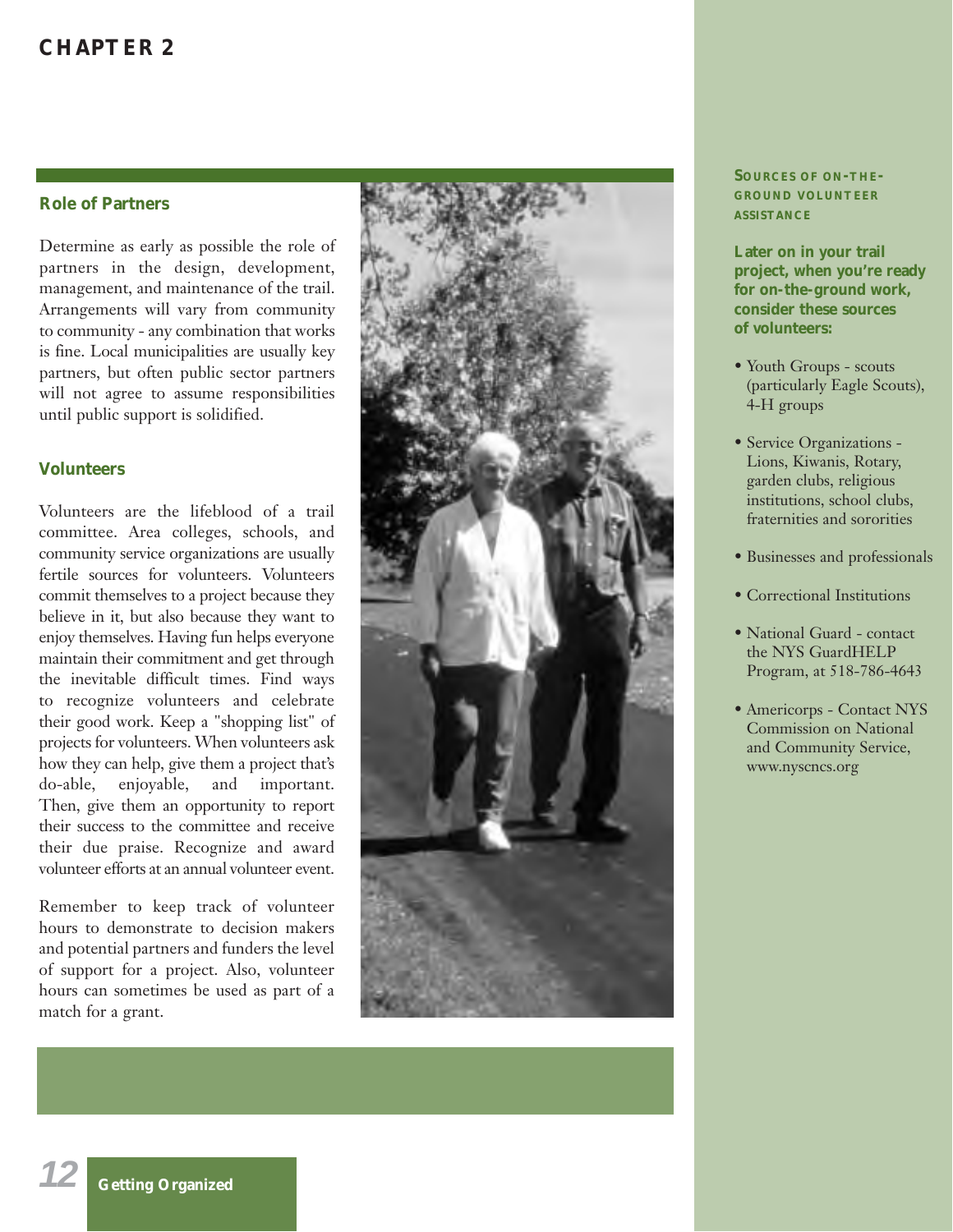# **Do your homework: preliminary research**

Committee members should have a general sense of the opportunities, feasibility, and potential points of opposition surrounding the trail project before officially "going public." Assign a few committee members to unofficially feel out community leaders and landowners about the project.

# **Some questions to consider during preliminary research:**

- Will the proposed trail go along an existing alignment, such as an abandoned rail corridor or along a waterway, or will the route have to be mapped out?
- Who owns the land of the proposed trail alignment and the land adjacent to it?
- What points of interest might the trail link — town park, school, library, main street?
- What makes the trail interesting — natural features, historic significance?
- What is the land being used for now?
- Could the trail be part of a larger trail or greenway system?
- What are the potential benefits to the community?
- What are the potential liabilities?
- What entity might manage the trail in the long run?
- How might the trail be funded — for acquisition, development and maintenance?

# FROM THE FIELD

# **Going it alone**

Although local municipalities and counties are usually key partners in a trail project, it is possible for a trail group to go it alone.

In the early 1990's. Betsy and Greg Russell moved to Canandaigua, N.Y., at the northwestern tip of the Finger Lakes. They wanted to take their children bicycling on the kind of safe, off-road rail-trail that was so popular in Greg's native Wisconsin. Not finding any, they got out a map and started researching old railroad corridors. Lo and behold, they discovered that Penn Central was looking to sell 35 miles of abandoned rail corridor in Ontario County.

The Russells put a small notice in the paper announcing a meeting for people interested in creating a local rail-trail. They knew they were on to something when 45 people showed up.

"We were very naive. We didn't have an organization, and we didn't have any money, but we had enthusiasm," recalls Betsy.

Penn Central's \$100,000 asking price seemed quite reasonable so the rail-trail group approached local municipal leaders. Unfortunately, some adjacent landowners who were opposed to the trail had gotten to local leaders first and the municipalities didn't want anything to do with the trail project.

Not willing to let this opportunity slip by, the group incorporated as Ontario Pathways and managed to raise the necessary funds to buy the corridor through loans and fundraising activities. The group paid off its loans of \$85,000 in 3-1/2 years through memberships, private donors, and business contributions. They also sold off several pieces of disconnected rail corridor included in the purchase to raise funds.

Today, Ontario Pathways manages 19 miles of trail open to the public.

"We're oddballs, I know. Maybe sometime in the future a governmental entity will take over. But for now, we believe we can do things better and more efficiently," says Betsy. "We're very proud of the trail and what the organization has accomplished."



*The non-profit and all-volunteer Ontario Pathways owns and manages 19 miles of trail open to the public. Here, a Saturday work crew in February blazes a new trail.*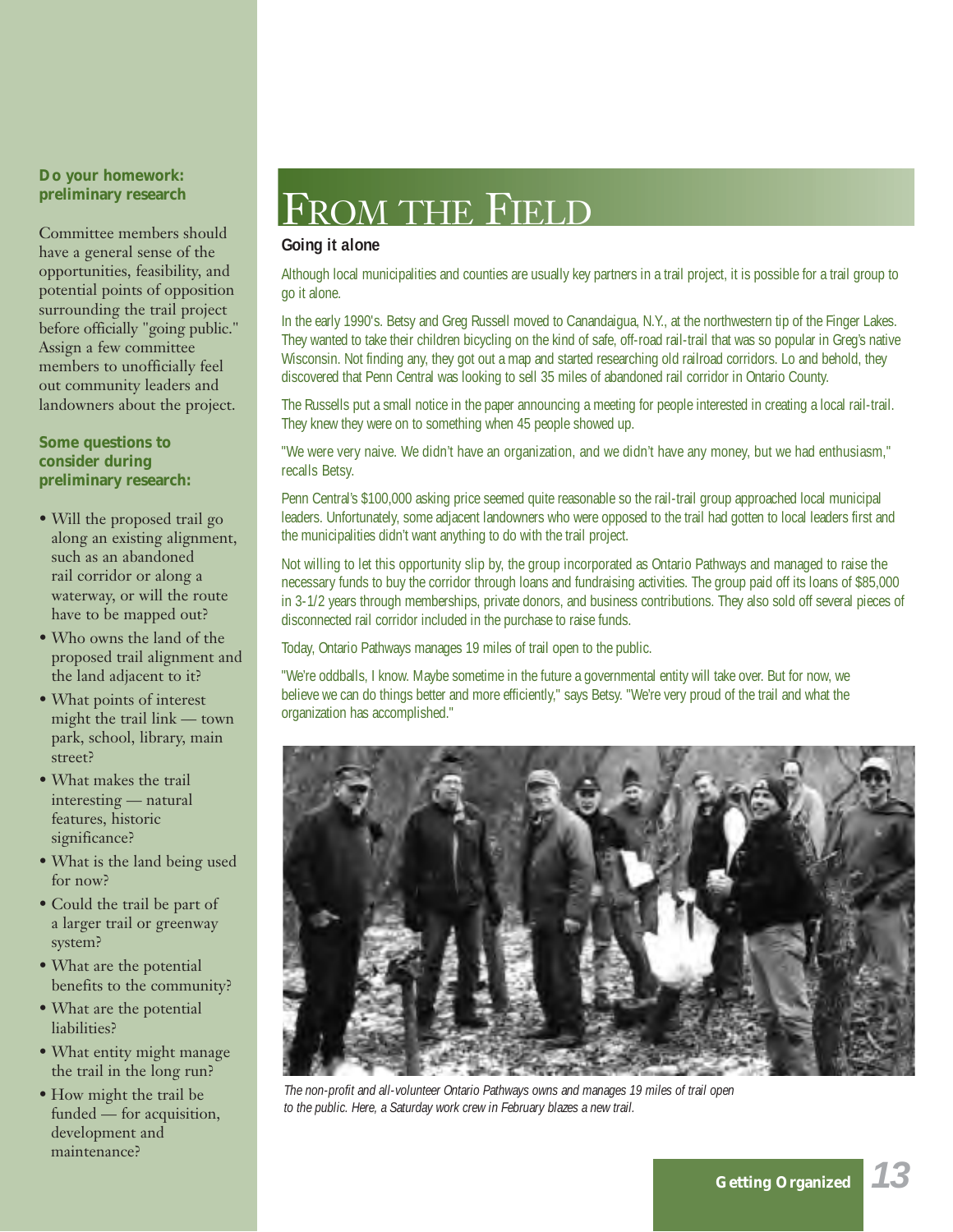

Your committee is formed. You've grappled with your purpose and established reasonable goals. You've asked yourself some tough questions and come up with sound answers. It's now time to share your vision with other members of the community and the public.

# **Patience, patience, patience**

At this point, committee members are probably full of enthusiasm and raring to go but a cautionary word is in order here. The "going public" stage of a trail project can sometimes last for years, as the community hashes through thorny issues and local officials wait for the dust to settle to decide whether to lend their support to the project.

# **Exploring issues and opportunities in the community**

Committee members will want to go out into the community to listen and learn about the range of issues and opportunities surrounding the proposed trail project. Begin by meeting individually or in small groups with community leaders, landowners, and neighbors. What is the level of interest and support? What trail route do people favor? Which community resources would they like to see connected by the trail? What are people's concerns? What are the obstacles to developing a trail?

These early meetings will provide an opportunity to meet key people, solicit information, begin to make people aware of the trail project, and get some feedback with which you can fine tune the trail concept. Keep the meetings short and remember at the close to ask for referrals to other key people.

The people you meet with will have many questions. Although you won't have all the answers at this early stage of trail planning, people will view you with more credibility if you can show you've done your homework.

# **Approaching the media**

At some point, committee members will want to reach out to the media for help in informing the public about the trail project. Newspaper and television coverage is invaluable in generating public input and support. However, publicity can also provoke opponents and, since reporters like to present both sides of a story, provide opponents with a public forum. Therefore, carefully weigh the best time to approach the media.

Make sure to invite the media to any public meeting or event. Develop a list of local newspapers and radio and television stations and call them to find out who is the best person to contact. Also inquire how they prefer to receive information. Nowadays, many media representatives prefer to receive material electronically. Put together a press kit to provide background material to the media.

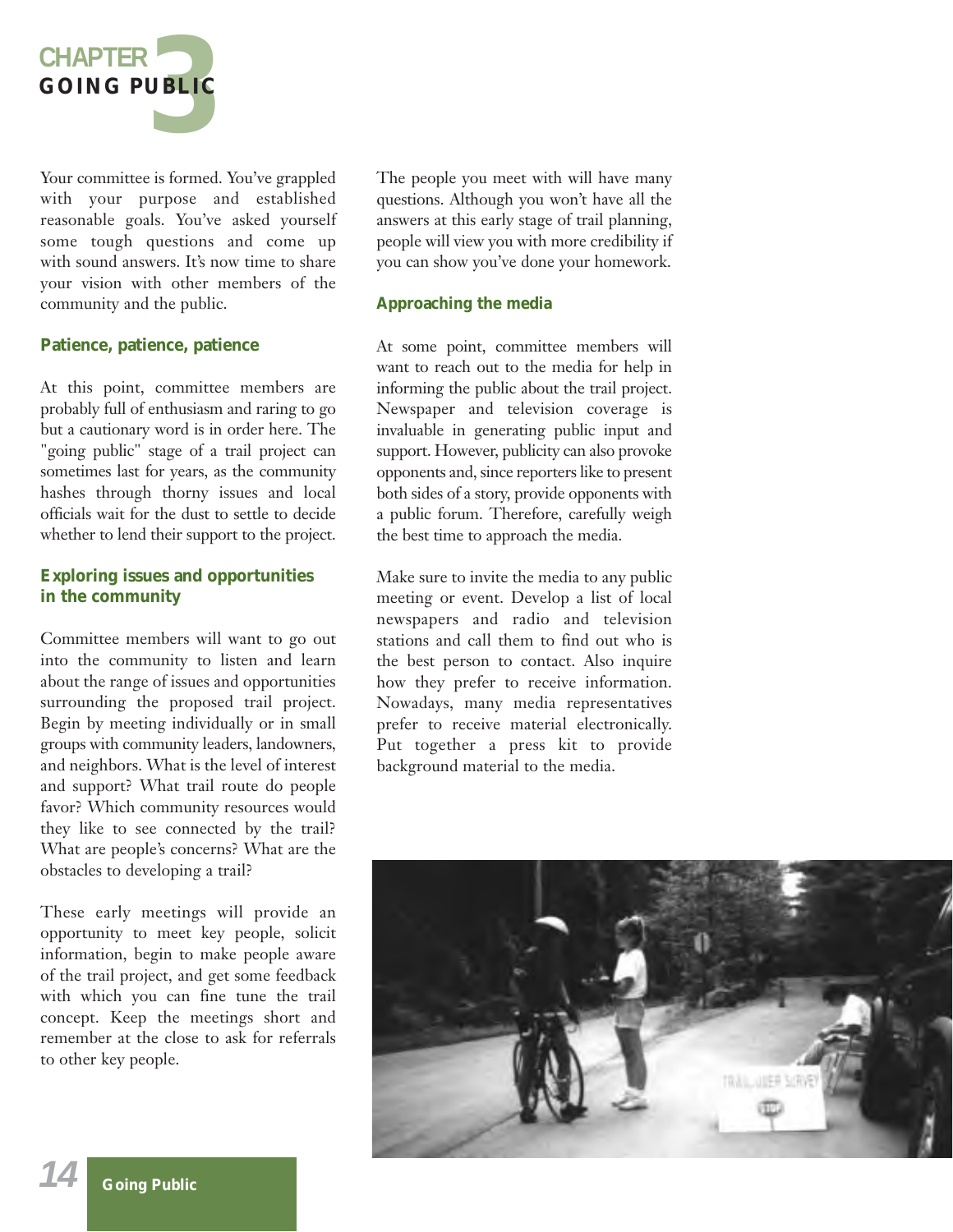

*Good visuals are useful throughout the planning stages of a trail.*

# **Press kit contents:**

- a folder with pockets
- a press release about the event make sure to include the names and telephone numbers of people to contact for more information
- a speaker list with short biographical profiles
- a newsletter from your organization (if available)
- a brochure or fact sheet about the trail project

Another good avenue for getting the word out about your trail project is the op-ed and letters to the editor section of your local newspaper.

# **Visual aids**

When taking your trail vision public, it's helpful to have something tangible to show people, either in the form of a concept plan or rough map. Keep the plan or map broad in scope at this point since its main purpose is to stimulate discussion. If you use a map, denote a wide trail corridor rather than a specific trail route. Photos or sketches of particularly interesting historic or scenic features of the trail corridor are helpful in engendering interest in the project, as are slides and video footage.

Brochures, pamphlets, flyers and posters are good communication tools to reach large numbers of people. Brochures and pamphlets are usually folded and printed double-sided for multiple text panels. They can be handed out, stuffed in an envelope, sent as a self-mailer, or placed in libraries and other public places. Flyers and posters are typically one-sided and meant to be displayed fully open.

# **Keep it simple**

A simple brochure that presents some background and highlights of the trail project and the purpose and goals of the trail committee is a good selling tool. Maps and photos make the brochure more interesting but aren't necessary. A standard 8 1/2-inch by 11-inch piece of paper folded into thirds is easy to hand out and mail, plus it's inexpensive to reproduce.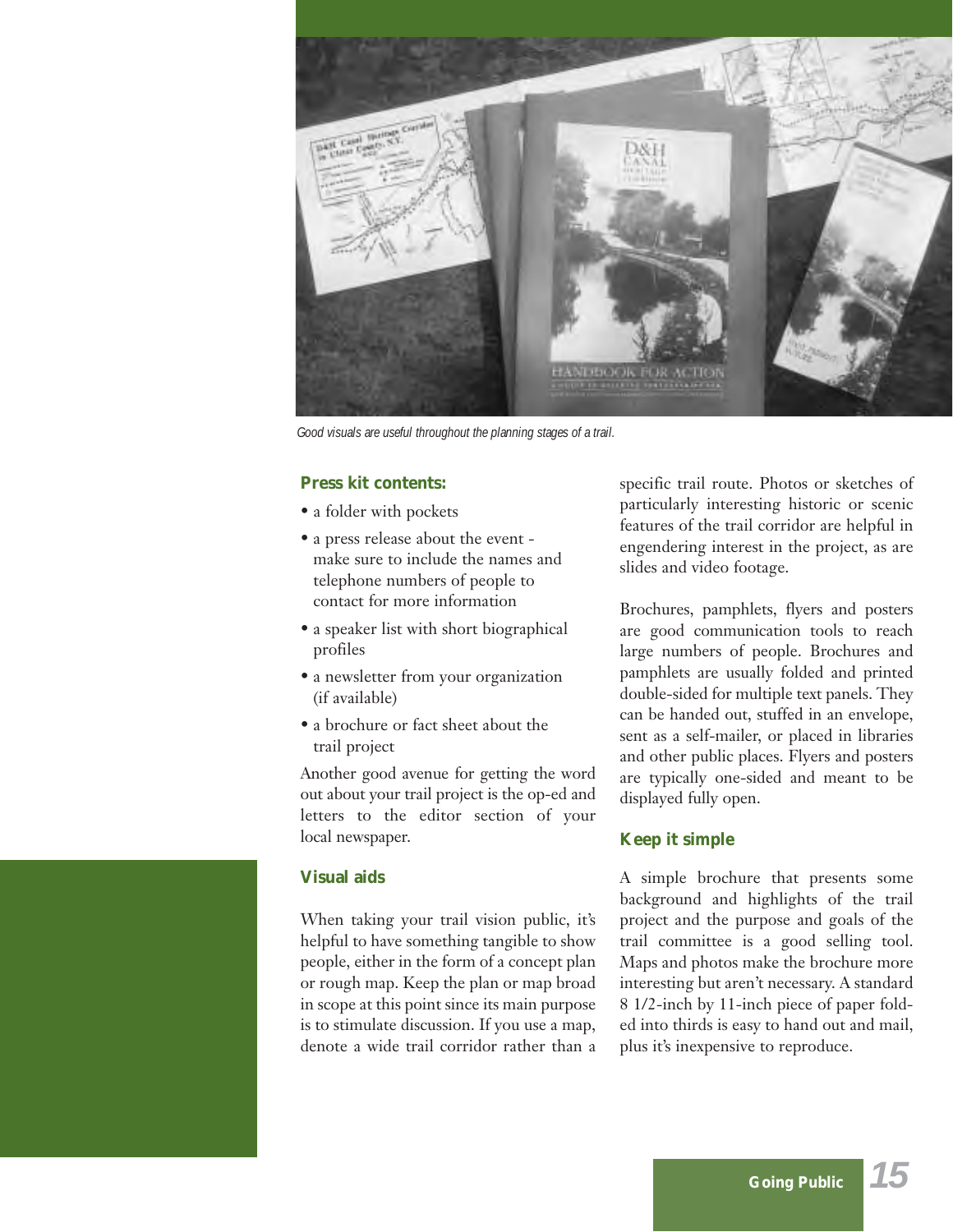# FROM THE FIELD

# **Map promotes county-wide trail concept**

A group of citizens, comprised of representatives from community groups, local government, and public agencies, as well as interested individuals, banded together in 1992 to form the Saratoga County Heritage Trails Committee. The Committee set forth as its vision a county-wide network of trails and bikeways that would provide safe on- and off-road trails, connecting places where people live, work, shop, go to school and recreate. With the assistance of the National Park Service Rivers, Trails and Conservation Assistance Program, the group early on promoted its work through the development of a vision map which schematically shows existing and potential trails in the county. Today, the Committee is still going strong and has many successes to show for its years of hard work.



*The Saratoga County Heritage Trails Committee early on developed a vision map to promote its work.*

# **Working with landowners and neighbors**

Landowners and neighbors are critical to the success of a trail project. No matter how much support your project has in the larger community, opposition by landowners and neighbors can slow down or sometimes even kill a project. The most important thing when meeting with landowners and neighbors is to listen to them carefully and acknowledge their concerns. Areas in which landowners and neighbors may have concerns include privacy, liability, safety, and property values. Be prepared to address these concerns as best you can. Chapter 6 of this publication goes into more detail about these issues, including results of a survey of landowners living adjacent to the Mohawk-Hudson Bike-Hike Trail in New York's Capital Region.

# **When to contact landowners: a horse-before-the-cart dilemma**

The decision as to when to contact landowners can be tricky. It's awkward to approach landowners before many of the questions they will surely ask have been answered. On the other hand, if landowners hear about a trail project through the "grapevine," they may feel marginalized and have a strong negative reaction. The best approach is to be honest and clear with landowners from the beginning. Tell them what the committee is thinking and ask for their input.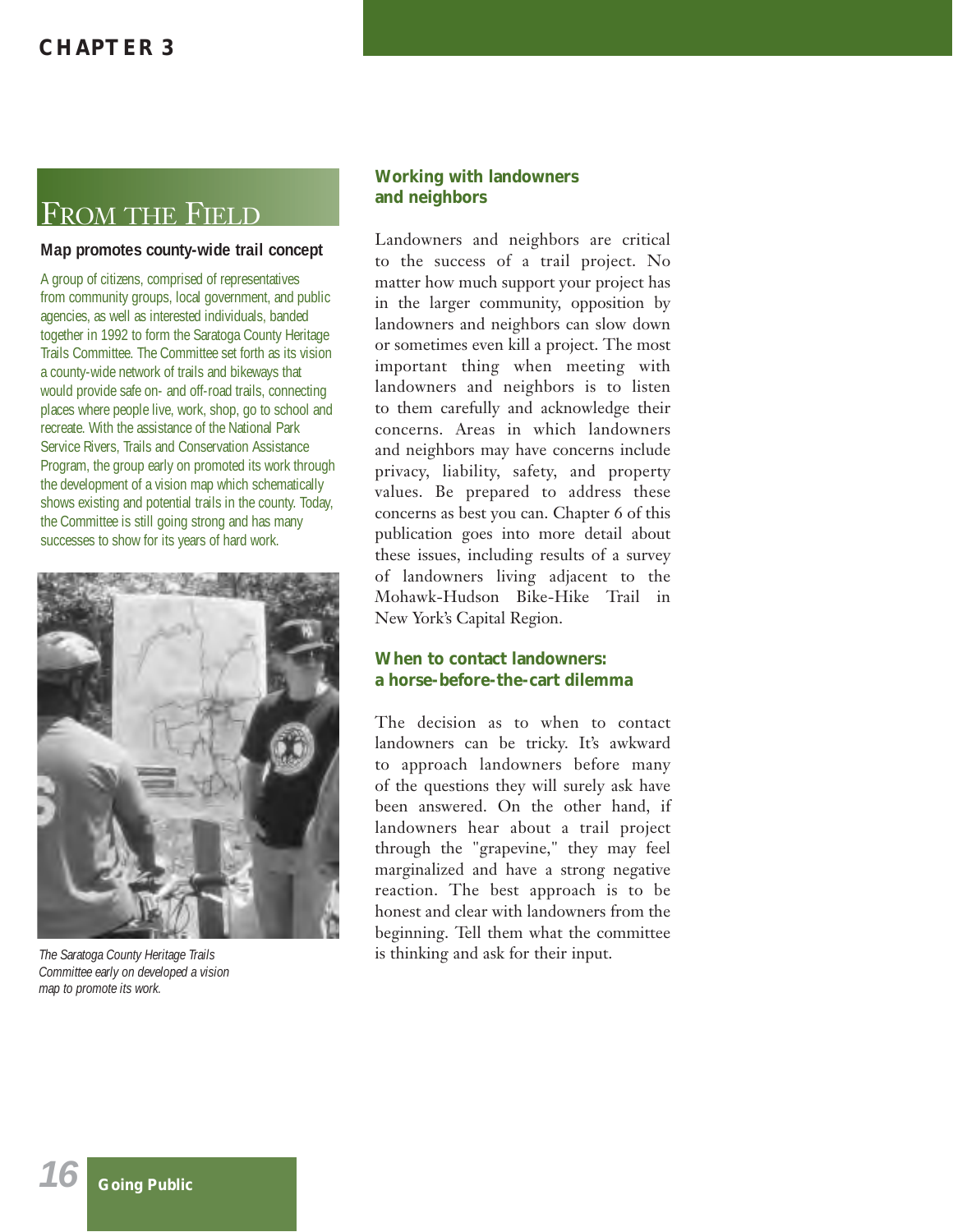# **Tips for meeting with landowners and neighbors**

- Meet with landowners and neighbors early, preferably before any public meetings. You don't want them to hear and react to rumors before you've given them the facts.
- Meet with landowners individually. A landowner is more likely to express his or her true feelings about a project outside of a public setting, where pressure from friends and neighbors can be intense.
- Try to meet with all landowners and neighbors. This process is time-consuming, but experience has shown it pays off in the end.
- If a landowner seems particularly hostile to a project, consider bringing along a supportive neighbor or respected community member. Always inform the landowner that you'll be bringing another person with you.
- Schedule the meeting at a convenient time and location for the landowner.
- Be a good listener. Try not to get defensive. Acknowledge the importance of concerns the landowner may have.
- Take notes to demonstrate to landowners that their input is important.
- Have the facts straight about the project.
- Remain cool, calm, and collected.
- Be patient. Even the most vociferous opponents have been known to change their minds as projects progress.



# **A public process**

Good trail planning involves significant public outreach, with public input informing and guiding the process from start to finish. After all, trails are for people and the best way to end up with a successful trail is to solicit and incorporate input from the people who will use it and have to live with it. This input is most often gathered in a series of public meetings held at various stages of trail development.

# **The community issues workshop**

Once committee members have met with community leaders, landowners, and neighbors, consider holding a community workshop to identify broader issues and concerns. Ideally, if the trail project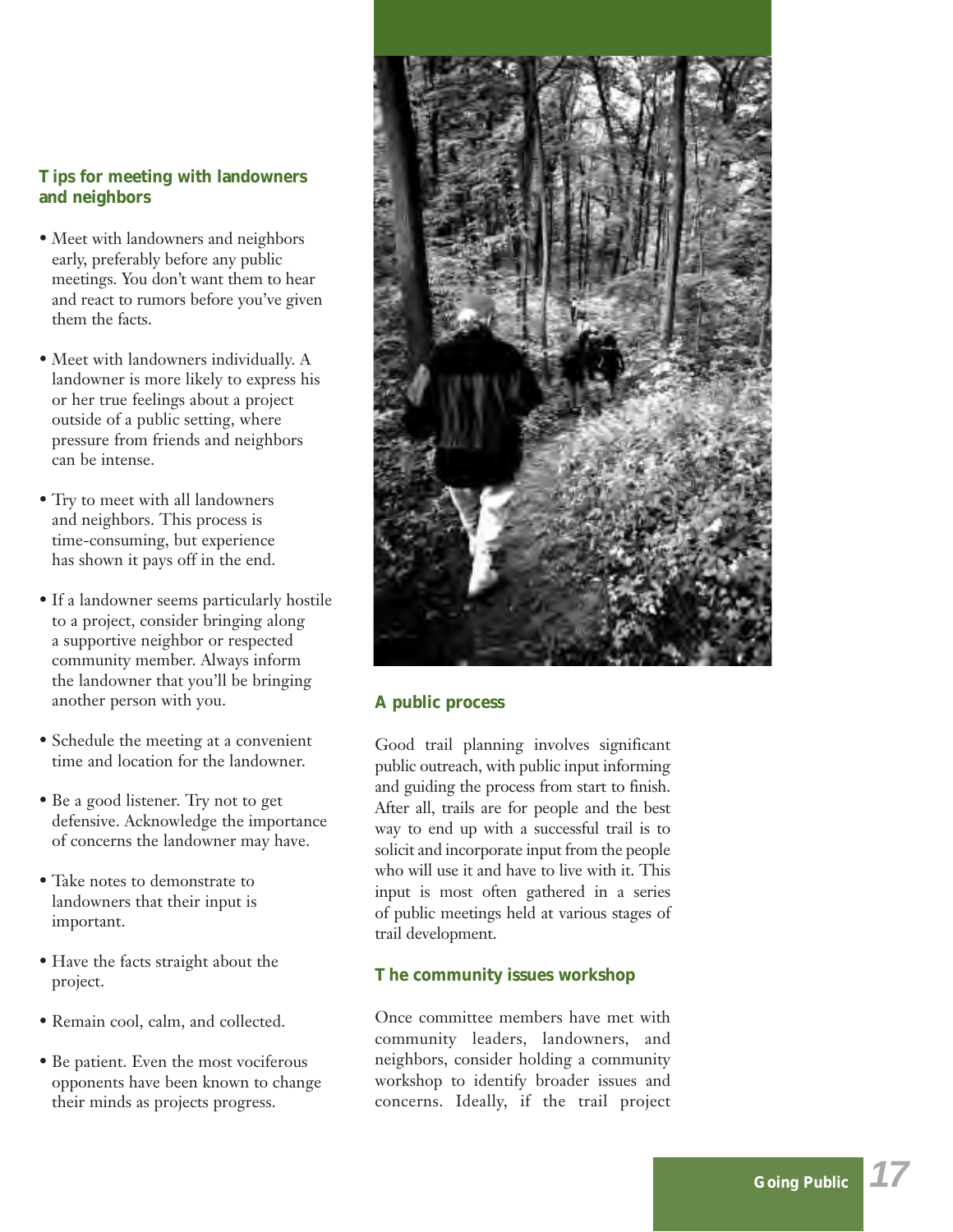# **CHAPTER 3**



encompasses several towns, it's best to hold more than one workshop. That way, attendees won't have to travel far and will feel more comfortable because they're in familiar surroundings.

The workshop is a structured, yet informal, public meeting. It provides a way to inform the general public about the trail project and receive valuable input on opportunities and issues. A trail represents change and local citizens may, understandably, have reservations about the project.

# **Benefits of holding a community workshop**

- Reassures everyone that trail planning and development will be a public process in which all views, concerns, issues, and ideas will be considered and every effort made to address them.
- Builds trust and goodwill toward the committee by creating an environment of cooperation and dialogue.
- Provides factual information to the community.
- Provides a forum for the public to ask questions, express concerns, and be heard.
- Strengthens and broadens the base of support.
- Provides a forum for supporters to publicly demonstrate support and for opponents to voice their concerns.
- Identifies those in the community with expertise that can help ensure the success of the project.
- Provides an opportunity to publicize the trail vision.
- Lets the community know that an organized group of citizens is spearheading the project.

# **Getting the word out**

Some options to consider in publicizing your community workshop: mailings, articles in local newspapers, a notice in the legal notices section of the newspaper, public service announcements on radio and cable access channels, presentations or announcements at meetings of local civic organizations, meetings with community leaders, organization newsletters, flyers, list serves, and one-on-one contact. Personally contact key supporters to encourage them to attend.

# **PREPARING FOR THE WORKSHOP**

Adopt the Boy Scout's motto, *Be Prepared.* Things to consider when planning the workshop:

**• Goals.** Be clear about what the committee wants to accomplish.

- **Research.** Assess early on who you want to attend and the major issues and concerns that are likely to be brought up.
- **Time and location**. Choose a time that allows about two and a half hours for the workshop. Hold it in a well-known, neutral, and convenient location such as a school, library, or municipal facility.
- **Plan and timetable.** Determine tasks and committee members' assignments. Make a checklist and timetable. Clarify the role of partners.
- **Publicity.** Put together a plan to get the word out. Identify categories of people the committee would like to attend and consider how to reach them.
- **Logistics.** Prepare an agenda, a list of speakers, presentation materials, hand-outs, sign-in sheets, refreshments. Identify the convener, welcomer, moderator, and facilitators.
- **Outreach to the media.** Send a press kit to the media with information on the trail project and an invitation to attend the workshop.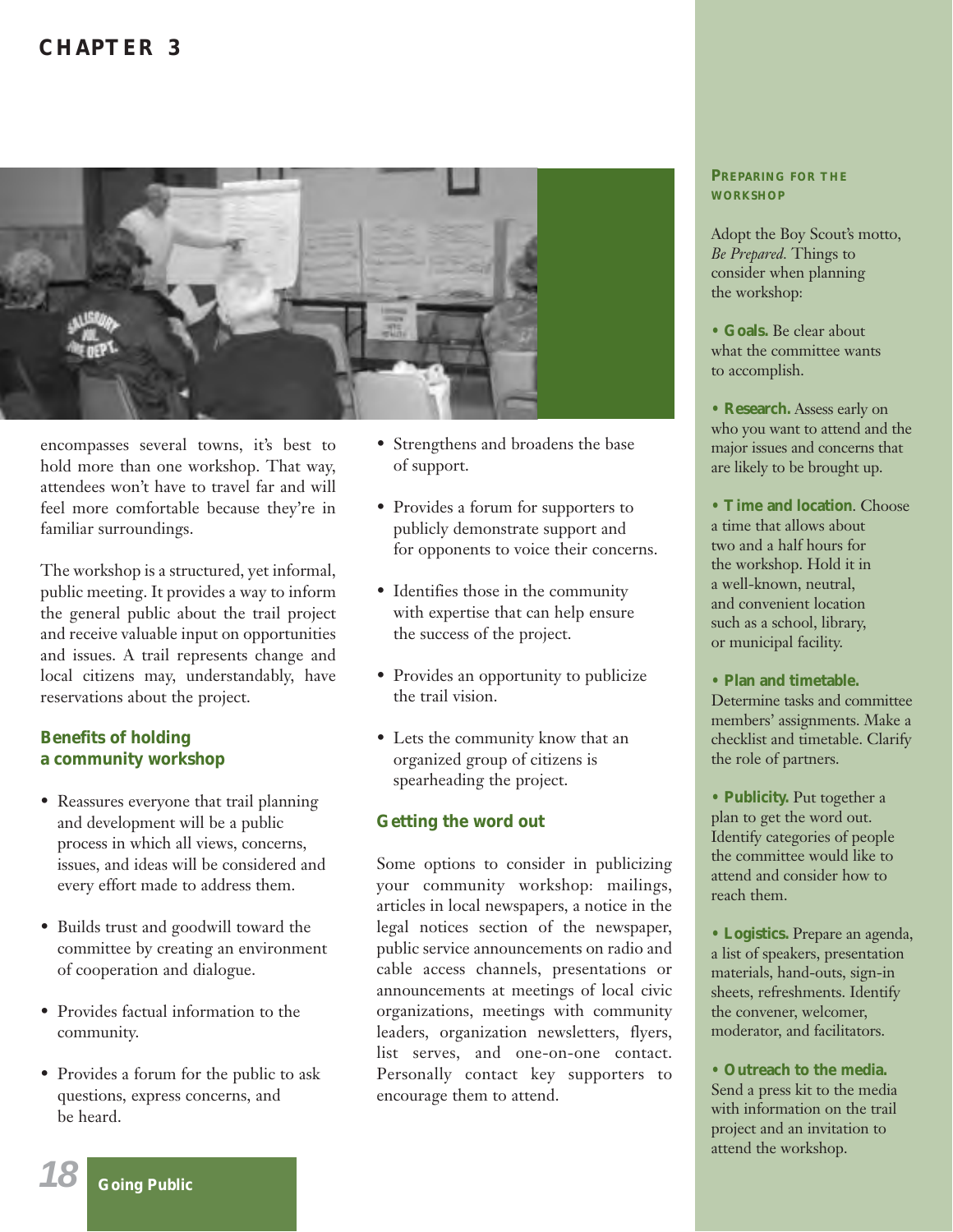**SAMPLE AGENDA FOR A TRAIL COMMUNITY ISSUES WORKSHOP**

### **6:30 p.m.**

Displays set up, committee members available to informally talk with early arrivals, refreshments available

**7:00 p.m.** *(Publicized start time)* Participants arrive, sign in, get name tags, settle in, look at displays, enjoy refreshments, and mingle

**7:10 p.m.** Opening remarks

#### Welcome

Workshop agenda, goals, next steps (brief)

Trail project highlights

Purpose, goals and plans of trail committee

Guest speaker on benefits of trails (optional)

#### **8:00 p.m.**

Solicit, record and prioritize ideas and concerns

#### **8:45 p.m.**

Group reports and discussion (if break-out groups were necessary)

**9:00 p.m.** Concluding remarks

Summarize input

Next steps

Invite use of comment sheets

Thanks and closing

# **9:15 p.m.**

More refreshments and mingling

# **Workshop format**

Always start and end the workshop close to the publicized time. Begin the workshop with a broad-brush introduction that touches on the workshop agenda, desired outcome of the workshop, highlights of the trail project, the purpose and goals of the trail committee, and how the committee plans to proceed. You might consider having a guest speaker give a short presentation or slide show on how trails benefit communities. A representative from a nearby successful trail may fit the bill perfectly here. The rest of the workshop should be participatory, with the goal of soliciting, recording, and prioritizing participants' ideas and concerns. Be clear about what will be done with input, both oral and written. If more than 15 or 20 people are present, break out participants into two or more groups. Be prepared to have several facilitators available to lead these break-out groups.

The facilitators will lead participants in a brainstorming session to bring forth ideas and concerns about the trail project. Be clear about the ground rules, such as only one person at a time may speak. As ideas

and concerns are voiced, volunteer recorders capture them on flip charts. Once all ideas and concerns have been recorded, the group assigns the issues high, medium or low priority status. This is often done by having participants vote with stickers or hot dots.

After soliciting input about issues and concerns, and if time allows, facilitators may ask participants to identify key sites and resources that the trail could link. Make sure this input is recorded, too.

If participants have divided into smaller groups, re-assemble them at this point. With the aid of a moderator and volunteer reporters from each break-out group, share and consolidate the findings.

Remember to have comment sheets available for people who may not feel comfortable voicing their opinion in public.

After the workshop, transcribe the results of the workshop and send it out to all participants. Inform participants how their input will be used. Schedule a follow-up workshop in which experts address the highest priority issues and concerns.

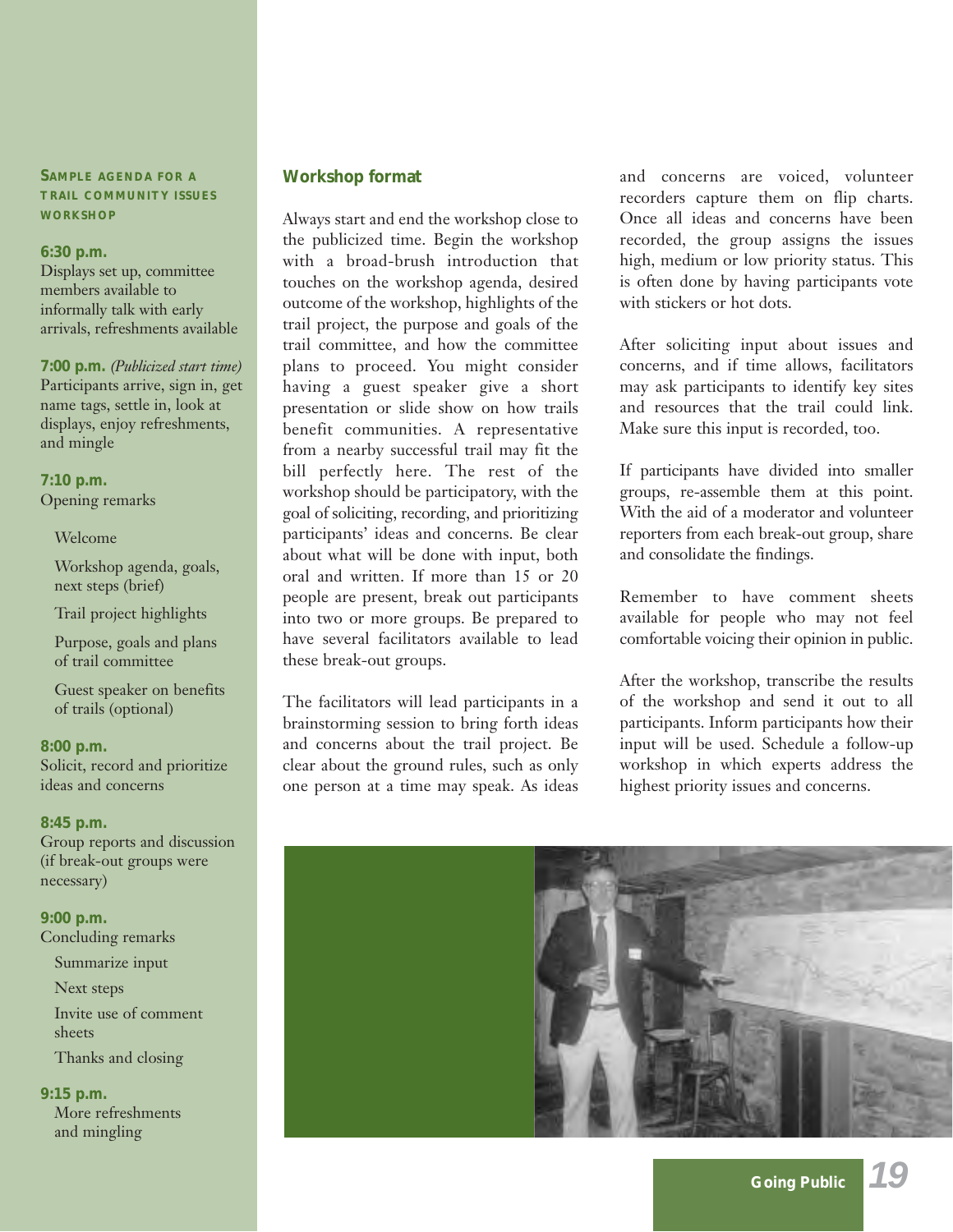# **CHAPTER 3**

# **Workshop alternative: the open house**

An open house is an even less formal way to inform and obtain input from the public. One of its main advantages is that it allows one-on-one discussions. An open house might be in order if it seems likely that a block of opponents will show up at a workshop and monopolize the proceedings. For an open house, reserve a room in a community facility, such as the library or town hall, for two hours and invite people to come and talk informally with committee members. Have visual aids available to generate discussion, particularly maps of the proposed trail corridor. Also provide brochures and information that people can take home with them. Make sure that an adequate number of committee members are available so that people who show up feel welcome. Provide a sign-in sheet, comment sheets, and, of course, refreshments.

Down the road, other types of workshops are advisable or may be required. These include workshops on trail design and management and official public hearings, such as those mandated under New York State laws such as the State Environmental Quality Review Act (SEQRA).

# **State Environmental Quality Review Act - SEQRA**

New York's State Environmental Quality Review Act (SEQRA) requires all state and local government agencies to consider environmental impacts equally with social and economic factors during decisionmaking and to involve the public in the process. Many projects or activities proposed by a state agency or unit of local government require an environmental impact assessment under SEQRA to identify and mitigate significant environmental impacts. Actions that trigger the SEQRA process involve irrevocable commitment of resources. These actions, such as land acquisition or site clearing, usually occur far along in the trail planning process.

# **For more information on SEQRA:**

New York State Department of Environmental Conservation (DEC) www.dec.state.ny.us/website/dcs/seqr



*Displays such as this generate lively discussion at an open house.*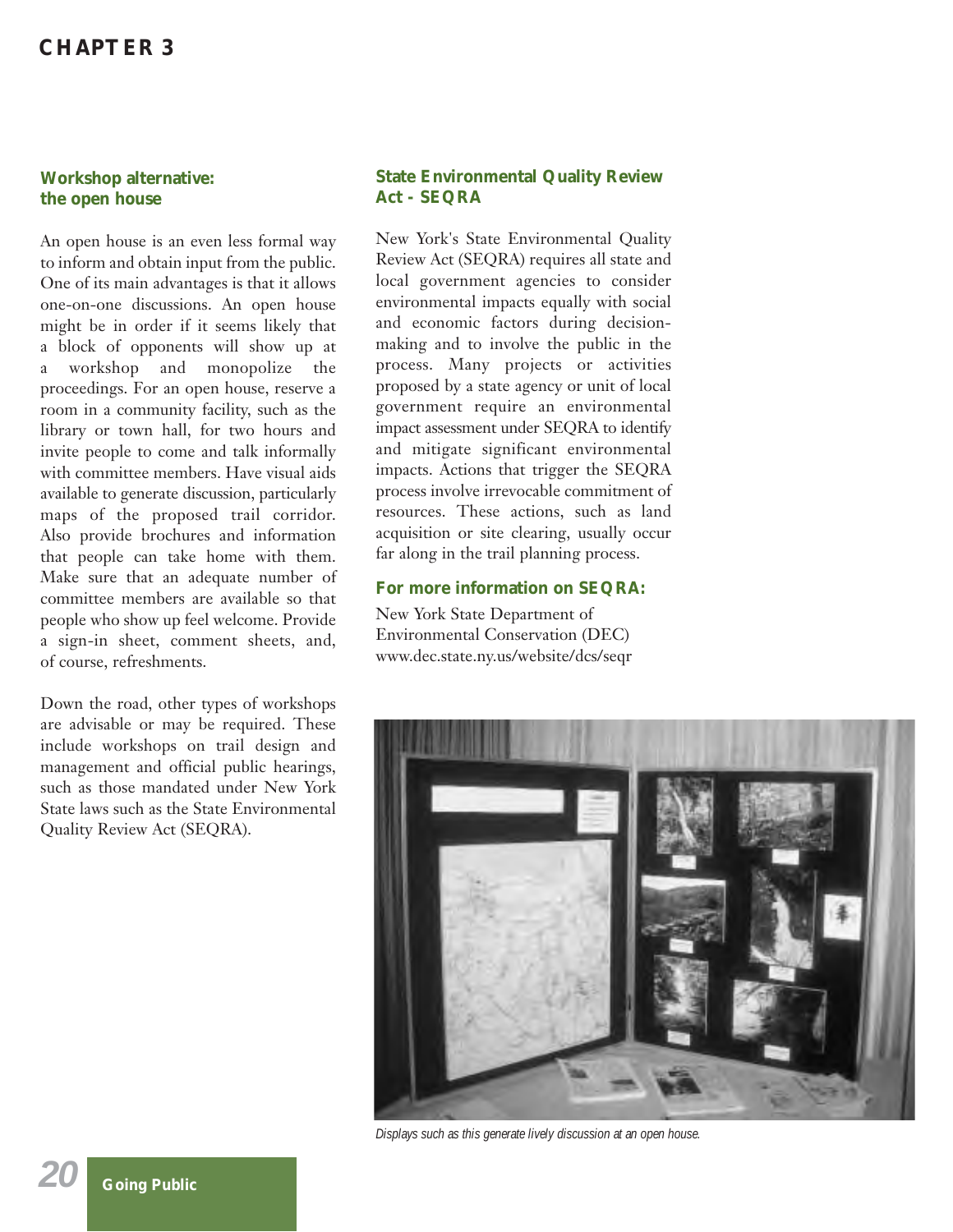

# **Other ways to involve the public**

You may want to consider other ways of getting the public involved in addition to meetings, workshops, and open houses. For instance, the committee might send out a survey or create a speakers bureau to present information on the trail project at meetings of local organizations. Paper or on-line newsletters, on-line discussion groups, and websites are also great tools for involving the public.

Trail projects take time to be noticed, understood and embraced by the general public. Thus, it's important to give projects as much visibility as possible. Consider organizing an on-site outdoor event so

people better can better visualize the potential of the trail. Invite specific groups that you would like to see become involved.

Increasing the number of stakeholder interests helps build support for trail projects. If the proposed trail follows an old transportation corridor, hold a corridor history night and ask people to bring pictures and stories or ask someone from the historical society to give a talk on the corridor's history. Provide opportunities for youth involvement, which also tends to involve parents. Invite school and scout groups to help with trail projects and events. Ask school art classes to design posters promoting the trail or a trailrelated event.

# FROM THE FIELD

## **Outdoor events spark public interest**

Outdoor events are great ways to engender interest in your trail project.

The Hudson River Valley Ramble is an annual trails festival in the Hudson Valley that features walks, hikes, paddles, and pedals. Through a variety of guided outdoor experiences, the Ramble encourages participants to explore the vast riches of the Hudson River Valley. The Ramble is sponsored by the Hudson River Valley Heritage Area and the Hudson River Valley Greenway.

The Canalway Trail Celebration, occurring on National Trails Day (always the first Saturday in June), consists of a coordinated series of local events on the Erie Canalway Trail. Events include history and nature walks, trail clean ups, walks and runs for health, and treasure hunts. Parks & Trails New York, the New York State Canal Corporation and the Canalway Trails Association of New York organize the Canalway Trail Celebration. When complete, the 350-mile Erie Canalway Trail will link the Hudson River and Lake Erie.

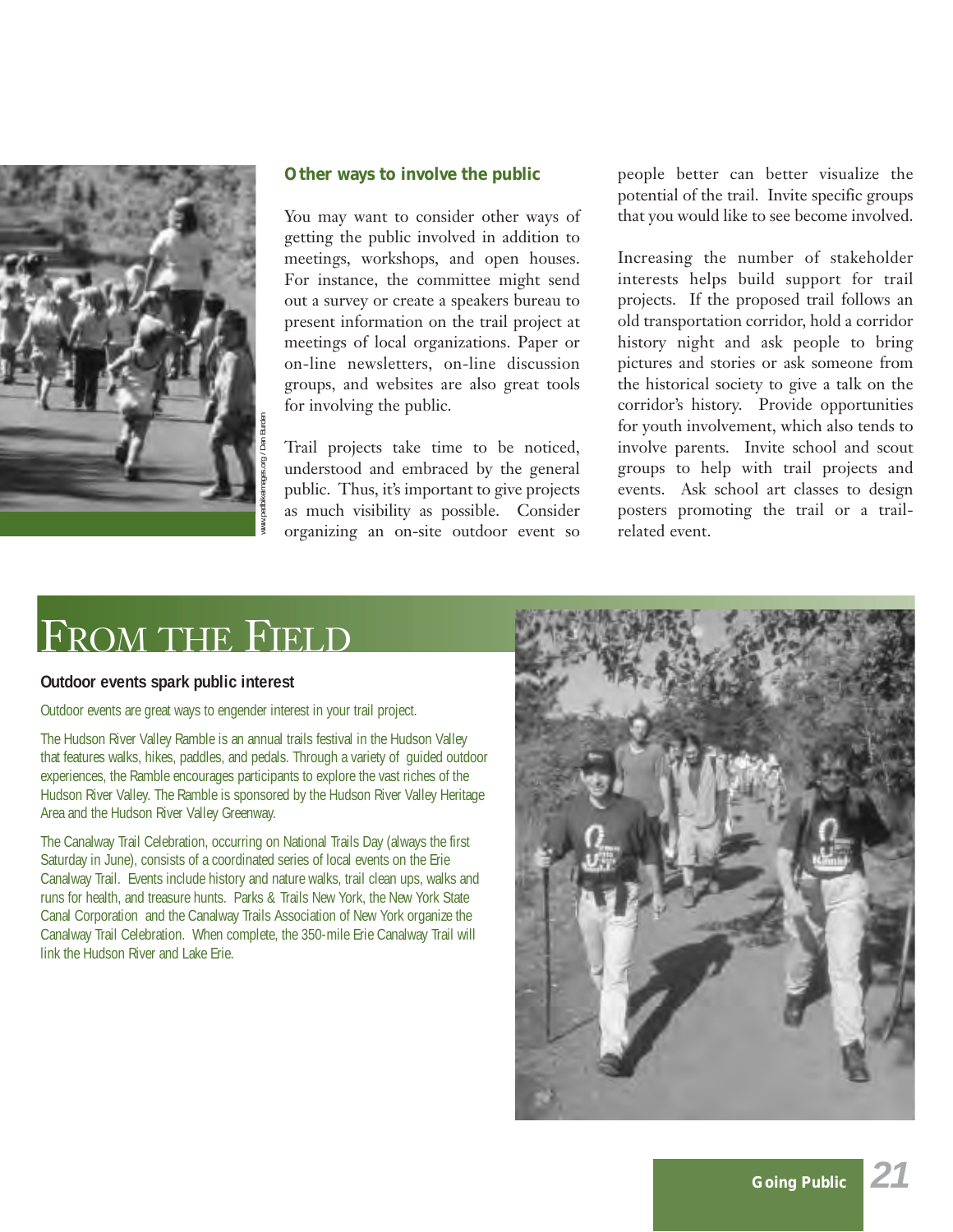

Trail planning involves several key tasks. Among these tasks are conducting an inventory, mapping, researching property ownership, determining project feasibility, deciding on trail uses, looking at trail route options, researching funding possibilities, and developing a trail management and maintenance plan.

Sometimes, trail committee members will have the necessary skills to carry out these tasks. However, some of the tasks are quite complex and may require professional assistance. If you're lucky, you may be able to find professionals willing to donate their time, or perhaps staff of a cooperating agency can take on some of the work.

Many excellent resources exist in the form of handbooks and organizations to help you with trail planning. (See Appendices A & B).

# **Maps and inventory**

Basic working and presentation maps are essential. Useful maps to have on hand include zoning, tax, road, and topographic maps. Aerial photos and soil maps are also useful. Your county or town planning office is a good source for large, accurate maps. The New York State Department of Transportation sells maps of different sections of New York in a variety of scales. Environmental management councils and soil and water districts are other good sources for maps.

The first thing to research is land ownership. Your local tax assessor will have this information on tax maps. Especially note land held in public ownership, land owned by utilities, and land owned for preservation, conservation, or recreation purposes. Also note any large land holdings.

#### **INVENTORY ITEMS**

#### **Land ownership:**

- Tax parcel data
- Public lands
- Existing local or regional plans

#### **Natural features:**

- Soil
- Vegetation
- Wildlife
- Topography, especially steep slopes, cliffs, ravines, hilltops
- Special land forms: caves, rocks outcroppings
- Water features: wetlands, lakes and ponds, rivers and streams
- Scenic overlooks
- Farmlands and orchards

# FROM THE FIELD

## **Consultants help community shape common vision**

The City of Newburgh received a matching grant of \$18,000 from the Hudson River Valley Greenway to support its trail development and open space planning efforts along the Quassaick Creek. The City is part of a broad coalition of individuals, municipalities, agencies, and community groups formed around efforts to preserve and increase public access to the natural and cultural resources of the Quassaick Creek, an easterly flowing tributary of the Hudson River. \$7,000 of the grant was used to hire a consultant to facilitate charrettes (early public planning workshops) to garner residents' ideas and suggestions about the project and to start to shape a common vision.

The City of Newburgh, working in tandem with other key Quassaic Creek Coalition members, sent out a request for proposals (RFP) to half a dozen firms that had experience in facilitating charrettes. The RFP included the project scope and spelled out the criteria for selecting a consultant. These included professional qualifications, charrette and community outreach experience, trail planning experience, a work program utilizing a multi-disciplinary team of



*The City of Newburgh hired consultants to carry out two planning charrettes for its Quassaick Creek project.*

professionals, deliverables, and references. The RFP also laid out a two-envelope system for respondents to follow — one envelope was to include the consultant's qualifications, proposed approach, timetable, and deliverables and the other envelope was to include proposed fees for the services. The City received three proposals.

A Coalition subcommittee of five people carefully evaluated the proposals, using a point system it had developed. The committee's first choice was interpretive planner Donald Watson of EarthRise, whose team included two landscape architects, an organizational expert, and an artist and illustrator. Before he was hired, Watson was asked to come and talk with the Coalition to make sure he "clicked" with the group.

The charrette, held over two consecutive days, was extremely successful, with more than 50 agencies, community organizations, and businesses attending.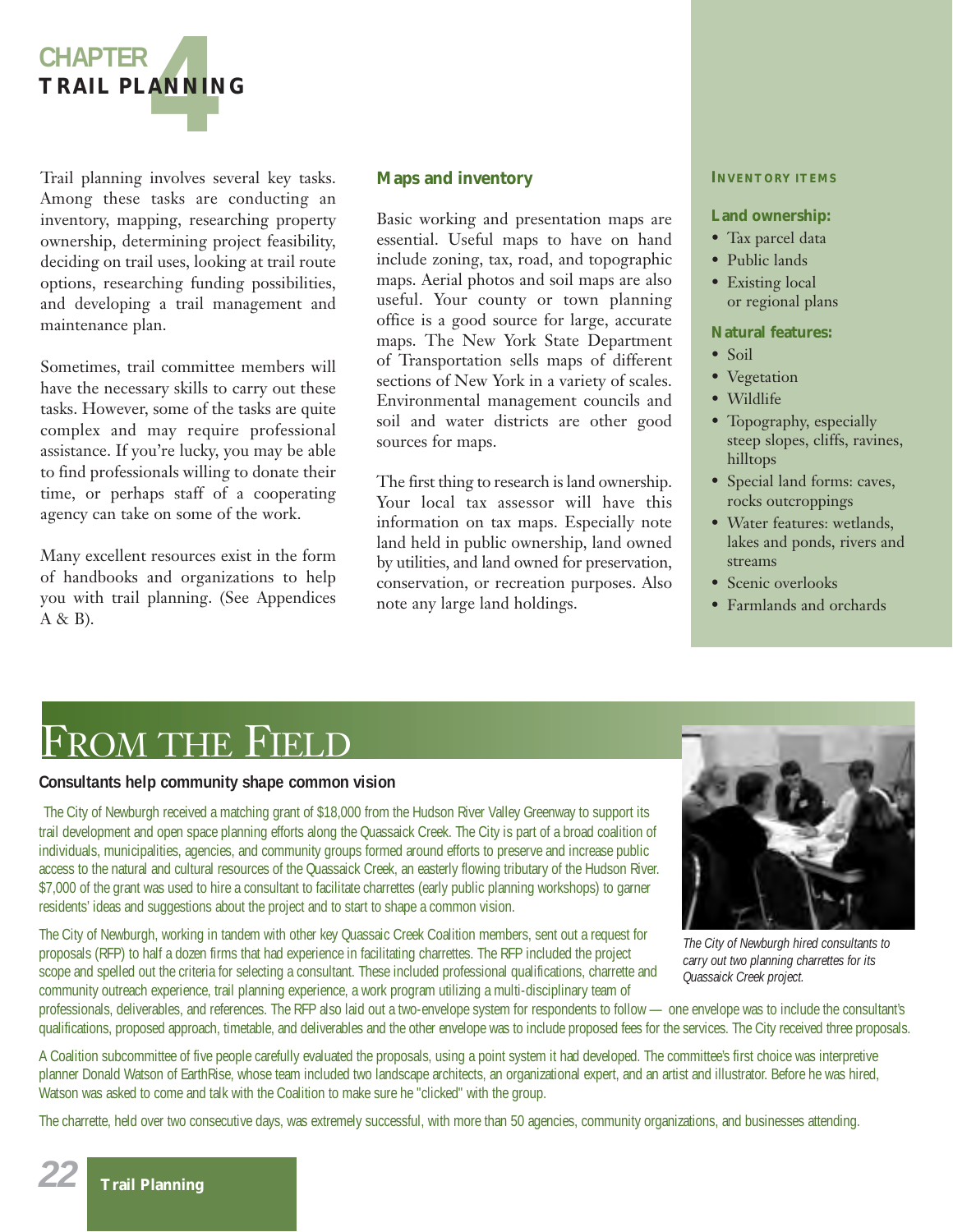## **Built features:**

- Parks
- Commercial areas
- Villages, town centers, urban downtowns
- Residential areas
- Schools, libraries, museums
- Historic buildings, battlefields
- Canals
- Other points of interest

## **Trail corridor infrastructure**

- Existing trail segments
- Condition of existing trails or trail segments
- Abandoned transportation corridors (railroads, canals, trolleys)
- Bridges
- Tunnels
- Culverts
- Historic railroad/canal structures

**Important:** The integrity of large trail structures such as bridges and tunnels should be evaluated by a qualified structural engineer.

## **Surrounding infrastructure:**

- Public transportation
- Public bathrooms
- Roads and crossings
- Railroads and crossings
- Utility rights-of-way and crossings
- Parking areas
- Restaurants
- Lodging
- Boat launches
- Other trails

A base inventory of natural resources, built features, trail corridor infrastructure, and surrounding infrastructure will provide you with an important planning tool and bring credibility to your project. Significant natural resources such as wetlands are often the highlight of a trail, but they can also pose challenges to development. The condition of structural features such as bridges and tunnels can sometimes make or break your project.

Before beginning your on-the-ground inventory, review existing inventories and plans. Many government agencies are responsible for collecting, analyzing, and updating resource information which they make available to the public at little or no cost. These may include master plans, waterfront revitalization plans, recreation plans, natural and cultural resource inventories, and regional and state open space plans. Your county planning agency is a good place to start gathering this information.

# **Involve volunteers**

An inventory is a great way to get volunteers involved. To conduct your inventory, get out on the potential trail corridor and systematically record what you find. You can either write down your findings or tape record them as you move along. Photographs and video are also excellent ways to document your findings. Note problem areas and areas that offer special opportunities, such as great views or access to water bodies. Also note potential trail access points. As information is collected, consider inputting it into a computer database.

If the corridor is privately owned or if you have to cross private property to access the corridor, make sure to get permission first.



# **Hiring consultants**

Finding the right consultant is more art than science but following certain steps will help ensure a good match. First, decide exactly what outcome or product you want from the consultant. Next, develop a list of what kinds of expertise will be needed: engineering, architectural, planning, etc. Then develop a list of qualified and experienced firms or professionals by querying local government resources, professional associations, and other trail and planning organizations. In general, it's usually best to stick with people who have specific experience with trail projects, although a consultant new to trail work may put in a lower bid in order to get a foot in the door of a new market.

Put together a package that includes information about your project, a general scope of work, time schedule, and criteria for selecting consultants. Send this packet to five or six firms. Certain grant programs and state funds require you to publish a notice in the newspaper, the New York State Contract Reporter, or elsewhere. Evaluate the responses and choose two or three consultants to interview. When making your final decision, keep in mind that a higher fee does not necessarily indicate a higher quality of work. On the other hand, be wary of a quote that is significantly lower than the others. Also consider the size of the firm in relation to the size of your project. A large firm will surely have the necessary resources but will it give your project the attention it deserves?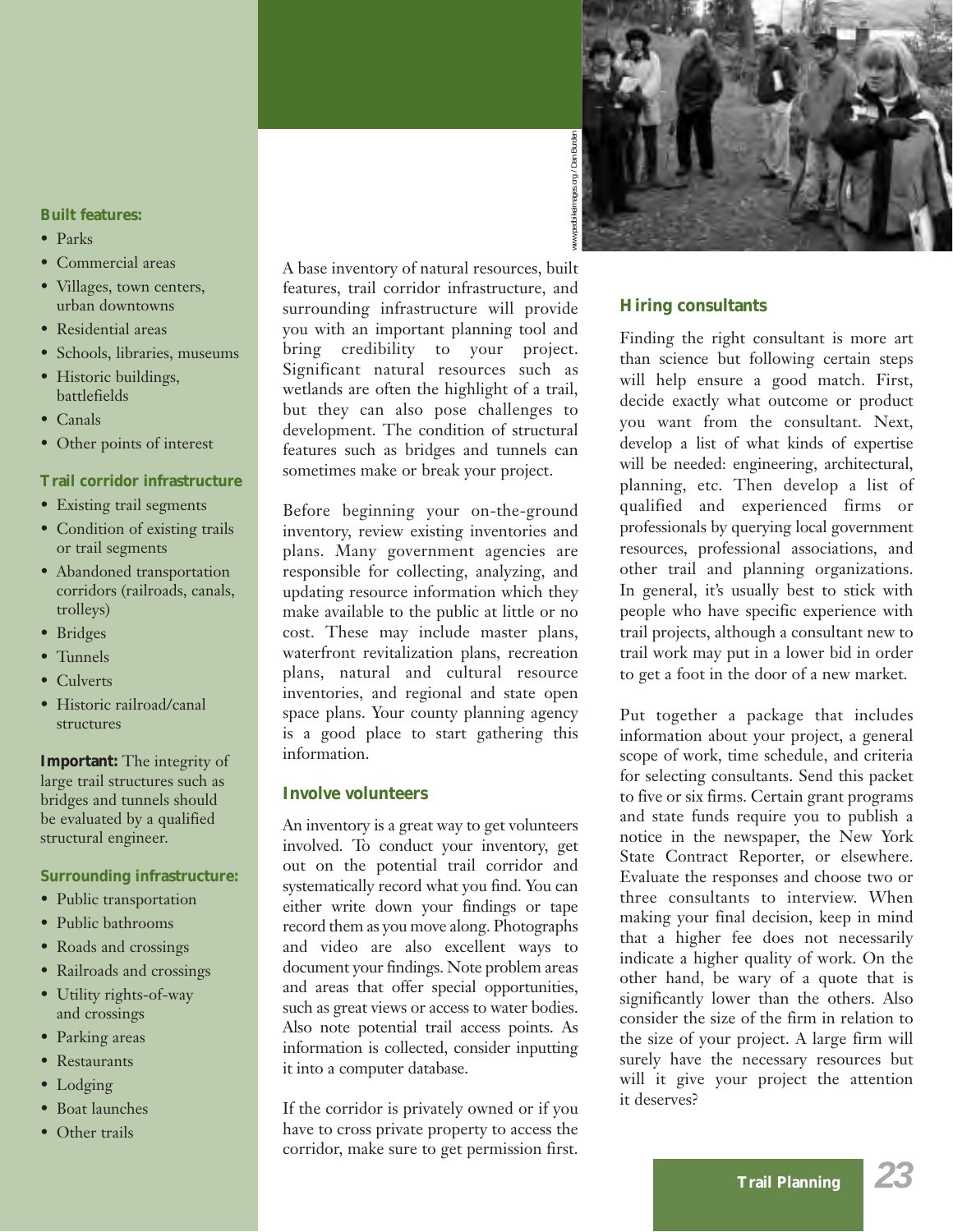# **Trail route and connections**

If your proposed trail is not on an existing corridor such as an abandoned railbed, you'll have to create a route. Start by considering the resources found in your inventory. Analyze these resources as to positive and negative aspects. Identify several possible trail route options and connections, always striving to link special places, population areas, and transportation facilities. Find good trail beginnings and ends. Trails should connect locations that naturally attract people.

# **A Trail plan is critical**

Even without the help of professionals, you can put together a basic trail plan which falls somewhere between a feasibility study and master plan and provides answers to fundamental questions such as who, what, where, how, and when. A trail plan helps clarify and communicate the trail vision and the steps required to make the trail a reality. You will also find a basic trail plan useful when applying for grants because all your information will be in one place. The content and level of detail in the plan will vary according to the needs of your project and community.

# **Consider universal design**

Consider a universal design or universal access approach to trail design. This approach, in an outdoor setting, seeks to provide an environment that is safe, appealing, and easy to use by people of all abilities and ages while maintaining the integrity of the natural resources. The inherent accessible nature of this design method eliminates the need to make later modifications for accessibility.

#### **The basic trail plan**

A trail plan doesn't have to be lengthy but it should contain certain key elements. These elements are as follows:

- **1. Introduction.** How the trail project got started, the committee's purpose and goals, activities to date.
- **2. Route.** A "big picture" discussion. Highlight features, special places the trail will connect, and opportunities for educating people about the community's resources.
- **3. Land ownership.** Identify major public and private landowners along the proposed trail route. If you have the support of landowners, discuss proposed types of agreements for trail access and use.

## **4. Inventory of resources.**

- **5. Uses.** Identify possible trail uses. Remember to consider accessibility for people with disabilities.
- **6. Trail design and development.** Identify agencies or organizations that could carry out trail design and development, estimate rough costs, and project sources of funds.

# FROM THE FIEL

## **Trail links residential area and town park**

The places a trail links are often the reason for its existence. The Town of Malta in Saratoga County opened its first community park in 1993 along a county road. When the park generated a great deal of bicycle traffic, especially from children, the Town started looking for ways to make it safer for bicyclists to get to the Park. In 1996, the Town invited the Capital District Transportation Committee, the area Metropolitan Planning Organization (MPO), to make



recommendations to improve bicycle safety. As a result of this study, the Town requested that the County install 'share the road' signs and improve road shoulders. A petition with 350 names demonstrated the strong desire of local residents for safe bicycle access to the park. In August of 1999, the Town requested that its engineer study bicycle and pedestrian access between a local residential neighborhood, the town park, and the downtown area. The Town created a capital account for bikeway/pedestrian projects and started negotiating easements with Saratoga County and a homeowner's association to create a 10-foot-wide path along the county road between the neighborhood and park. When the pathway was completed, it was an immediate success, drawing walkers and joggers as well as bicyclists.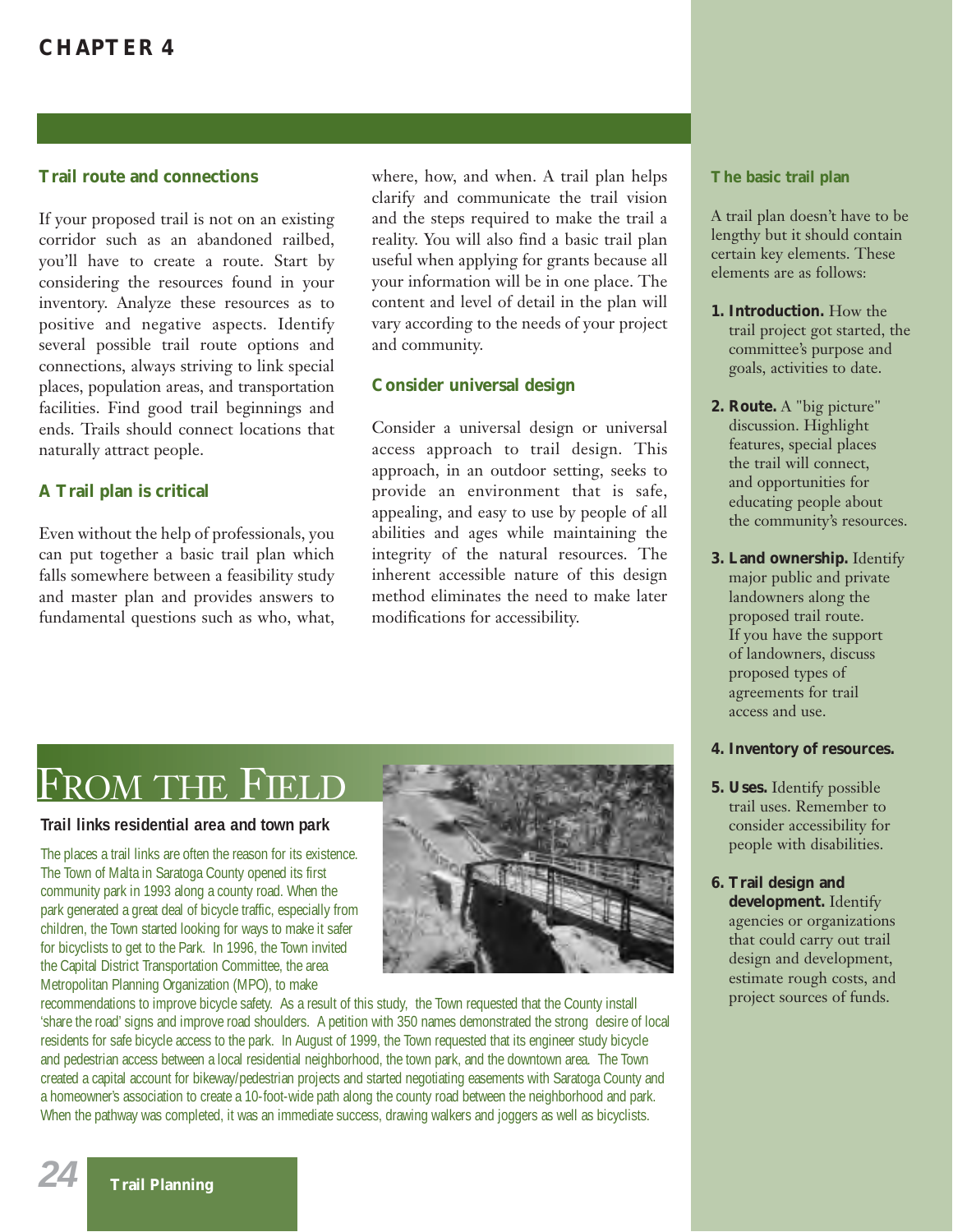# **7. Trail management.**

Identify possible agencies or organizations which could take over management and maintenance of the trail. Make sure to consider safety and emergency services in the plan. Include estimated costs and potential funding sources for these activities.

**8. Pilot project.** A common and proven approach to trail development is to identify and develop a small, eminently "do-able" trail segment that can stand out on its own and that engenders little controversy. Pilot projects demonstrate the benefits of a trail, build support in the community, and create confidence among the trail committee, partners, and volunteers.

**9. Maps.** Clearly identify trail route options, access points, and significant features and destinations along the route.

# **Maintaining traditional land uses**

Trails can be designed to be compatible with traditional uses of the land such as agriculture, forestry, hunting, trapping, and fishing. They can also serve to educate others about the many productive uses of the land. Special information and instructions concerning these traditional uses are often incorporated into trail signs and guides.

# **Trail management**

Trail management encompasses many elements: user safety and risk management, patrol and emergency procedures, administration, programming and events, stewardship, and maintenance. Trail management can be undertaken by a local, state, or federal agency, or a non-profit organization, or any combination. Nonprofit organizations should understand that trail management requires significant resources. In most cases, a non-profit organization works in partnership with a governmental agency to manage a trail. Ideally, responsibility for the management of a trail should be established in the late planning stages, well before construction begins.

When a trail passes through several jurisdictions, it is preferable to have one agency or organization, rather than several local agencies, manage it or at least take on the role as "lead coordinating organization." This way, the trail is likely to have more consistency in design, signs, and maintenance.

# **Trail maintenance**

Regular trail maintenance is an ongoing and necessary activity that invites more people to use a trail and ensures continued safe use. It also sends the right message to local citizens and visitors, reflecting positively on the character of a local community.

Regular trail maintenance activities include mowing, pruning vegetation, picking up litter, and inspecting and repairing all trail structures. Any amenities added to a trail, such as trash cans, toilets, kiosks, and map dispensers, also require regular maintenance.

# FROM THE F

# **Canalway Trails Association of New York guides Adopt-A-Trail Program**

The New York State Canalway Trail System is a network of approximately 230 miles of multi-use trail across upstate New York paralleling the NYS Canal System. When completed, the Canalway Trail will span over 500 miles.

The Canalway Trails Association of New York (CTANY) is a voluntary organization dedicated to making the Canalway Trail a world class multi-use recreational trail. CTANY assists state agencies, local municipalities, counties, and organizations in developing and maintaining the Canalway Trail System and acts as a coordination and communication group for Canalway Trail stakeholders. CTANY also organizes and guides participation in the Canalway Trail Adopt-a-Trail Program.

CTANY is organized under a three-tiered structure which includes a statewide board of directors, regional canalway trail groups, and local adopt-a-trail groups.

CTANY functions in partnership with the New York State Canal Corporation, the agency leading Canalway Trail development statewide, and operates under the non-profit status of Parks & Trails New York.



*The length of the Canalway Trail, combined with multiple ownership and management arrangements, has led to the creation of the volunteer Canalway Trails Association of New York.*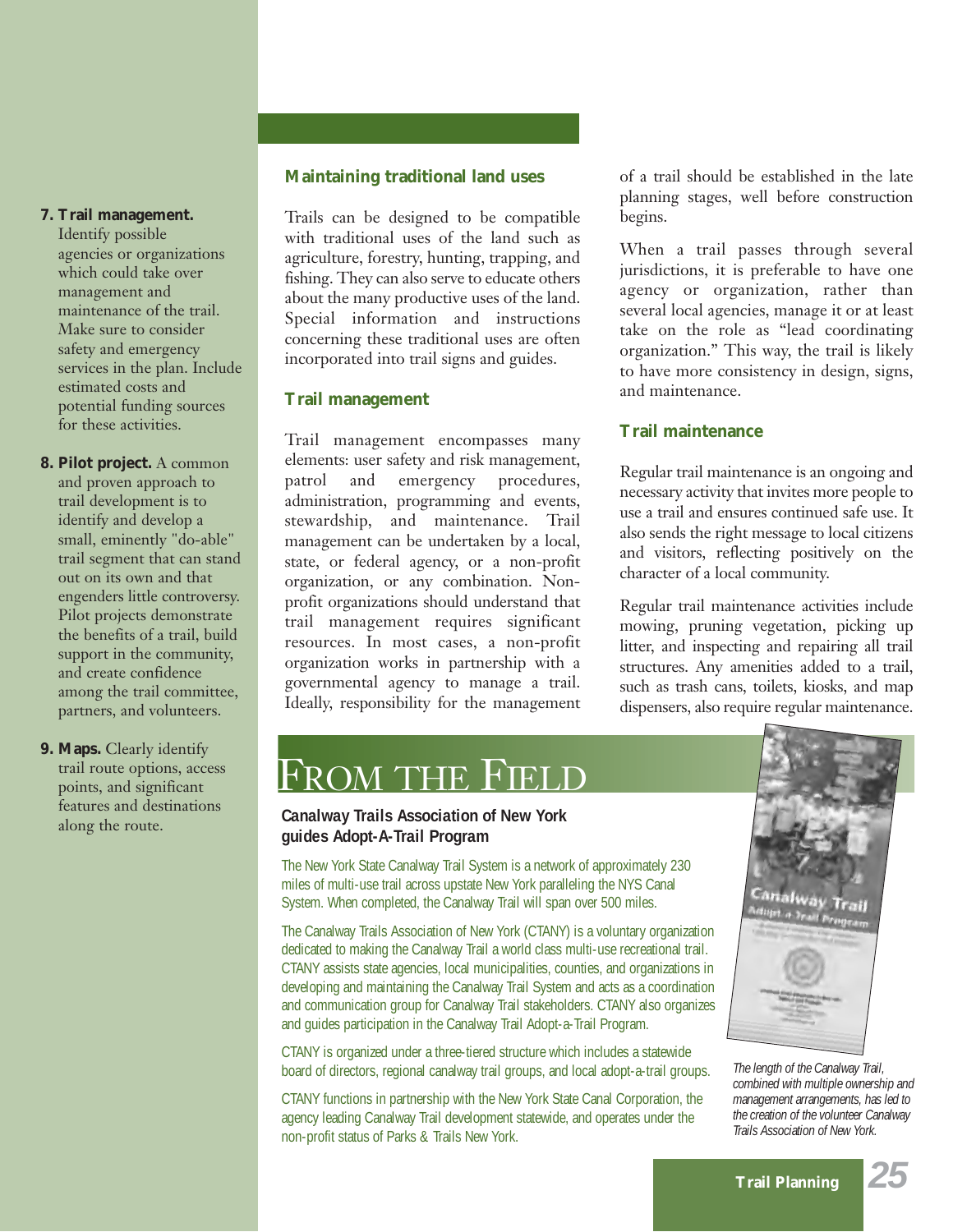# **5 CHAPTER INTEGRATING NATURAL VALUES AND RECREATIONAL USE**

Seriously consider conservation goals as well as recreation goals in your trail planning. Open spaces, wild areas, and wetlands in New York are becoming increasingly fragmented. Trail corridors can play an important role in connecting these resources. They can become key components of a green infrastructure, an interconnected network of green space that conserves natural ecosystem values and functions and provides associated benfits to humans. The vegetation along trail corridors also helps purify storm water runoff and mitigate a variety of pollutants in built environments. Protecting a natural landscape while promoting use of it can be challenging, but it is a challenge worth undertaking.

# **Rivers and trails**

River and stream corridors provide unique trail and greenway opportunities. They are linear in nature and tend to be relatively



*Trails along rivers and streams bring people back into contact with these special resources and can lead to a heightened sense of awareness and appreciation.*

**Integrating Natural Values and Recreational Use**

*26*

flat. They may be undeveloped since their susceptibility to flooding has tended to limit their use to agriculture and other low-impact activities. As railroads were often built along rivers and stream corridors there may also be great potential for rail-trails along waterways.

Trails along rivers, streams, and wetlands offer expanded access for fishing, canoeing, and kayaking. In addition to providing recreation, trails along rivers and streams bring people back into contact with these precious resources and can cultivate a new sense of awareness and appreciation which often creates strong river advocates. A trail corridor can also be a key ingredient of a larger open space protection plan.

Developing a trail along a river or stream presents a unique challenge: how to protect and promote the natural value of the waterway while integrating those values with recreational use. Sometimes, a river or stream corridor has such extraordinary natural assets that the health of those assets takes precedence over recreation. But, in most cases, the environmental impact of trails and other low-key human uses, such as canoe and kayak put-ins, can be mitigated through proper design and management.

Locating trails along rivers and streams requires special planning, design, and maintenance. Improper trail location or construction within a floodplain may result in erosion or sedimentation that can seriously degrade water quality. Altering a floodway by adding fill may disrupt normal flooding patterns and cause damage both up and downstream. Also, building a trail in a floodplain or wetland location may require permits from the NYS Department of Environmental Conservation and the Army Corps of Engineers (if the project requires filling or placing of dredge material into navigable waters and adjacent wetlands).

# **THE VALUE OF HEALTHY RIVER AND STREAM CORRIDORS**

- Provide favorable habitat for fish and other wildlife
- Provide movement corridors for wildlife
- Filter and trap excess nutrients and pollutants
- Carry nutrients that sustain wetlands and estuaries
- Recharge underground aquifers
- Deliver free top soil for agriculture
- Absorb flood energies in meanders, marshes and flood plains
- Filter and store sediment from erosion
- Make great outdoor classrooms, particularly in urban areas
- Instill a sense of outdoor stewardship through volunteer programs such as buffer plantings and clean-ups
- Link historic communities where earliest settlements developed along waterways
- Grace us with the breathtaking beauty of ravines, valleys, and waterfalls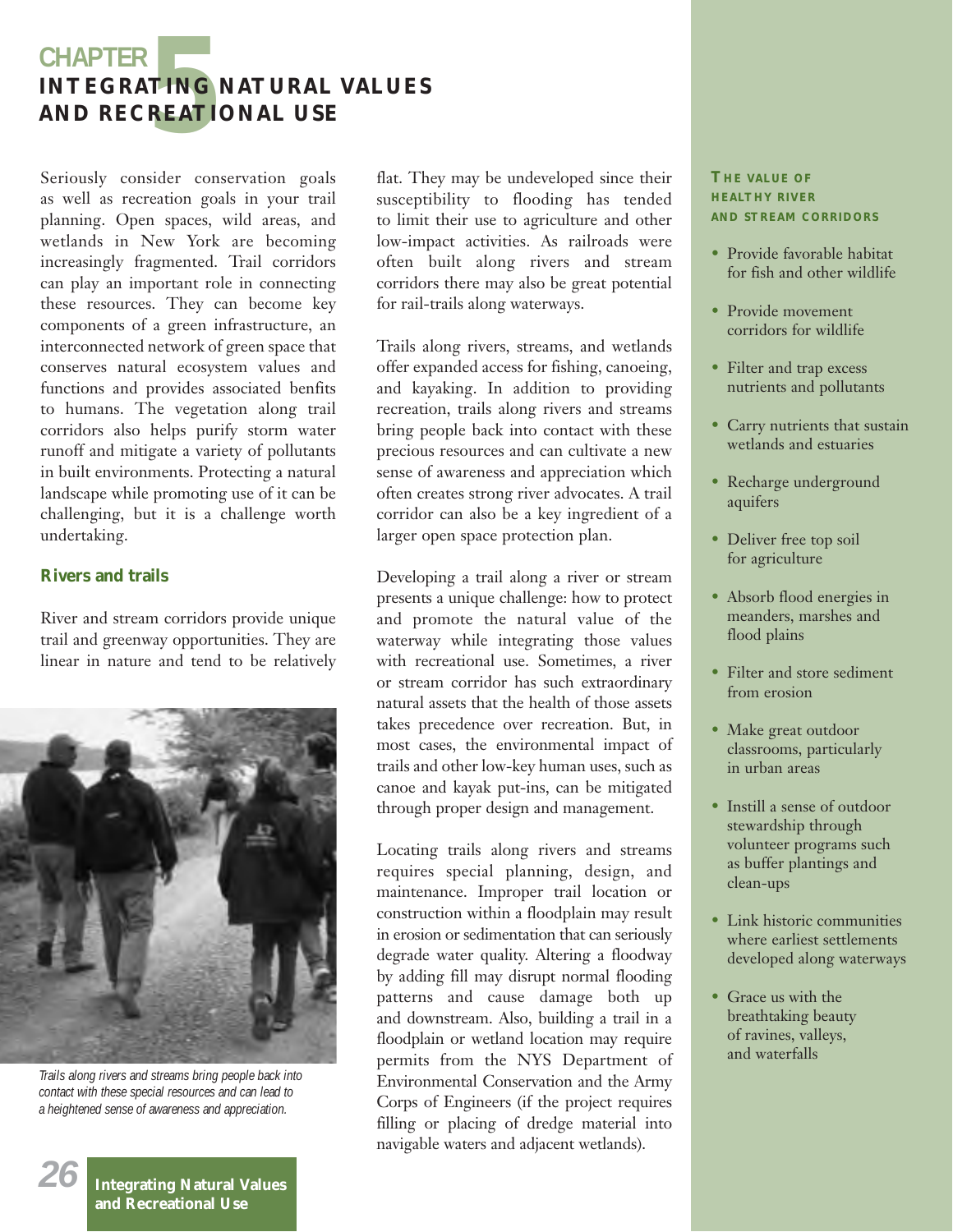*Your local soil and water conservation district is a good resource for best practices on protecting soil and water resources, as is the Rivers and Trails Program of the National Park Service.*

*Bridges and boardwalks can minimize disturbance in sensitive wetlands. Here, a Boy Scout troop helps build a puncheon boardwalk through a wetland.*



#### **General design considerations for developing trails along waterways.**

Whenever possible, stay out of the most sensitive natural areas such as wetlands. Locate trails well to the edge or adjacent to these areas.

If wetlands must be encroached upon, use a bridge or boardwalk to minimize disturbance.

Minimize human-wildlife conflicts by siting paths where there will be the least interference. Consult experts on which species need the most protection and try to accommodate them in the design of the trail. Keep in mind that some species are more sensitive to disturbance at various life stages and seasons.

Use lookouts and scenic overlooks to enjoy and learn about sensitive areas rather than having trails go right through them.

Do not add above-grade fill in a floodplain. If gravel, concrete, or asphalt is necessary for construction, remove an equal amount of floodplain material to maintain an unimpeded floodway.

Ideally, a bridge crossing a waterway should span the watercourse and the floodplain. If this is not possible, secure the bridge on foundations with break away mountings or attach moorings to minimize damage from flood debris.

Soil along rivers and streams is highly subject to frost upheaval and may require special base preparation, particularly for paved surfaces and shallow roots.

Plant stream-side buffers, including trees and filter strips of native grasses and shrubs, to check runoff sediments and pollutants from agricultural fields and other nonpoint

pollution sources and to moderate water temperature. The width of the buffer varies according to surrounding land use, soil, vegetation, slope, and other factors.

Use native vegetation that is sustainable without chemical treatment, excess watering, or frequent mowing. Excessive mowing of stream-side vegetation reduces the vegetation's filtering effectiveness, lessens wildlife value, and unnecessarily adds to maintenance expense.

Preserve existing vegetation, such as trees, and all ground cover within the drip lines of trees.

Protect both sides of a river or stream, if possible. Include in the protected area the floodplain, riparian forest, associated wetlands, intermittent tributaries, gullies, and upland areas.

Look beyond the protected corridor and advocate use of best management practices — terraces, strip cropping, vegetated buffer zones — by private landowners.

Build steps or a ramp between the top and bottom of a river or stream bank to provide easy access and discourage trail users from creating lots of little paths to the waterway that will increase erosion.

Incorporate river education into trail brochures, maps, and trailhead signs.

During trail construction, use erosioncontrol devices such as silt fences, hay bales, diversion ditches, and sediment basins.

Use porous surface materials when possible. Pavement prevents infiltration of rain and runoff.

> **Integrating Natural Values and Recreational Use**

*27*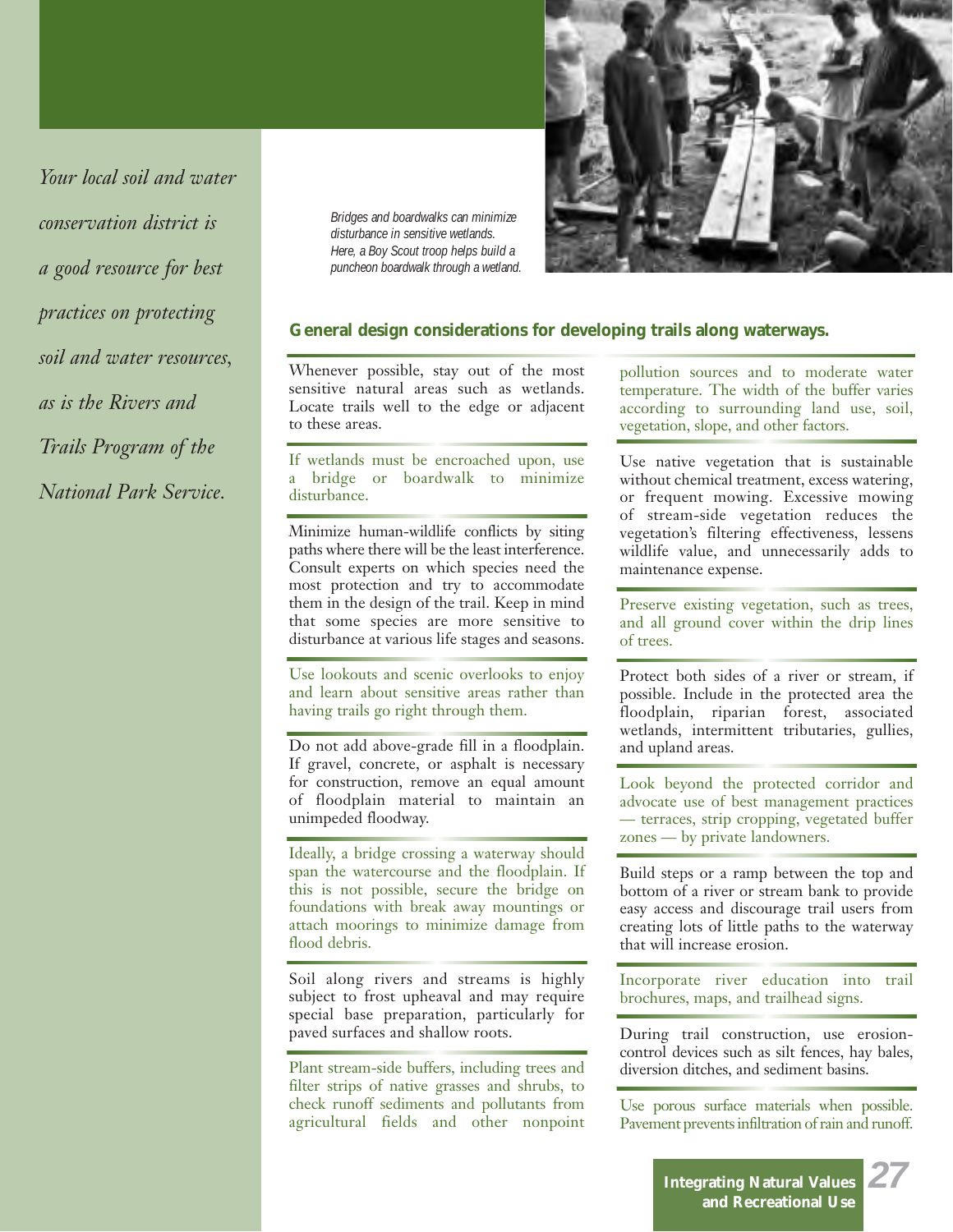

Landowner outreach and education are vital components of a successful trail project. Understandably, neighbors and adjacent landowners may have questions and concerns. Fortunately, in trail after trail across New York State and the nation, many landowners have become trail supporters once their concerns are addressed.

The most common areas for concern among landowners are property value, liability, vandalism, litter, privacy, access to farm fields, and safety. Experience and numerous studies have shown these issues to be more perceived problems than actual problems. Nevertheless, landowners' concerns must be taken seriously and respected.

# **Trails make good neighbors**

Studies documenting actual experiences from around the nation and New York State demonstrate that well-planned and designed trails can be good neighbors and that living with trails can be highly rewarding. In a survey of residents along the Mohawk-Hudson Bike-Hike Trail in New York's Capital Region, the majority of adjacent landowners reported being satisfied with the trail as a neighbor.



*A survey of residents along the Mohawk-Hudson Bike-Hike Trail in New York's Capital Region found that the majority of landowners are satisfied with the trail as a neighbor.*

#### **A Survey of Residents**

**The Mohawk Hudson Bike-Hike Trail & Its Impact on Adjoining Residential Properties** *A survey of residential property owners' perspectives regarding an adjacent multi-use recreational trail's impact on their lives and property*

Following is a summary of a 1998 survey, prepared by the Schenectady County Department of Planning, on adjacent landowners' views of the Mohawk-Hudson Bike-Hike Trail, a 35-mile long multi-use trail that travels along the shores of the Mohawk and Hudson Rivers through Albany and Schenectady Counties.

- 86 percent of property owners use the trail.
- 88 percent said they were satisfied or neutral about the trail as a neighbor.
- 86 percent felt that the trail increased or had no effect on their ability to sell their homes.
- 86 percent felt the trail did not pose a risk to their own or their family's safety.
- 80 percent felt that the trail improved the quality of the neighborhood or had no impact on it.

**Landowner Issues and Concerns**

*28*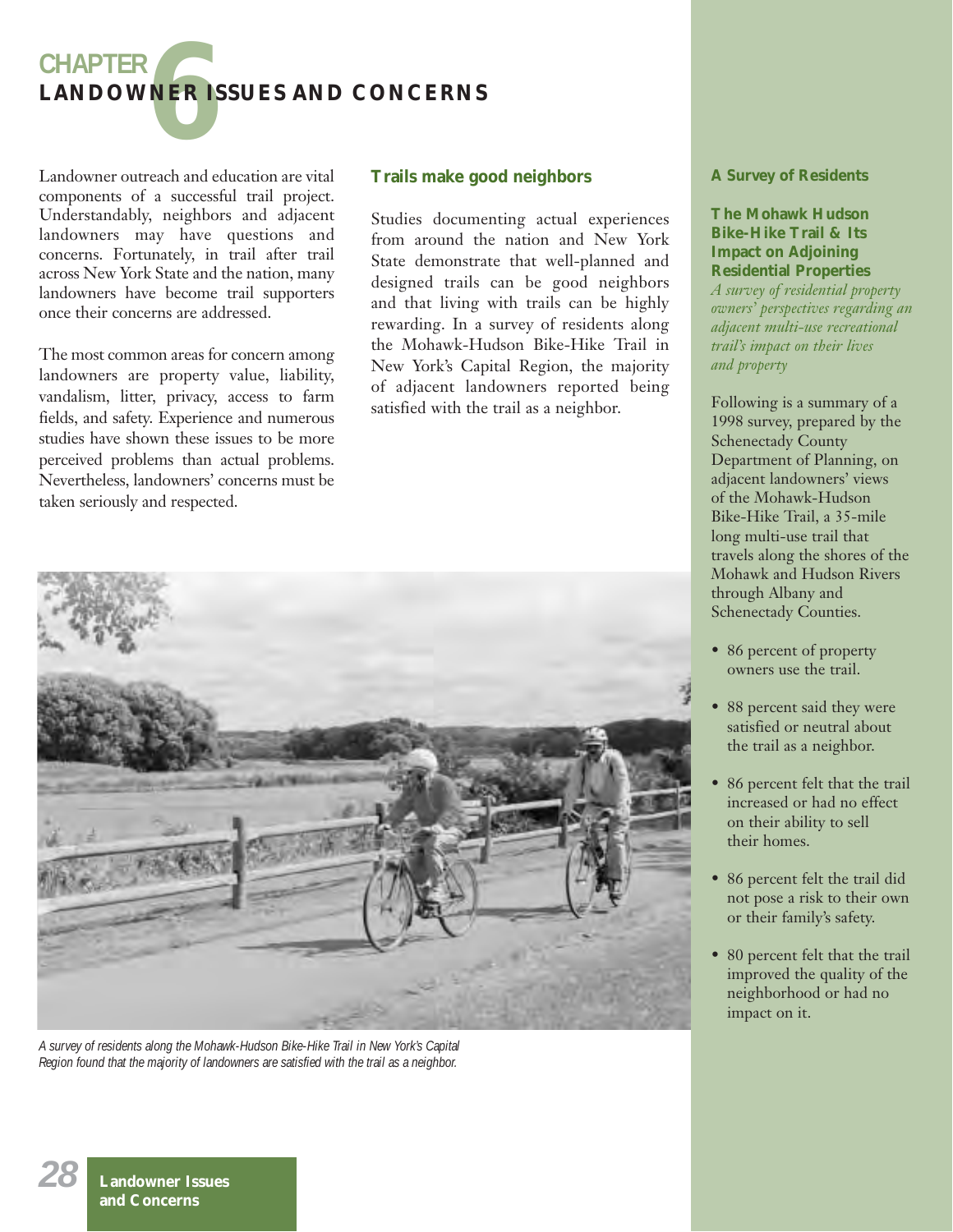# **GREENWAY OFFERS LIABILITY INSURANCE COVERAGE FOR TRAILS ON PRIVATE LANDS**

The Hudson River Valley Greenway makes available liability coverage to private landowners within the 13-county Greenway Area who want to work with community trail groups and local governments to allow public access to trails on their land. The primary purpose of the insurance is to provide an immediate tool to help local trail groups increase landowner comfort and allow trail planning and implementation to move forward. Once a local municipality or land trust is ready to play a more active role, they are encouraged to adopt these trails under their own liability coverage.



# **Liability**

In our litigious society, it's only natural for neighbors and landowners to have concerns about liability. Trail committee members can address the issue of liability by providing factual information about protection afforded by New York State law and through insurance.

Very few trail-related lawsuits have occurred in New York. The NY-NJ Trail Conference and the Fingers Lakes Trail Conference together manage over 1700 miles of trail. Neither has ever experienced a trail-related lawsuit.

# **Statutory Protection**

New York's Recreational Use Statute (NYS General Obligations Law subsection 9-103) limits the liability of landowners who voluntarily allow access to their land for certain recreational activities. These recreational activities include the most common trail activities such as hiking, bicycle riding, horseback riding, and cross-country skiing. Although no law is perfect, the Recreational Use Statute offers an important measure of protection.

The law applies to landowners whether or not they grant permission for use of their property, as long as the following two conditions exist: they do not charge a fee and do not maliciously fail to guard against hazards. If these conditions exist, the liability of landowners who allow access is no greater than landowners who post their property against trespass.

# **Insurance Protection**

While the Recreational Use Statute provides protection from liability, nothing can prevent a suit from being brought against a landowner, even if it turns out to be groundless. Fortunately, homeowner insurance usually provides coverage to the owner if someone is injured on the property whether or not the person has permission to be there. If someone is hurt and makes a claim, the insurance company has a duty to"defend" the insured owner, which means that the company will select an attorney and handle any litigation. The concept of "residence" is usually interpreted broadly and includes surrounding grounds, other structures, and vacant land, as long as it is not actively farmed or used for timbering purposes. Landowners conducting active farming or timbering operations usually have special liability insurance.

The combination of the recreational use statute and coverages available to landowners through their own insurance policies provides a solid shield against the risk of litigation. In addition, landowners may be able to be named as "additional insured" parties on the policy of any public or private organization responsible for managing the trail.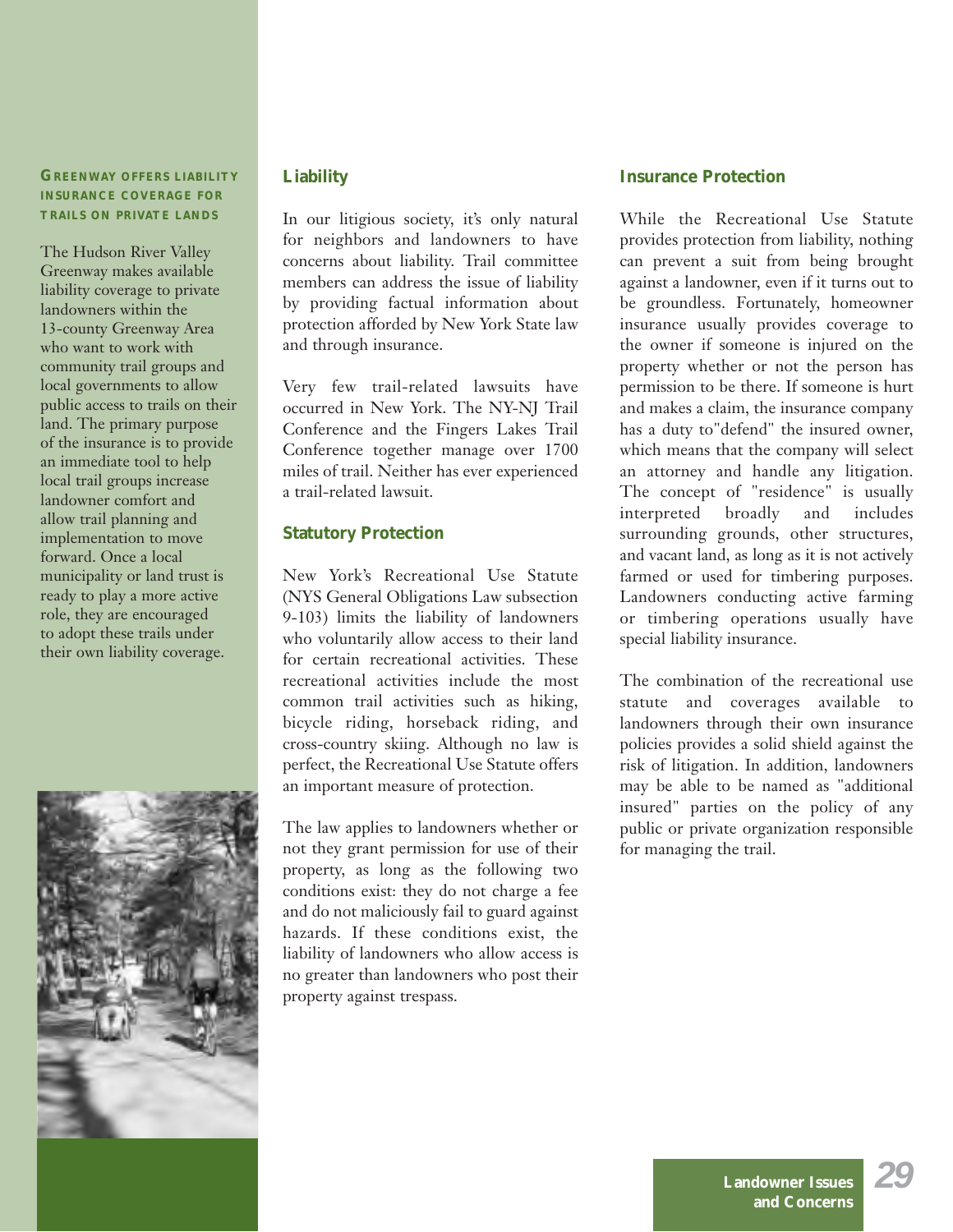# **CHAPTER 6**



*Some enforcement agencies use officers on bicycles to patrol trails.*

## **Safety**

Trails have excellent safety records compared to other public and private places. Although neighbors are often apprehensive about trails bringing an increase in crime, four separate studies and experience since 1979 on various trails across the country concluded that landowners adjacent to trails experience negligible crime as a result of trails. A 1998 study of 372 rail-trails nationwide together totaling more than 7,000 miles of trail and more than 45 million estimated annual users — found that trails are among the safest places in communities. As for the safety of trail users, a study of the 1800-mile Appalachian Trail found that a person was more likely to be struck by lightning than be a crime victim on the trail.

Despite the low risk, good management dictates that safety plans, including emergency response strategies, be incorporated in trail management plans. These plans should be in place before opening the trail to the public. In many cases, a local law enforcement authority, such as the county sheriff or local police department, will monitor the trail. In some cases, community volunteers monitor, as well as maintain, local trails. Experience has shown that involved neighbors and nearby landowners, acting as the trail's local "eyes and ears," play a key role in maintaining a safe, enjoyable trail. A good first step towards developing emergency response strategies is to hold an on-site meeting with local enforcement authorities and emergency response organizations.



*30*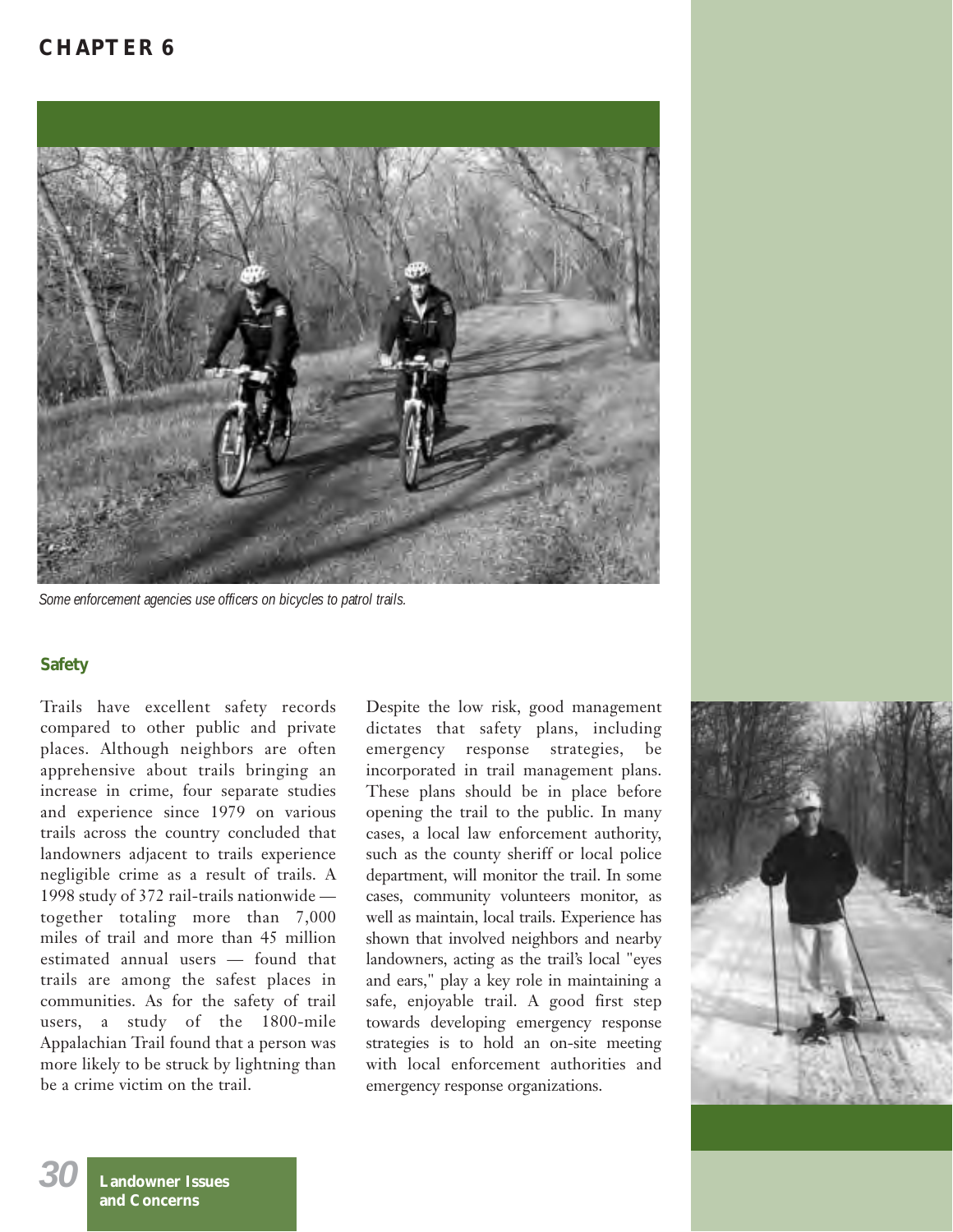

# **Privacy and Trespassing**

Trail use is a very directed, "through" activity, which means that trail users tend to stay on a trail and not loiter or enter adjacent property. In addition, trail users are usually respectful of private property and landowner privacy.

Optimally, your trail will be sited as far as possible from residences, agricultural fields, or other intensive-use areas to

minimize its impact on landowner activities. Natural barriers, topography, landscaping, and, when necessary, fencing can also buffer residences from trail users.

Education of trail users can prevent many trail problems. Trail users can be directed, through signs, printed material, and direct contact with trail stewards, to respect private property by entering at designated access points, staying on designated trails, and carrying out their litter.

# FROM THE FIELD

#### **Foe into friend**

Across the nation, examples abound of former trail opponents who are now supporters. In New York, some excellent examples of this about-face can be found.

When the concept for the Genesee Valley Greenway in western New York was first being presented in town meetings along the corridor, several horse breeders were adamantly opposed to the idea. They feared that trail users would harm their horses or that their horses would harm trail users and create a huge liability problem. Their fears turned out to be unfounded.

One of the project's earliest and most vociferous opponents, Barbara Galbraith of Rodney Farms in Scottsville, N.Y., has changed her mind about the Greenway. "When talk first started on turning the old railroad bed into a walkway, we were opposed to the project. Time has passed and we have come full-circle into believing that the Greenway is an asset to the community. We constantly see hikers, bicyclists, and riders using the trail."

On the eastern end of the state, in Dutchess County, some community members also voiced strong skepticism about the Harlem Valley Rail-Trail when it was first proposed. Albert Francke, a retired attorney, was one of those to voice his concern. The Trail runs directly in front of his property for one-half mile.

"When I first heard there was going to be a trail, I was worried that people would intrude on my privacy. That fear turned out to be unfounded. I was also adamantly opposed to the trail being paved. I was wrong about that, too," says Francke. "Today, I use the trail all the time and am very happy it's so close to my home."



The NYS Horse Counil can provide helpful information on developing trails suitable for horses: www.nyshc.org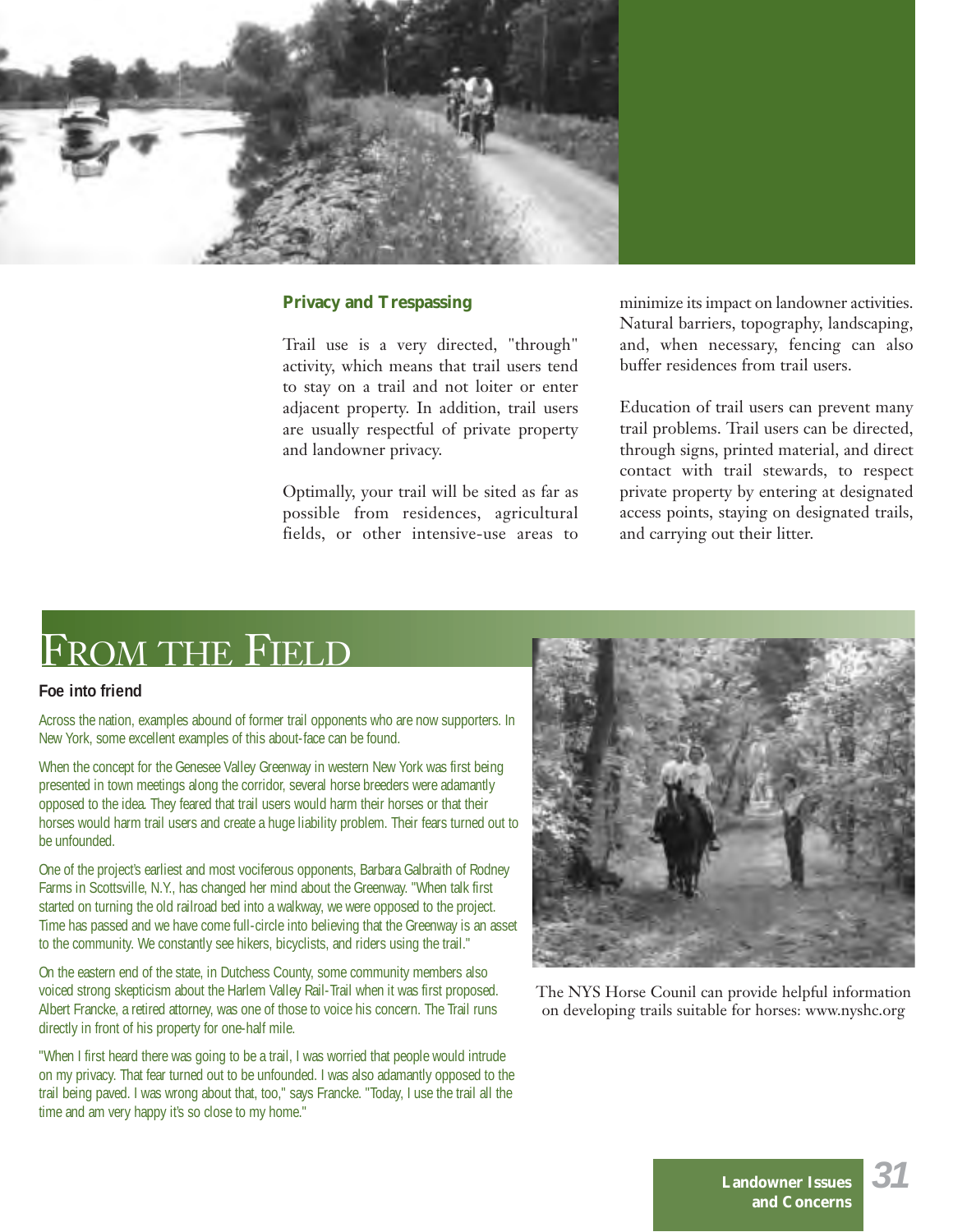# **CHAPTER 6**

# **Litter and vandalism**

Most trail users are respectful and considerate of private property. As outdoor enthusiasts, they are interested in preserving the natural beauty of the area and maintaining recreational access to the landscape. Many trail users are in the habit of carrying trash bags with them, for their own use and to pick up other litter; many report that lately there has been far less trash to pick up. Proper signs, maintenance, and monitoring can help promote well-kept trails.

# **Trails and property values**

Many landowners are concerned about the impact that a trail might have on the value of their property. National studies undertaken to assess impacts of trails on property value have found that property values typically increase slightly or remain constant. For example:

- A 1993 National Park Service Rivers and Trails Program study — undertaken by Pennsylvania State University conducted interviews with 663 property owners and 71 realtors and property appraisers along three trails. The study concludes that trail development does not have adverse effects on property values.
- A 1998 study prepared by the Schenectady County Department of Planning on the impact of the 35-mile Mohawk-Hudson Bike-Hike Trail on adjoining residential properties concluded that, out of the 215 adjacent

landowners who responded to the survey, the majority believed the trail increased or had no effect on the value of their property. In addition, 86 percent of landowners felt that the trail increased or had no impact on their ability to sell their homes.

- In Minnesota, a 1997 study on adjacent property owner perceptions of a trail within the Minneapolis/St. Paul area found that the majority of respondents thought the trail would increase or not affect the resale value of their property.
- A 1997 survey of residents along the Iron Horse Trail in Contra Costa County, California found that one-third of the respondents bought their homes, in part, because of the trail. Most of the other respondents said that the trail was neither a positive nor negative factor in their decision to buy their homes.
- According to a 2001 study by Cornell University, proximity to parks and recreation is among the top five reasons people give for selecting a community to live in.



#### **MORE INFORMATION FOR LANDOWNERS**

*Getting Involved - A Community Trail Handbook for Landowners*, a joint publication of the Hudson River Valley Greenway and Parks & Trails New York, addresses a wide range of issues important to landowners about establishing trails trail creation options, potential financial and tax benefits, liability, privacy, and compatibility with existing land uses. Contact the Greenway at 518/473-3835 or PTNY at 518/434-1583 to obtain a copy or go to the PTNY website at www.ptny.org.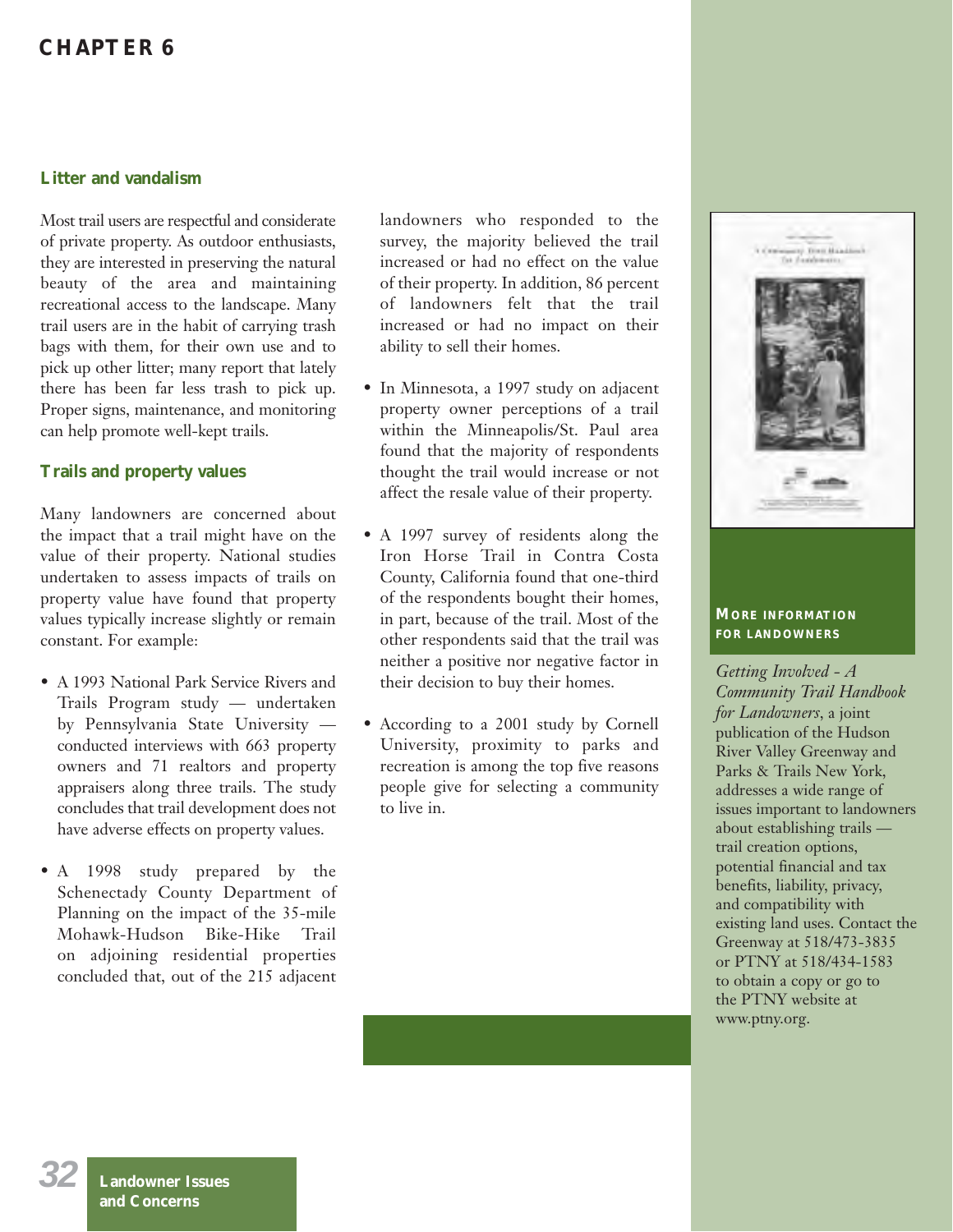**How landowners can participate in trail development**

Landowners interested in opening a portion of their land to public use have a number of options. These range from a simple, informal handshake to granting an easement to donating property. No two landowner situations are alike. Each landowner will have different goals and concerns regarding trail development. Often times, landowners will start with one of the less permanent options. Then, as their confidence and satisfaction with the trail grows, they may feel more comfortable about entering into a more permanent arrangement.



# FROM THE FIELD

# **Easing into a permanent easement**

John and Gloria Golden have lived along the Hudson River in Hyde Park for 28 years. They love the River and the woods along its banks. When they were approached in 1990 about allowing the Hyde Park Trail\* to cross their property, they were open to the idea but had some concerns about littering and illegal use of the trail by motorized vehicles. With this in mind, they granted a right-of-way trail easement on a 1/2-mile of woods road on their property that included a two-year renewable clause.

"The flexibility in the terms of the easement allayed our concerns and allowed us to test the waters," notes John.

Eight years later, the Goldens took steps to make the easement permanent.

"Trail users are nice, responsible people. They take good care of the trail and respect the private residences along it. I'm happy to be able to share this marvelous place with as many people as possible," says John.

*The Hyde Park Trail — a 10-mile trail connecting the Roosevelt and Vanderbilt National Historic Sites and Mills Norrie State Park in the Hudson Valley — was developed and is maintained through a partnership between the Hyde Park Recreation Department, Adirondack Mountain Club, Scenic Hudson, National Park Service, Boy Scouts, Hudson Valley Railroad Society and the Winnakee Land Trust. The Goldens' easement is held by the Winnakee Land Trust.*

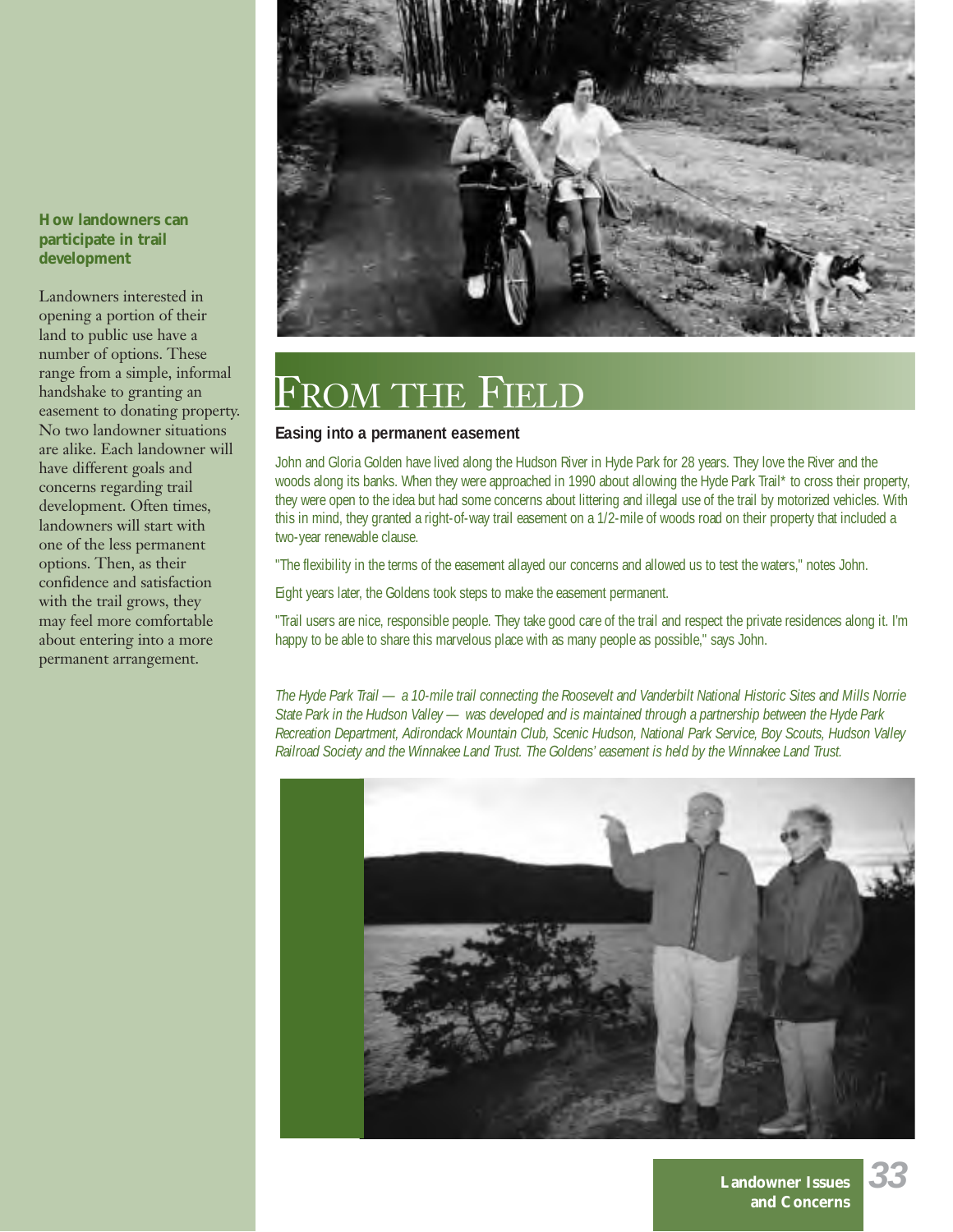

#### **New York State Non-Governmental Organizations <b>National Non-Governmental**

#### **Adirondack Mountain Club** 814 Goggins Road Lake George, NY 12845 518-668-4447 adkinfo@adk.org www.adk.org

#### **Finger Lakes Trail Conference**

6111 Visitor Center Road Mt. Morris, NY 14510 585-658-9320 information@fingerlakestrail.org www.fingerlakestrail.org

# **Canalway Trails Association of New York**

**c/o Parks & Trails New York** 29 Elk Street, 3rd Floor Albany, NY 12207 518-434-1583 canaltrail@ptny.org www.ptny.org

#### **Land Trust Alliance of NYS**

110 Spring Street Saratoga Springs, NY 12866 518-587-0774 ltane@lta.org www.lta.org

#### **Long Island Greenbelt Trail Conference**

102 New Mill Rd. Smithtown, NY 11787 516-360-0753 ligreenbelt&juno.com www.hike-li.com

#### **Neighborhood Open Space Coalition**

356 Seventh Avenue, 3rd Floor New York, NY 10001 212-352-9330 dave.lutz@treebranch.com www.treebranch.com

#### **New York Bicycling Coalition**

5 New Scotland Avenue Albany, NY 12208 518 436-0889 nybc@nybc.net www.nybc.net

#### **New York / New Jersey Trail Conference**

156 Ramapo Valley Road Mahwah, NJ 07430 201-512-9348 info@nynjtc.org www.nynjtc.org

#### **New York State Physical Activity Coalition**

65 Niagara Square, Room 607 Buffalo, NY 14202 716-851-4052 nyspac@city-buffalo.org www.nysphysicalactivity.org

#### **Parks & Trails New York**

29 Elk Street, 3rd Floor Albany, NY 12207 518-434-1583 ptny@ptny.org www.ptny.org

# **Scenic Hudson, Inc.**

One Civic Center Plaza, Suite 200 Poughkeepsie, NY 12601 845-473-4440 info@scenichudson.org www.scenichudson.org

*A listing of regional and local trail groups in New York State can be found on the Parks & Trails New York web site www.ptny.org*

#### **New York State Agencies and Programs**

**Hudson River Valley Greenway**

Capitol Station, Room 254 Albany, NY 12224 518-473-3835 hrvg@hudsongreenway.state.ny.us www.hudsongreenway.state.ny.us

#### **NYS Canal Corporation**

Canalway Trail Program 200 Southern Blvd. Albany, NY 12209 1-800-4CANAL4 www.canals.state.ny.us

#### **NYS Department of**

**Environmental Conservation** Office of Natural Resources and Planning 625 Broadway Albany, NY 12233-4250 518-474-2121 www.dec.state.ny.us

#### **NYS Department of Health**

Healthy Heart Program Riverview Center 150 Broadway Albany, NY 12204 518-474-6683 www.health.state.ny.us

### **NYS Office of Parks, Recreation,**

**& Historic Preservation** State Trails Coordinator Agency Building 1, 17th Floor Empire State Plaza Albany, NY 12238 518-474-0415 www.nysparks.state.ny.us

#### **NYS Department of State**

Division of Coastal Resources/ Quality Communities 41 State Street Albany, NY 12231-0001 518- 474-6000 www.dos.state.ny.us

#### **NYS Department of Transportation**

Bicycle and Pedestrian Program 1220 Washington Avenue Albany, NY 12232 518-457-2100 www.dot.state.ny.us/pubtrans/bphome.html

# **Organizations**

#### **Active Living by Design**

400 Market Street Chapel Hill, North Carolina 27516 919-843-2523 info@activelivingbydesign.org www.activelivingbydesign.org

#### **American Hiking Society**

1422 Fenwick Lane Silver Springs, MD 20910 301-565-6704 info@AmericanHiking.org www.americanhiking.org

#### **American Trails**

P.O. Box 491797 Redding, CA 96049-1797  $(530)$   $547 - 2060$ AmTrails@futureone.com www.americantrails.org

#### **Appalachian Mountain Club**

5 Joy Street Boston, MA 02108 617-523-0636 information@outdoors.org www.outdoors.org

#### **Conservation Fund - American Greenways**

1800 N. Kent St. Arlington, VA 22209-2156 703-525-6300 postmaster@conservationfund.org www.conservationfund.org

#### **Rails-to-Trails Conservancy**

1100 Seventeenth St., NW, 10th Floor Washington, DC 20036 202-974-5122 railtrails@transact.org www.railtrails.org

## **Federal Agencies and Programs**

#### **National Park Service Rivers**

**and Trails Program** New York Office 4097Albany Post Road Hyde Park, NY 12538 845-229-9115 karl\_beard@nps.gov http://www.nps.gov/rtca

#### **Soil and Water Conservation Districts**

NYS Soil and Water Conservation Committee 1 Winners Circle Albany, NY 12235 518-457-3738 www.agmkt.state.ny.us/soilwater/home.html

#### **U.S. Army Corps of Engineers**

\*New York District Jacob K. Javitz Federal Building 26 Federal Plaza New York, NY 10278-0090 212-264-0100 \*Buffalo District 1776 Niagara Street Buffalo, NY 14207-3199 716-879-4200 www.usace.army.mil

*34* **ORGANIZATIONAL RESOURCES**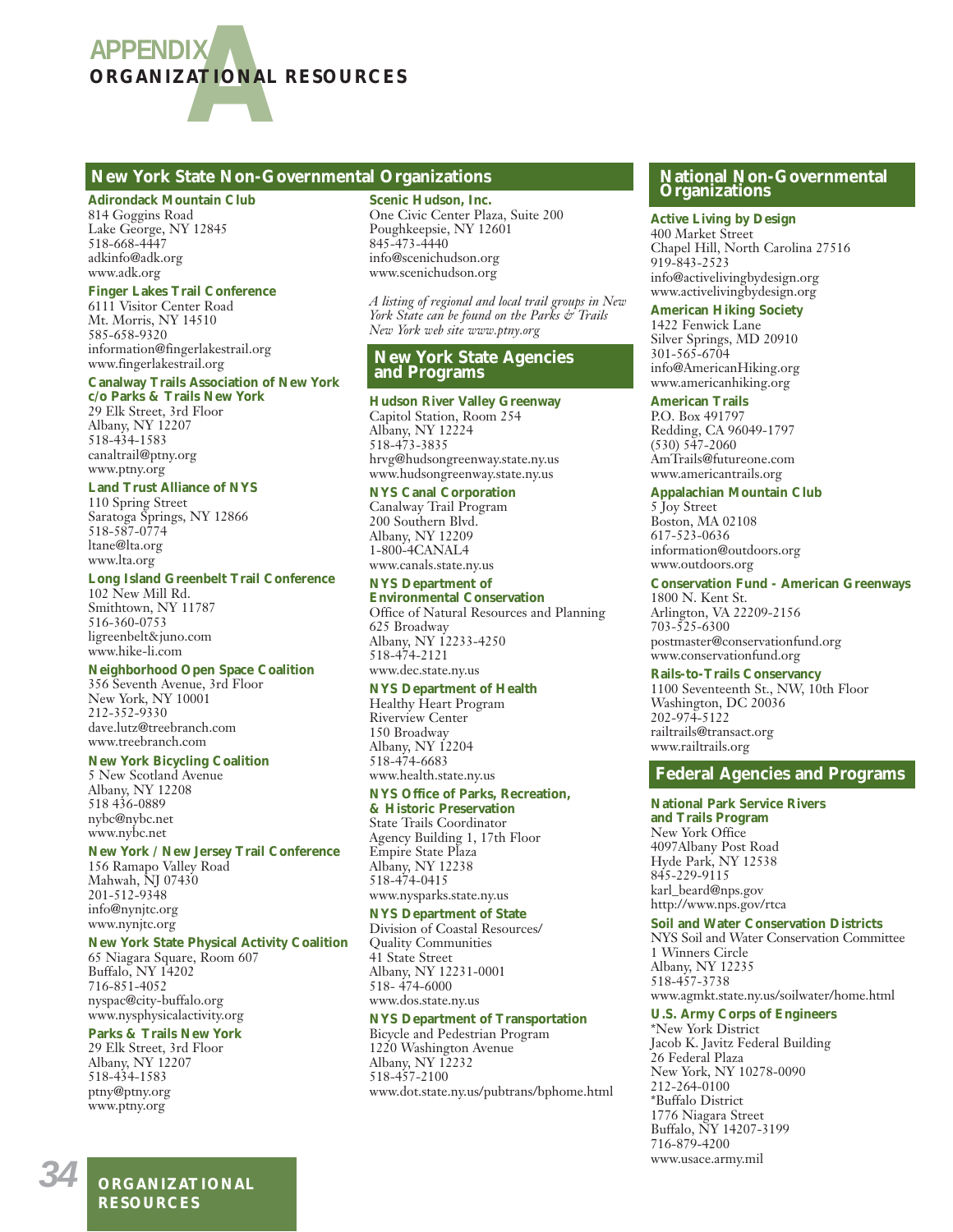# **B APPENDIX PUBLICATIONS AND ON-LINE RESOURCES**

# **Design/Technical Benefits of Trails**

*Current Planning Guidelines and Design Standards Being Used by State and Local Agencies for Bicycle and Pedestrian Facilities* Case Study No. 24 of the National Bicycle and Walking Study Federal Highway Administration, 1992.

*Greenways: A Guide to Planning, Design, and Development* by Charles A. Flink and Robert M. Searns Island Press, Washington, D.C., 1993.

*Guide for the Development of Bicycle Facilities* AASHTO Task Force on Geometric Design American Association of State Highway and Transportation Officials, 1999

*How Greenways Work: a Handbook on Ecology (2nd ed)* by Jonathan M. Labaree National Park Service Rivers and Trails Conservation Assistance Program and QLF/Atlantic Center for the Environment, 1992

*Lightly on the Land: The Student Conservation Association Trail Building & Maintenance Manual* by Robert C. Birkby Seattle: Student Conservation Association / The Mountaineers, 1996.

*Planning Trails with Wildlife in Mind – A Handbook for Trail Planners*

Trails and Wildlife Task Force Colorado State Parks / Hellmund Associates, 1998.

*Standard Specifications for Construction and Maintenance of Trails* U.S. Department of Agriculture Government Printing Office, 1996.

*Trail Building and Maintenance (3rd edition)* by Robert D. Proudman and Reuben Rajala Appalachian Mountain Club, 1996.

#### *Trail Construction and Maintenance Notebook*

USDA Forest Service Technology and Development Program U.S. Department of Transportation Federal Highway Administration, 2000

*Trails for the Twenty-First Century – Planning, Design, and Management Manual for Multi-Use Trails (2nd ed.)*

by Charles A. Flink Island Press, 2001.

#### *Wetland Trail Design and Construction*

USDA Forest Service Technology and Development Program and U.S. Department of Transportation Federal Highway Administration

# **Organizational Tools**

*Getting Involved – A Community Trail Handbook for Landowners* Greenway Conservancy for the Hudson River Valley & New York Parks and Conservation Association (now Parks & Trails New York), 2002.

#### *How to Make Meetings Work* by Michael Doyle and David Straus

Berkeley Publishing Group, 1993

*The Next Generation...The New York State Bicycle and Pedestrian Plan.*

NYS Department of Transportation, 1997.

*Organizing Outdoor Volunteers* by Roger Moore, Vicki La Farge and Charles L Tracy Appalachian Mountain Club, 1992

*Economic Impacts of Protecting Rivers, Trails, and Greenway Corridors (4th ed.)* National Park Service – Rivers, Trails and Conservation Assistance Program, 1995.

*Effect of Greenways on Property Values and Public Safety* The Conservation Fund & Colorado State Parks State Trails Program, 1995.

*Evaluation of the Burke-Gilman Trail's Effect on Property Values and Crime* by Peter Lagerway City of Seattle Engineering Department, 1987.

*Greenways & Trails – Bringing Economic Benefits to New York* New York Parks and Conservation Association (now Parks & Trails New York), 2000.

*Impacts of Rail-Trails: A Study of the Users and Property Owners from Three Trails* by Roger Moore., et al National Park Service – Rivers, Trails and Conservation Assistance Program and Penn State University, 1992.

#### *Mohawk-Hudson Bike-Hike Trail – Its Impact on Adjoining Residential Properties* by Stephen Feeney Schenectady County Department of Planning, 1998.

*Mohawk-Hudson Bike-Hike Trail - Analysis of Use, Regional Benefits & Economic Impact* by Stephen Feeney

Schenectady County Department of Planning, 1998.

*Thinking Green: A Guide to the Benefits and Costs of Greenways and Trails* Florida Department of Environmental Protection, 1998

*Trails for All Americans* American Trails National Park Service, 1990.

*Transportation Potential and Other benefits of Off-Road Bicycle and Pedestrian Facilities* Case Study No.7 of the National Bicycle and Walking Study Federal Highway Administration, 1992.

# **Web Resources:**

Most of the organizations in Appendix A have websites with information pertinent to trail planning. Following are a few additional websites for trail planning:

**The Access Board-federal agency on accessible design** www.access-board.gov/outdoor/outdoor-rec

**National Park Service Rivers and Trails Program - Community Toolbox** http://www.nps.gov/phso/rtcatoolbox/

**New York State GIS Clearinghouse** www.nysgis.state.ny.us

**Trails and Greenways Clearinghouse** http://www.trailsandgreenways.org/

**University of Minnesota Trail Planning, Construction and Maintenance bibliography and searchable database** http://forestry.lib.umn.edu/bib/trls.phtml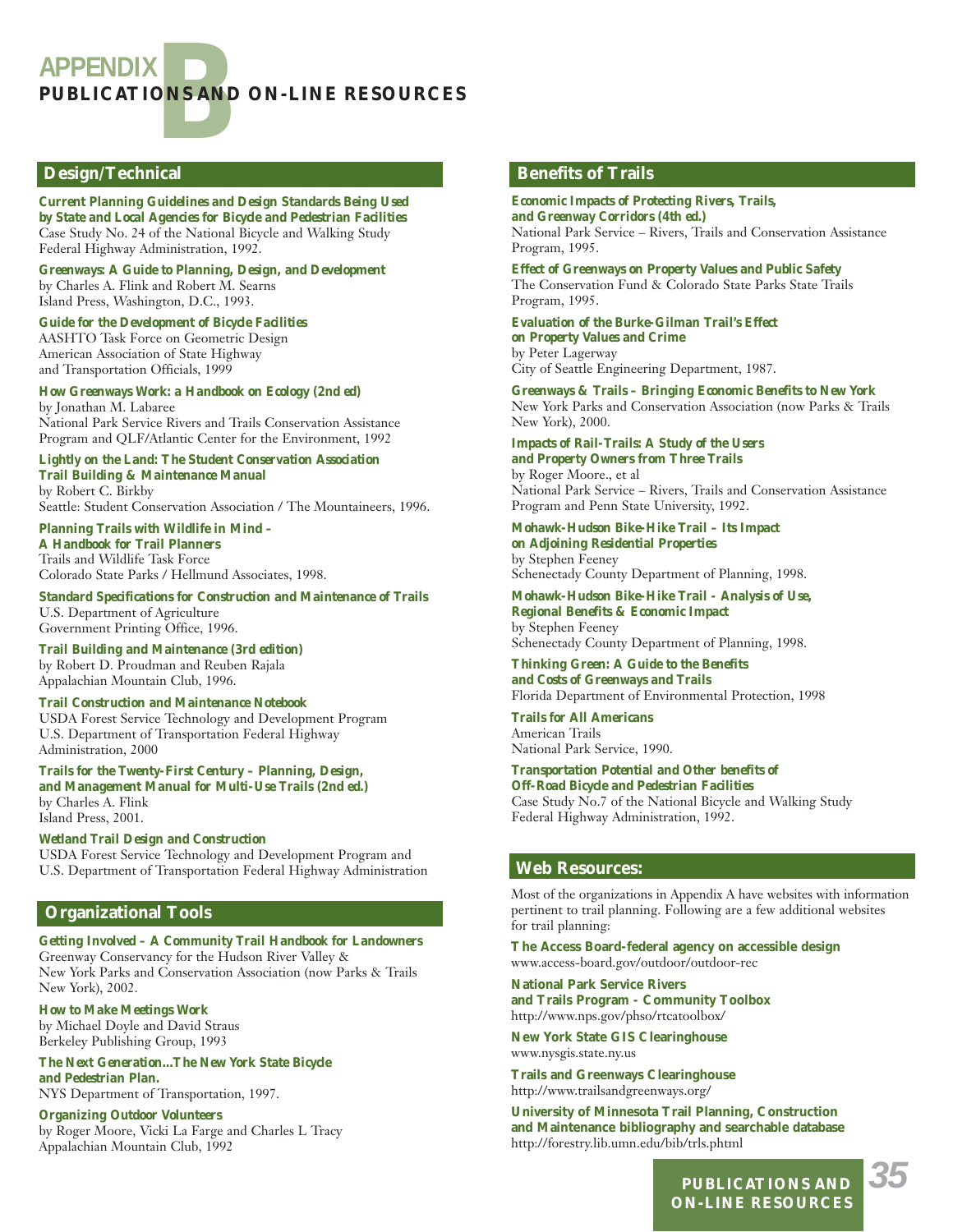

The question of how to get your trail funded is, of course, a very important one. Funding is never easy to come by and often seems a mysterious process. However, a lack of funds is seldom the real obstacle to overcome in trail development; rather it's a lack of political will and commitment on the part of decision makers. So if your trail project repeatedly fails to get funding, it's probably a good idea to step back and build more support for it within your community.

Funding opportunities run the gamut from government and foundation grants to corporate sponsorships and buy-a-brick programs … and everything in between. Most trails are funded with a combination of public sector, private sector and local funds.

The particulars of funding programs (deadlines, priorities, requirements) change often. Established funding programs fold and new ones emerge so stay alert to new opportunities. Always check websites or up-to-date printed material before applying. Try to talk to someone in the program. Ask as many questions as you can. The more familiar you are with the process and requirements, the more successful you will be.

# *Can anybody remember when the times were not hard and money was not scarce?*

**Ralph Waldo Emerson**



# **Resources for Funding Information**

#### **American Trails**

www.americantrails.org Articles on many aspects of trail funding (check under resources on website).

#### **Conservation Assistance Tools**

http://cat.sonoran.org/ Technical and funding information for organizations working on conservation projects across the United States.

#### **Environmental Grantmakers Association**

#### www.ega.org

A voluntary association of foundations and giving programs concerned with the protection of the natural environment.

#### **Foundation Center**

#### www.fdncenter.org

A leading authority on institutional philanthropy. The Center's collection of resources is available in libraries in all 50 states in the U.S.

#### **Grants Action News**

#### www.assembly.state.ny.us

A monthly newsletter of the NYS Assembly that includes information on available state and federal grants, plus information on grant writing workshops. Free mail subscriptions: 1-800-356-8486.

#### **NYS Citizens' Guide**

Find answers to New York State-related questions, locate services and access those services online. www.nysegov.com

#### **NYS Quality Communities Clearinghouse**

http://www.dos.state.ny.us/qc/home.shtml NYS agency support - grants, technical assistance, success stories

## **Parks & Trails New York (formerly New York Parks and Conservation Association)**

#### www.ptny.org Information on funding sources for trails, particularly

New York State programs.

#### **Trails and Greenways Clearinghouse**

#### www.trailsandgreenways.org

Technical assistance, information resources, and referrals to trail and greenway advocates and developers. Includes a database of funding sources for trail and greenway projects (check under technical assistance on website).

#### **Urban Parks Institute**

www.urbanparks.pps.org/topics/funding Information sources, success stories, tips and case studies on various types of funding.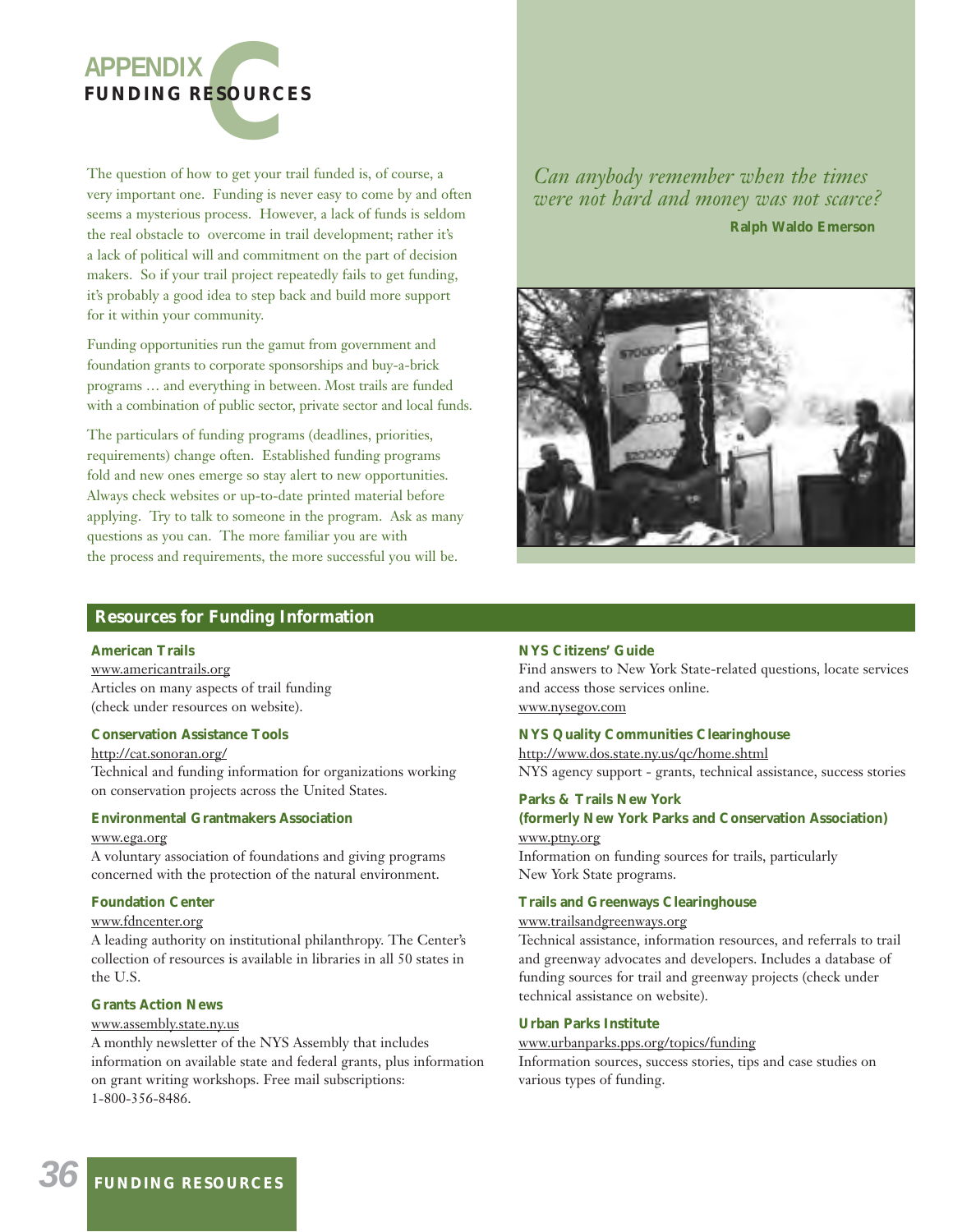# **Funding Sources**

Listed here are common trail funding sources divided into government and non-government sources.

# **Government**

# **NYS Department of Transportation (DOT)**

*1220 Washington Avenue, Building 4, Albany, NY 12232, (518) 457-6195, www.dot.state.ny.us (look under programs)*

**Transportation Enhancements Program** Projects must meet one of 12 eligible activities. Provision of facilities for bicycles and pedestrians and preservation of abandoned railway corridors, including conversion and use for bicycle and pedestrian trails, are among the eligible activities. State agencies, authorities, and municipalities are eligible. This is a reimbursement program that requires 20% local match; some in-kind services can be used as match. The program is administered in NYS through Metropolitan Planning Organizations (MPO) and, in areas outside of MPO regions, through regional DOT offices. Dozens of trail projects in NYS have received funding under the Enhancements Program. Continuation of this program is contingent upon its inclusion within the next federal transportation legislation (Transportation Efficiency Act-TEA), which is expected to be re-authorized in 2004. Source of funds: Federal Highway Administration. NYS Enhancements Program Coordinator: 518-457-4835. General information: www.enhancements.org.

#### **Congestion Mitigation and Air Quality Improvement**

**Program** A program to reduce congestion on local streets and improve air quality. Funds are available to urban communities designated as "non-attainment" areas for air quality, meaning the air is more polluted than federal standards allow. A reimbursement program requiring a 20% local match. Several significant trail projects in NYS have been funded under the CMAQ program. Funding comes from the TEA program. General information: www.fhwa.dot.gov/environment/cmaq/

**Scenic Byways Program** This component of TEA legislation is designed to protect and enhance designated scenic roads. Money is available for cultural and historic resource protection and tourism information signage. Bicycle and pedestrian facilities can be developed in conjunction with scenic roadway projects and some states have developed trails in conjunction with this initiative. General information: www.byways.org

#### **Coordinated NYS grant programs — OPRHP, DOS, HRVG**

Several state agencies administer grant programs, under which trails can be funded, that use funds from the NYS Environmental Protection Fund (EPF) and the federal Land and Water Conservation Fund (LWCF). These agencies - the NYS Office of Parks, Recreation and Historic Preservation (OPRHP), the NYS Department of State (DOS), and the Hudson River Valley Greenway (HRVG) - coordinate their applications and timetables. The coordinated annual call for proposals usually comes in the spring, with deadlines in the summer. The agencies work together to give applicants information regarding program eligibility, program requirements, and application procedures and usually hold a series of public information meetings in the spring.

#### **NYS Office of Parks, Recreation and Historic Preservation (OPRHP)**

*Bureau of Grant Management, Empire State Plaza, Agency Building One, 16th Floor, Albany, NY 12238, (518) 474-0427, www.nysparks.com/grants*

**Recreational Trails Program** funds the acquisition, development and maintenance of trails. State and local governments, nonprofits, corporations, and individuals may apply. Grants range from \$5,000 to \$100,000 and a 20% local match is required. 30% of funds must go to motorized trails, 30% to non-motorized trails, balance for mixed-use trails. The deadline is irregular. Source of funds: Federal Highway Administration.

**Parks Matching Grants Program** funds the acquisition, development and improvement of parks, historic properties and Heritage Area Systems (EPF) and acquisition and development of outdoor recreation facilities (LWCF). Municipalities and non-profits with ownership interest may apply. The funding cap changes annually (in 2004-\$350,000) A 100% local match is required. The call for proposals usually occurs in the spring. Source of funds: Environmental Protection Fund-EPF, Land and Water Conservation Fund-LWCF.

#### **Hudson River Valley Greenway (HRVG)**

*Capitol Station, Room 254, Albany, NY 12224, (518) 473-3835. http://www.hudsongreenway.state.ny.us*

Administers grant programs that offer financial assistance to municipalities and nonprofit organizations within the legislatively-designated Greenway Area (see website for area). Intended to provide seed funding and planning dollars for community projects in the early stages or to complement other sources of funding. Grant programs are administered on a reimbursement basis and a local match of at least 50% of the project cost is required, with in-kind services or a cash match permitted. Call for proposals usually in the spring.

**Greenway Conservancy small grants:** An annual, competitive program for all communities and non-profit organizations in the Greenway Area. Grants range from \$1,000 to \$10,000.

**Greenway Community grants:** For communities in the Greenway area that have passed a resolution supporting the Greenway Criteria. Grants range from \$5,000 to \$10,000 and are awarded on a rolling basis.

**Greenway Compact grants:** For communities that adopt and implement a regional compact. Grants range from \$5,000 to \$25,000 and are awarded on a rolling basis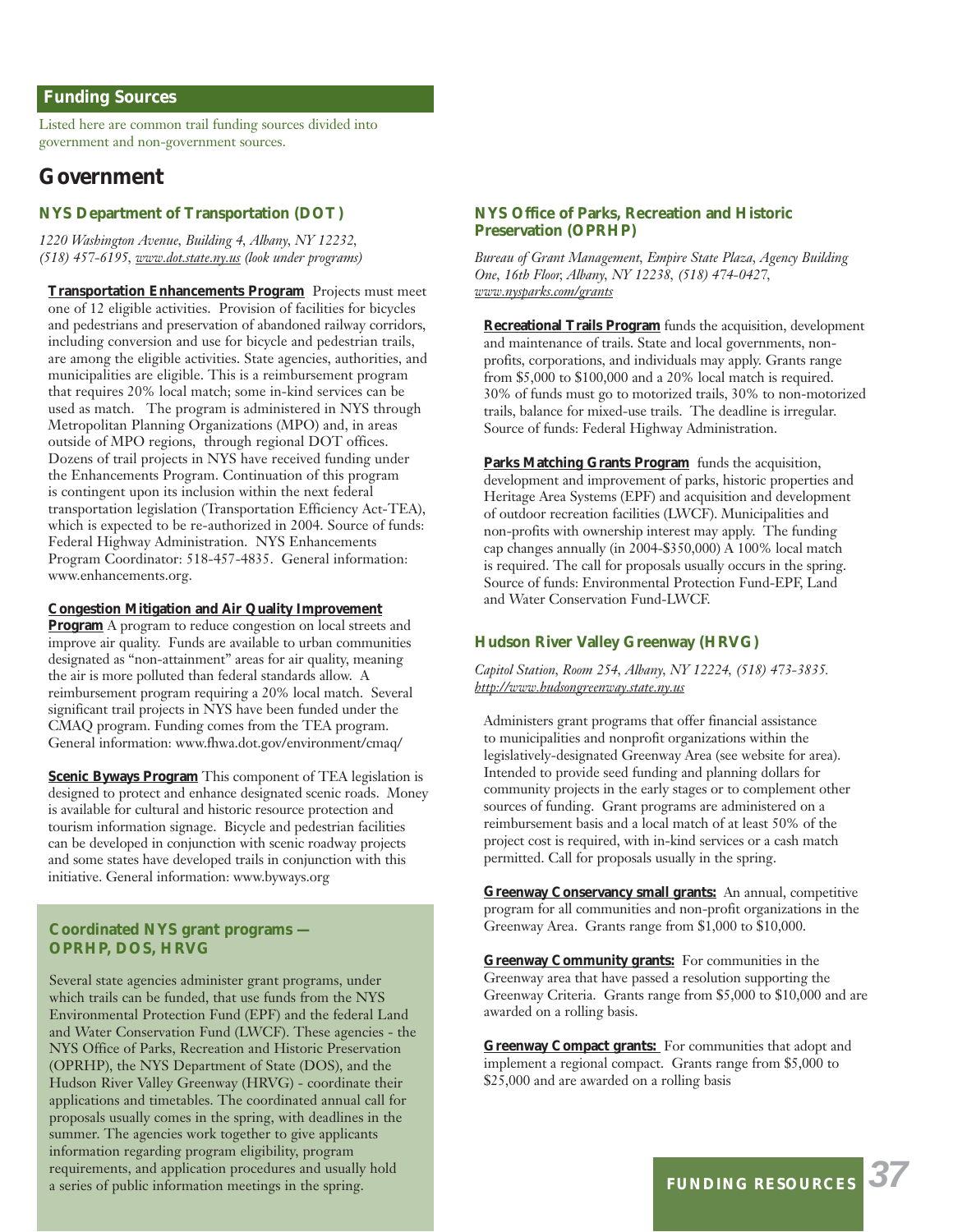# **APPENDIX C**

#### **NYS Department of State (DOS)**

*Division of Coastal Resources and Waterfront Revitalization, 41 State St., Albany, NY 12231-0001, (518) 473-3942, www.dos.state.ny.us/cstl/epfba2.html*

Waterfront rediscovery; coastal education and tourism programs; preparation or implementation of Local Waterfront Revitalization Programs (LWRP) or components of LWRP programs. Municipalities located on New York's coastal waters (including tidal rivers) or on designated inland waterways (see DOS website for listing of eligible waterways) are eligible. Grants of up to \$500,000, with a required 100% local match. The call for proposals is usually in the spring. Source of funds: Environmental Protection Fund.

#### **Metropolitan Planning Organizations (MPO)**

*New York State Metropolitan Planning Organizations Coalition, www.nysmpos.org*

Metropolitan Planning Organizations (MPO) — the quasi-governmental entities charged with planning, programming and coordination of federal highway and transit investments in urban areas with populations over 50,000 — have regional programs that can fund trails. NYS has 13 MPO's. Contact the MPO in your area for more information.

#### **NYS Assembly and Senate**

*www.assembly.state.ny.us, www.senate.state.ny.us* 

New York State Assembly Members and Senators have money available for local projects - commonly referred to as "member items." Contact your local representative at the beginning of the legislative session in January.

#### **NYS Council on the Arts (NYSCA)**

*175 Varick Street, New York, NY 10014, 212-627-4455, www.nysca.org*

Offers funding through its Architecture, Planning, and Design program that emphasizes projects that address planning and community design, open space planning, streetscapes, transportation linkages, and design of public spaces. Non-profits must register by March 1; application due April 1.

#### **Governor's Office for Small Cities (GOSC)**

*Agency Building 4, 6th Floor, Empire State Plaza, Albany, New York 12223, 518-474-2057. www.nysmallcities.com*

Grants for economic development and improving community facilities and services are available to towns and villages having a population under 50,000, and counties with an un-incorporated population of under 200,000. Grants are given out on continuous year-round basis until funds run out. Source of funds: Housing and Urban Development-HUD Community Development Block Grants.

#### **NYS Department of Environmental Conservation (DEC)**

*625 Broadway, Albany, NY 12233-4250, (518) 402-9401, www.dec.state.ny.us*

DEC oversees acquisition of significant open space lands included in the official NYS Open Space Plan, revised every five years (last revision 2002). No application process exists. Contact your regional DEC office to get information about your regional open space committee, which is the route to get your trail corridor included in the Open Space Plan.

#### **NYS Department of Health (DOH)**

*Healthy Heart Program, 150 Broadway, 3rd Floor, Albany, NY 12204, (518) 474-6683, www.health.state.ny.us*

The Healthy Heart Program periodically issues requests for proposals that relate to trail development and promotion.

#### **Local Government Revenue Sources**

Property taxes, local improvement plans and districts, impact fees, bond referendums.

# **Non-Government**

#### **American Greenways Kodak Awards**

*The Conservation Fund, 1800 North Kent Street, Suite 1120, Arlington, A 22209, (703) 525-6300, www.conservationfund.org/conservation/amgreen*

Local greenway planning, design or development grants given primarily to local, regional, statewide non-profits, although public agencies may also apply. Funding up to \$2,500 but usually between \$500 and \$1500. Deadline: June.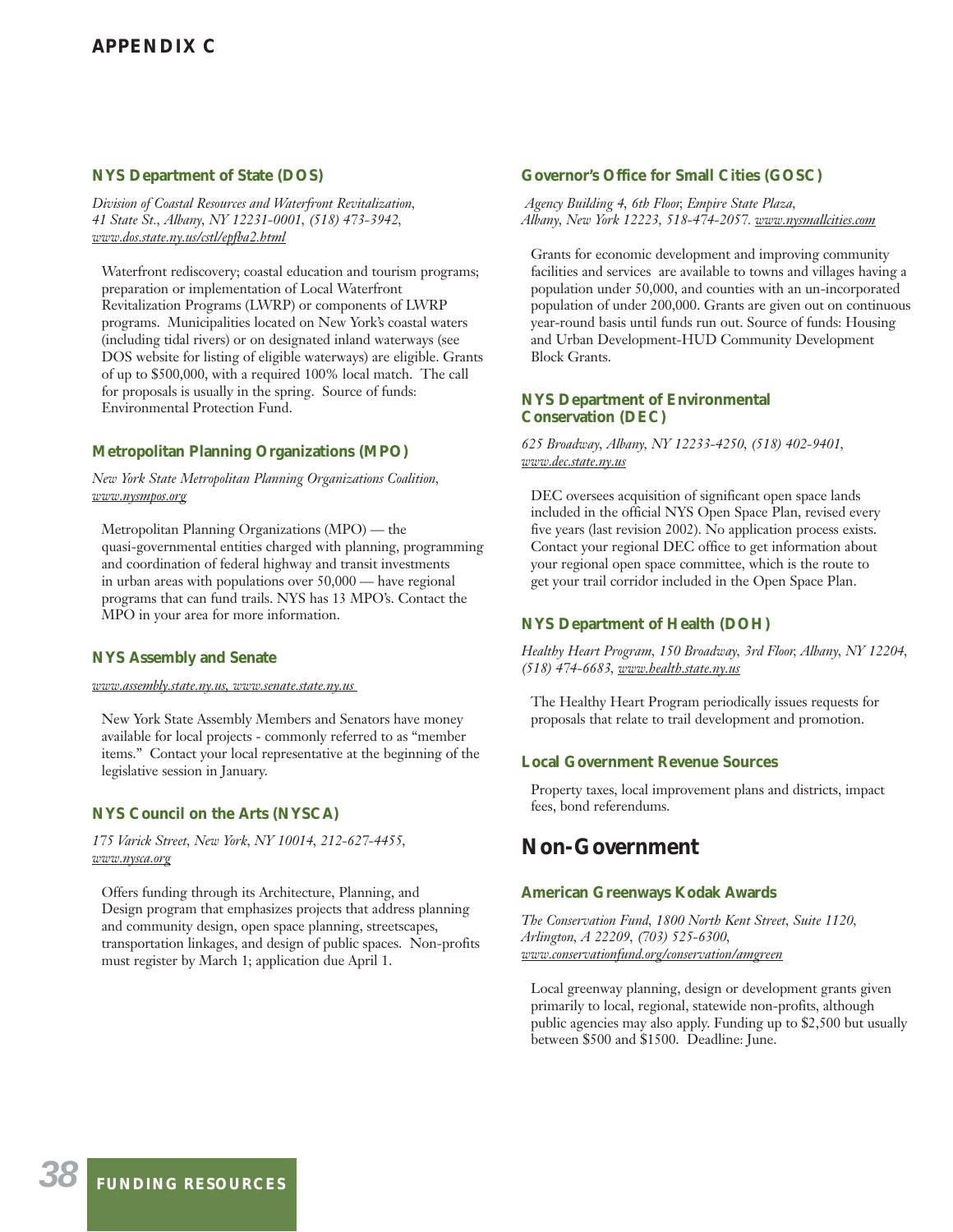

## **American Hiking Society**

*1422 Fenwick Lane, Silver Springs, MD 20910, (301) 565-6704, www:americanhiking.org*

**National Trails Endownment** for building, improving, protecting trails or increasing the constituency for a specific trail project (focus is on hiking trails). Non-profits may apply for up to \$10,000. November deadline

**Trails for Tomorrow** provides \$500 in cash and goods worth up to \$2,000 for outstanding National Trails Day events that put trails at the forefront of communities.

#### **Bikes Belong Coalition**

*1368 Beacon Street, Suite 102, Brookline, MA 02446-2800, (617) 734-2800, www:bikesbelong.org*

Sponsored by members of the American bicycle industry. Development of bicycle facilities, especially projects that could be funded under TEA programs. Local non-profits, agencies, and citizens may apply. Funding up to \$10,000. Grants awarded on a rolling basis.

#### **Community Foundations**

Often overlooked as a source of funding, Community Foundations frequently provide funds for organizational capacity building activities. Contact your local community foundation to find out what types of programs it funds. **Community Foundations in New York:**

Adirondack Community Trust

Central New York Community Foundation

Chautauqua Region Community Foundation Community Foundation

for Greater Buffalo Community Foundation

for the Capital Region Community Foundation

of Orange County Community Foundation

of Tompkins County Long Island Community Foundation

New York Community Trust

Northern New York Community Foundation Rochester Area Community Foundation The Community Foundation for South Central New York The Community Foundation of Dutchess County The Community Foundation of Herkimer & Oneida Counties The Community Foundation of the Elmira-Corning Area The Glens Falls Foundation.

Northern Chautauqua Community Foundation

#### **Conservation Alliance Grants**

*Patagonia, 259 W. Santa Clara Street, Ventura CA 93001, www.conservationalliance.com*

A group of 62 outdoor businesses support this program for the protection of wild and natural areas where outdoor enthusiasts recreate. Non-profits (must be sponsored by a member company - EMS, Patagonia, Timberland, etc.) may apply. Grants range from \$15,000 to \$50,000. Deadlines: January and August.

#### **Furthermore...**

*518 Warren Street, P.O. Box 667, Hudson, NY 12534, (518) 828-8900, www.furthermore.org*

Funding up to \$15,000 for publications, including maps, guides, pamphlets. Conservation a key interest. Non-profits or public agencies in partnership with a non-profit may apply. Deadlines: March and September.

#### **Hudson River Improvement Fund**

*40 West 20th St, New York, NY 10011, (212) 924-8290, www.hudsonriver.org*

For capital construction, development or improvement. Priority categories: public access, education facilities, habitat protection as pertains to Hudson River. Non-profits and governmental bodies are eligible. Grants are between \$5,000 and \$20,000; in-kind services and matching funds encouraged. Deadlines: March and October.

# **Powerbar's Direct Impact on Rivers and Trails (DIRT)**

*2150 Shattuck Avenue, Berkeley, CA 94710, www.powerbar.com*

A grant program primarily for non-profits to protect, preserve and restore recreational lands and waterways. Funding between \$1,000-\$5,000 with an early June deadline.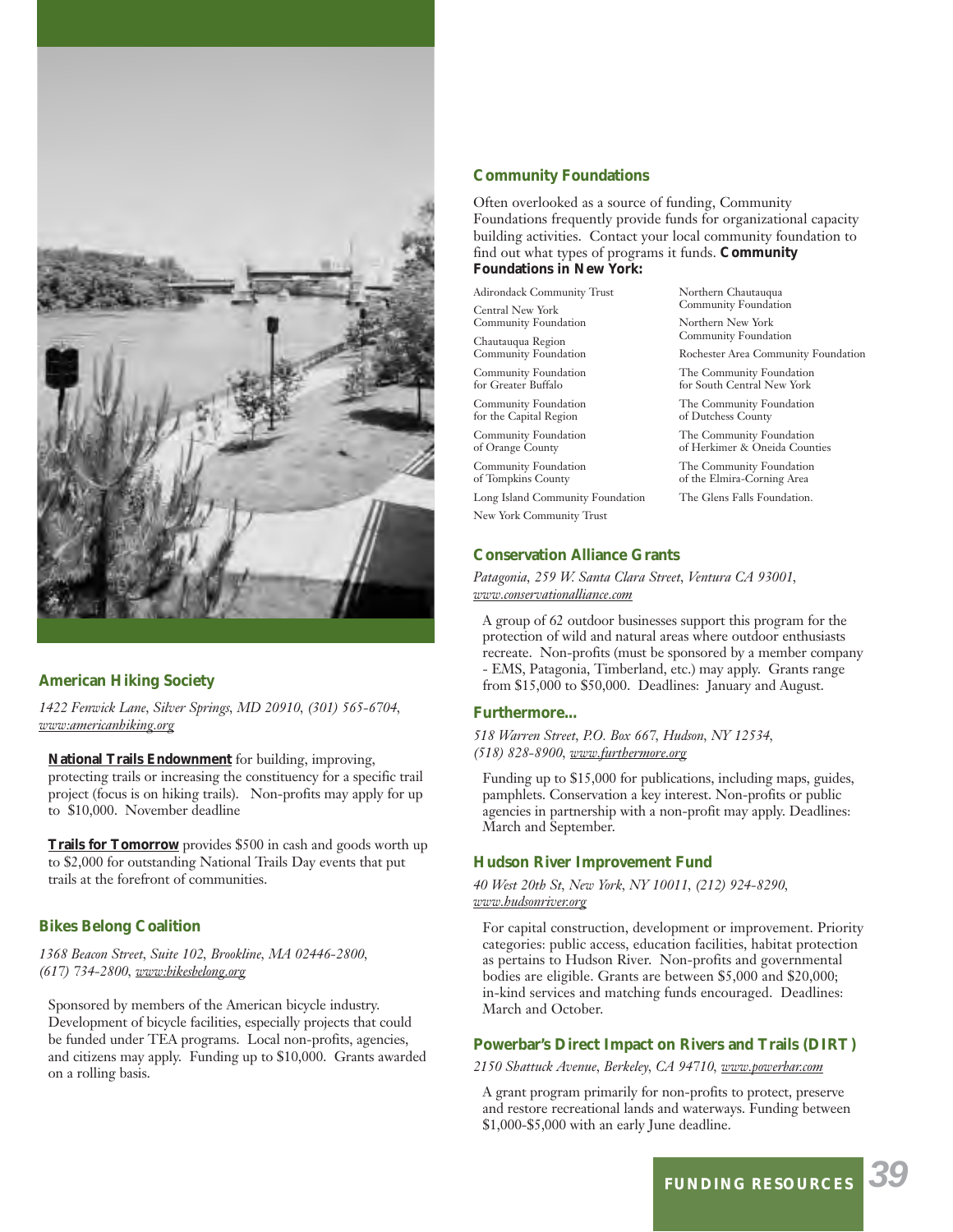# **ABOUT PARKS & TRAILS NEW YORK & THE HUDSON RIVER VALLEY GREENWAY**

# **Parks & Trails New York**

Parks & Trails New York (formerly New York Parks and Conservation Association) is a statewide non-profit membership organization that works to expand, protect and promote a network of parks, trails and open spaces throughout the state for all to use and enjoy.

The organization's role in making this network a reality is to guide the development of local, grassroots groups and to foster partnerships amongst trail and park stakeholders. To promote a statewide network, Parks & Trails New York published a poster, *Building Community Trails Across New York*; developed an on-line trail resource, *Trail Finder* Maps; promotes the economic benefits of trails through its publication, *Greenways and Trails – Bringing Economic Benefits to New York*; published a handbook, in partnership with the Hudson River Valley Greenway, for landowners considering allowing public access to trails on their land, entitled *Getting Involved: A Community Trail Handbook for Landowners*; and organizes a biennial statewide greenways and trails conference.

As part of a statewide effort to improve the health of New York's citizens, in 2003 Parks & Trails New York began a five-year program to help localities develop more "active community environments" through the creation of shared-use trails. With support from the NYS Department of Health, Parks & Trails New York presents public workshops, provides technical assistance, and helps build the vision, constituencies and local support that are so critical to the long-term success of trail projects.

As a partner in the Canalway Trail Partnership, Parks & Trails New York is working with the New York State Canal Corporation to create a continuous 524-mile trail along New York State's historic canal system. Since 1998, Parks & Trails New York has annually organized *Cycling the Erie Canal*, a 500-person cross-state bicycle trip along the Erie Canal to promote completion of the Canalway Trail and bicycle & heritage tourism.



# **Hudson River Valley Greenway**

The Hudson River Valley possesses world-renowned resources. To recognize this and to help Hudson Valley communities become better places to live and work, the New York State Legislature passed landmark legislation in 1991 establishing the Hudson River Valley Greenway.

The goals of the Greenway legislation are to protect and enhance the region's unique heritage, increase awareness and appreciation of its resources, and enhance the sustainability of local economies. The legislation also aims to promote a broader identity for the Hudson River Valley's communities and resources by encouraging municipal cooperation and tourism development on a regional level. To help promote and establish a linked identity among communities and their resources, the Greenway legislation calls for the designation and development of a regional network of trails — the Hudson River Valley Greenway Trail system.

The Greenway also administers the Hudson River Valley Greenway Water Trail Program, a joint venture between the Greenway and the Hudson River Water Trail Association. In April 2001, Governor Pataki appropriated \$1 million to the Greenway for development of the Water Trail. The 158-mile Water Trail begins on the shores of Waterford, Saratoga County, and extends to the shoreline of New York City. It will provide access points at least every ten miles along both shores of the Hudson River, and include campsites to help promote multi-day excursions and connections to the land-based Greenway Trail.

The Hudson River Valley Greenway Program, administered jointly by the Greenway Communities Council and the Greenway Conservancy for the Hudson River Valley, works with a broad range of public and private partners through its Planning, Trails and Hudson River Valley National Heritage Area programs. The Planning Program works with local communities to help balance environmental protection and economic development needs, incorporating the Governor's Quality Communities principles. The Trails Program is working on land-based and water-based trails in the Hudson River Valley region, fostering connections between open spaces, heritage sites and downtown "main streets" to enhance public access, regional tourism and agricultural protection and promotion. The Hudson River Valley National Heritage Area, a federal program administered by the Greenway, promotes regional tourism based upon the Valley's role in the development of the Nation.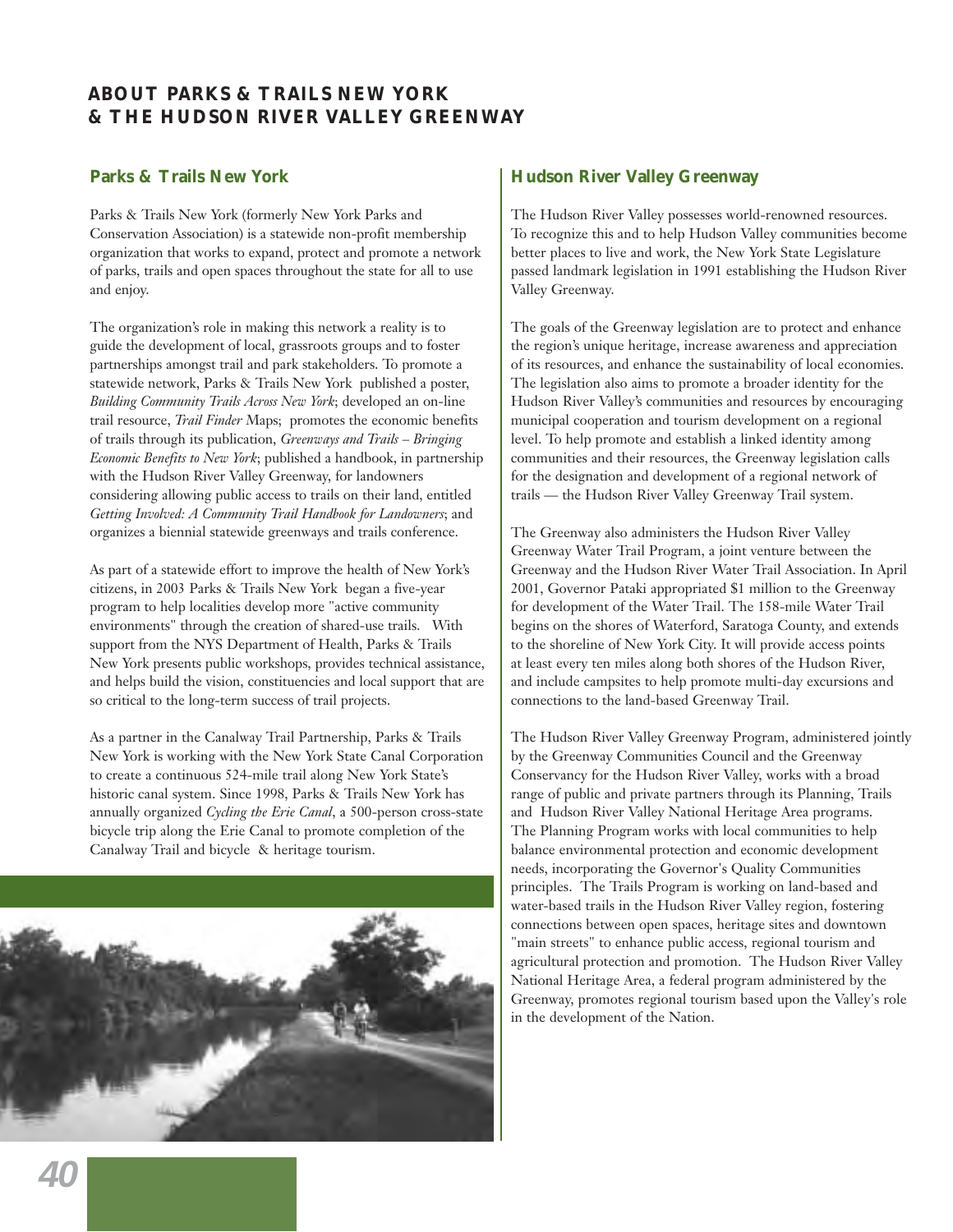# **Photos courtesy of:**

Cayuga Waterfront Trail Clough Harbor & Associates LLP Friends of the Genesee Valley Greenway Harlem Valley Rail-Trail Association Hudson River Valley Greenway Neighborhood Open Space Coalition NYS Canal Corporation NYS Horse Council NY-NJ Trail Conference NPS Rivers, Trails, and Conservation Assistance Program Parks & Trails New York Trails and Conservation Assistance Program Ontario Pathways Quad Design Schenectady County Village of Sleepy Hollow